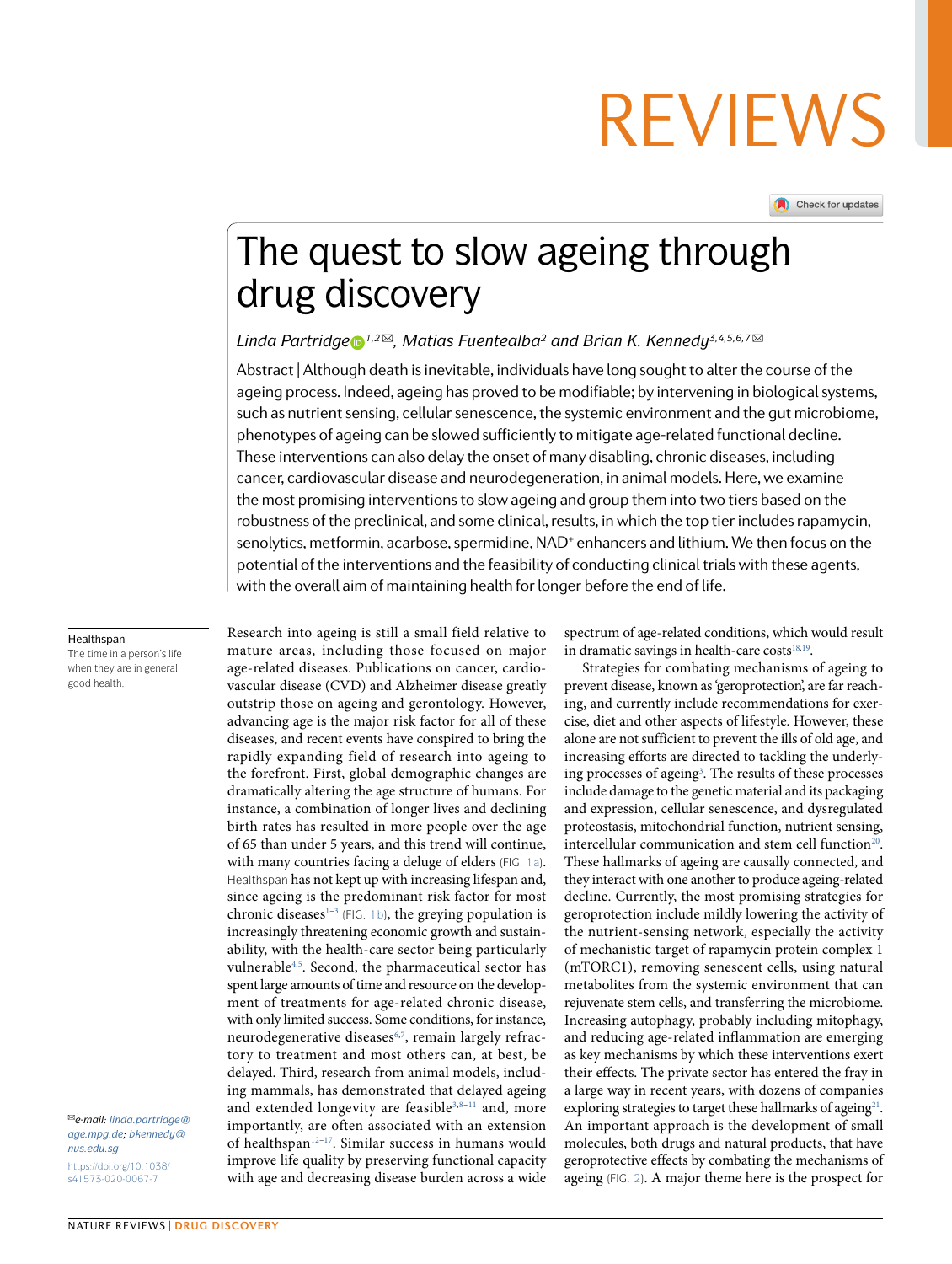indication expansion, where small molecules and agents that have good safety profiles and were previously identified for other properties are candidates for repurposing as geroprotectors<sup>[22](#page-15-5),[23](#page-15-6)</sup>.

Several hundreds of potential geroprotectors have been reported to modulate ageing in one or more species (see recent reviews $24-33$  $24-33$  for more complete lists). Here, we review a select list of agents, grouped as Tier 1 or Tier 2, that, in our view, are the most developed experimentally and nearest to clinical testing or are intriguing based on information linked to the mechanisms of ageing<sup>[20](#page-15-3)</sup>. To select these agents, we used a set of geroprotector criteria modified from a recent review<sup>[26](#page-15-9)</sup> (BOX [1](#page-4-0)). Tier 1 agents meet the primary and most of the secondary criteria and are generally robust in ageing studies. Tier 2 agents are comprised of mature agents that either meet fewer criteria or have generated conflicting data as to their effect on ageing, as well as emerging compounds that show strong promise but are immature from the perspective of drug development, at least for the targeting of ageing. We highlight the mechanisms of ageing that have so far been shown to be targeted by these agents and the strength of the evidence for their geroprotective effects (FIG. [2](#page-3-0)). Shedding light on these geroprotective mechanisms will likely implicate further agents, including new chemical entities, from chemical screens (Box [2](#page-5-0)) and in silico approaches (Box [3\)](#page-6-0), that outperform the compounds reviewed here.

Human ageing may be modifiable and research into ageing is entering a new and exciting phase where interventions to extend the healthspan will be tested in humans and, if validated, potentially approved for use. In addition to making the case for the clinical testing of a select set of agents, we also discuss the potential routes to testing the effects of candidates on human ageing and, if these are successful, how they could be employed to enhance the human healthspan.

#### Tier 1

**Rapamycin and mTOR inhibitors.** Rapamycin is a macrolide compound, first discovered in 1960 as an antifungal agent isolated from bacteria in an Easter Island (Rapa Nui) soil sample. It was subsequently found to have immunosuppressive and antiproliferative properties in mammalian cells<sup>[34](#page-15-10)[,35](#page-15-11)</sup>. Rapalogs (sirolimus and its derivatives) are used as immune modulators to prevent organ transplant rejection, as cancer chemotherapeutics and to

#### **Author addresses**

- <sup>1</sup>Max Planck Institute for Biology of Ageing, Department Biological Mechanisms of Ageing, Cologne, Germany.
- 2 Institute of Healthy Ageing, Department of Genetics, Evolution and Environment, University College London, London, UK.
- <sup>3</sup>Department of Biochemistry, Yong Loo Lin School of Medicine, National University of Singapore, Singapore, Singapore.
- <sup>4</sup>Department of Physiology, Yong Loo Lin School of Medicine, National University of Singapore, Singapore, Singapore.
- <sup>5</sup>Centre for Healthy Ageing, National University of Singapore, National University Health System, Singapore, Singapore.
- <sup>6</sup>Singapore Institute for Clinical Sciences, Agency for Science, Technology and Research (A\*STAR), Singapore, Singapore.
- <sup>7</sup>Buck Institute for Research on Aging, Novato, CA, USA.

prevent restenosis after cardiac surgery<sup>[36](#page-15-12)[,37](#page-15-13)</sup>. Rapamycin binds to FK-506 binding protein 12 (FKBP12), creating a trimolecular complex with mTOR. This rapamycin– FKBP12 binding event leads to the destabilization, and thus inhibition, of mTORC1, a central regulator of cell and organismal physiology. mTORC1 integrates growth factors, nutrition, stress and other inputs to phosphorylate numerous targets and modulates cell growth and various cellular processes, including autophagy, ribosome biogenesis, protein synthesis and turnover, and the metabolism of lipids, nucleotides and glucose.

Genetic and pharmacological inhibition of mTORC1 activity can increase lifespan in budding yeast<sup>[38](#page-15-14)-40</sup>, Caenorhabditis elegans $41-44$  $41-44$  and Drosophila melano-gaster<sup>[42,](#page-15-18)[45](#page-15-19)</sup>. An ageing research milestone occurred with publications from the NIA Intervention Testing Program (ITP) (Box [4](#page-7-0)), showing that rapamycin extended both the median and maximum lifespan of genetically heterogeneous mice when administered starting at either 9 or 20 months of age  $46,47$  $46,47$ . It is striking that rapamycin treatment can affect longevity even when initiated at 20 months, equivalent to about age 65 in humans, and perhaps even more surprising that a 3- month treatment administered between 20 and 23 months is also sufficient to extend lifespan by up to 60%, based on the remaining lifespan of the animals<sup>[14](#page-15-22)</sup>. An even shorter 6- week treatment initiated at the same age can also delay ageing[48](#page-15-23). Notably, and unlike several other interventions, rapamycin has been reported to extend lifespan in multiple mouse strains. Finally, genetic modulation of mTOR signalling can ameliorate ageing in many organisms, including mice<sup>[49](#page-15-24)</sup>.

Rapamycin not only extends lifespan but healthspan as well. As a potent anticancer agent<sup>50-[53](#page-15-26)</sup>, it was proposed that rapamycin extends lifespan solely through an antitumour mechanism, suppressing a major pathology in mouse strains<sup>[54](#page-15-27)[,55](#page-15-28)</sup>. However, recently, widespread testing of the effects of rapamycin has led to the general conclusion that rapamycin has much broader effects on healthspan. Multiple age- related changes in mice have been reported to be slowed or even reversed by rapamycin treatment, including changes in arterial structure and function<sup>[56](#page-15-29)</sup>, cognitive defects<sup>[57,](#page-15-30)[58](#page-15-31)</sup>, cardiac hypertrophy and diastolic dysfunction<sup>[59](#page-15-32)[,60](#page-15-33)</sup>, periodontitis<sup>[61](#page-15-34)</sup>, duration of ovarian function<sup>[62](#page-15-35)</sup>, immune senescence<sup>[48](#page-15-23)</sup>, multifocal macrovesicular lipidosis in the liver, abnormalities of nuclear size and chromatin conformation in the myocardium, endometrial cystic hyperplasia, adrenal tumours, decline in spontaneous activity, and loss of elasticity in tendons<sup>[55](#page-15-28)</sup>. However, cataract severity and testicular degeneration are increased<sup>[55](#page-15-28)</sup>. It should be noted that one study, in which rapamycin treatment was started in young, middle- aged and old mice, concluded that, while rapamycin treatment extended lifespan and was able to rescue age- related decline in learning and memory and exploratory behaviour, many other traits were either unaffected or even worsened<sup>[54](#page-15-27)</sup>. The reasons for the different findings are not clear. In addition to cancer, rapamycin is also protective in a wide range of mouse models of age- related disease, including metabolic diseases such as type 2 diabetes<sup>[63](#page-15-36)</sup>, neurological diseases<sup>[64](#page-15-37)[,65](#page-15-38)</sup> such as Alzheimer disease<sup>[66](#page-15-39)[–69](#page-15-40)</sup>, Parkinson disease<sup>[70](#page-15-41)</sup>, Huntington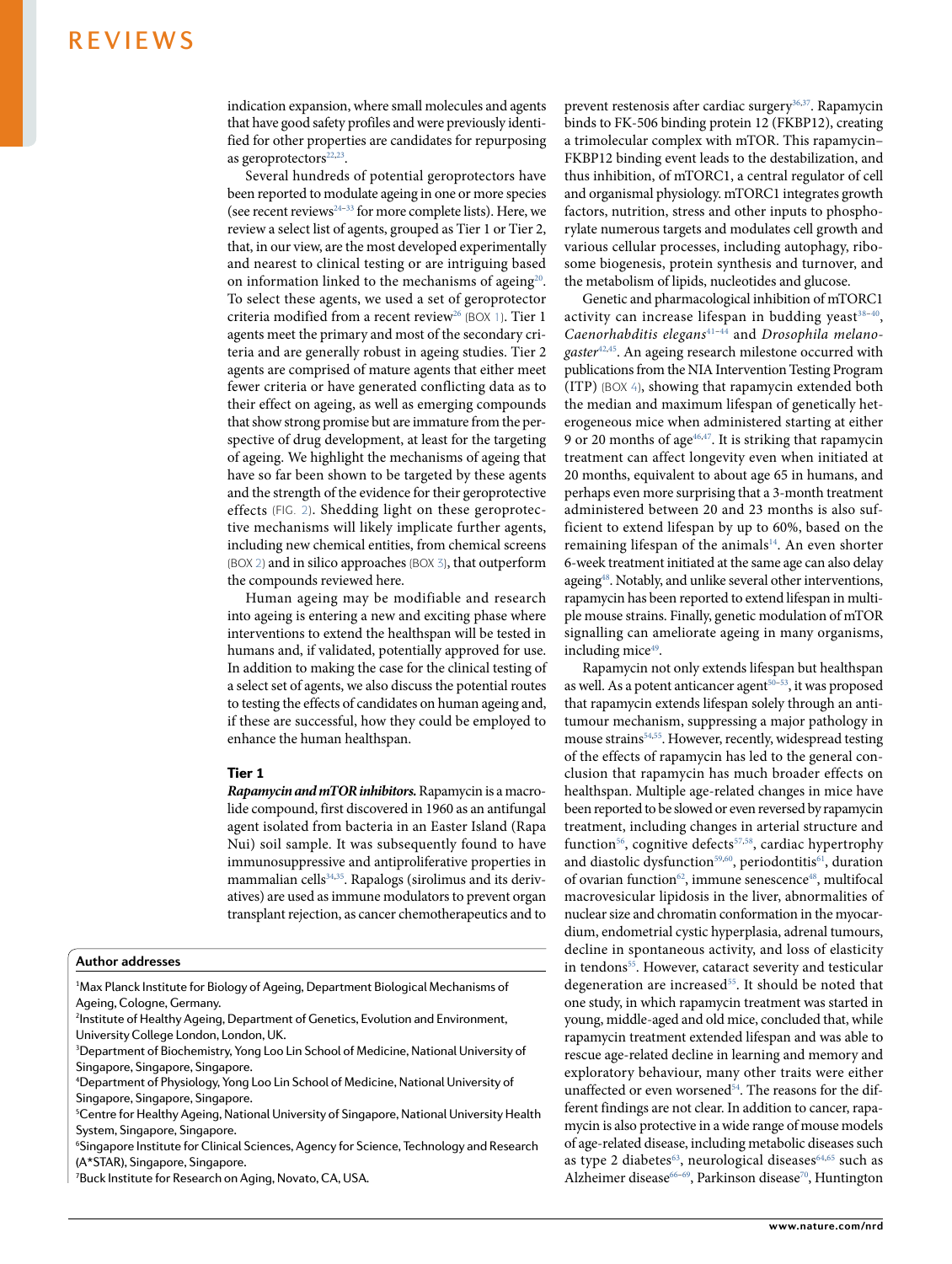

<span id="page-2-0"></span>Fig. 1 | **Age composition of the global population and incidence of major age-related diseases. a** | Changes in the age composition of the global human population over time, showing the decline in those aged 0–15 years and the increase in those aged 65+ years. Plotted from data retrieved from the [UN World Population Prospects 2019](https://population.un.org/wpp/DataQuery). **b** | The incidence of three major age- related diseases — dementias, cardiovascular disease and neoplasms — in two low- income (Afghanistan and Ethiopia), two middle-income (India and Brazil) and two high-income (Japan and Switzerland) countries. Rates are normalized to incidence at age 20 (cardiovascular disease and neoplasms) or age 40 (dementias) for each country because of the strong relationship between overall incidence rate and average income, indicating variation in rates of diagnosis. Plotted from data in the [Global Burden of Disease Study 2017.](http://ghdx.healthdata.org/gbd-2017)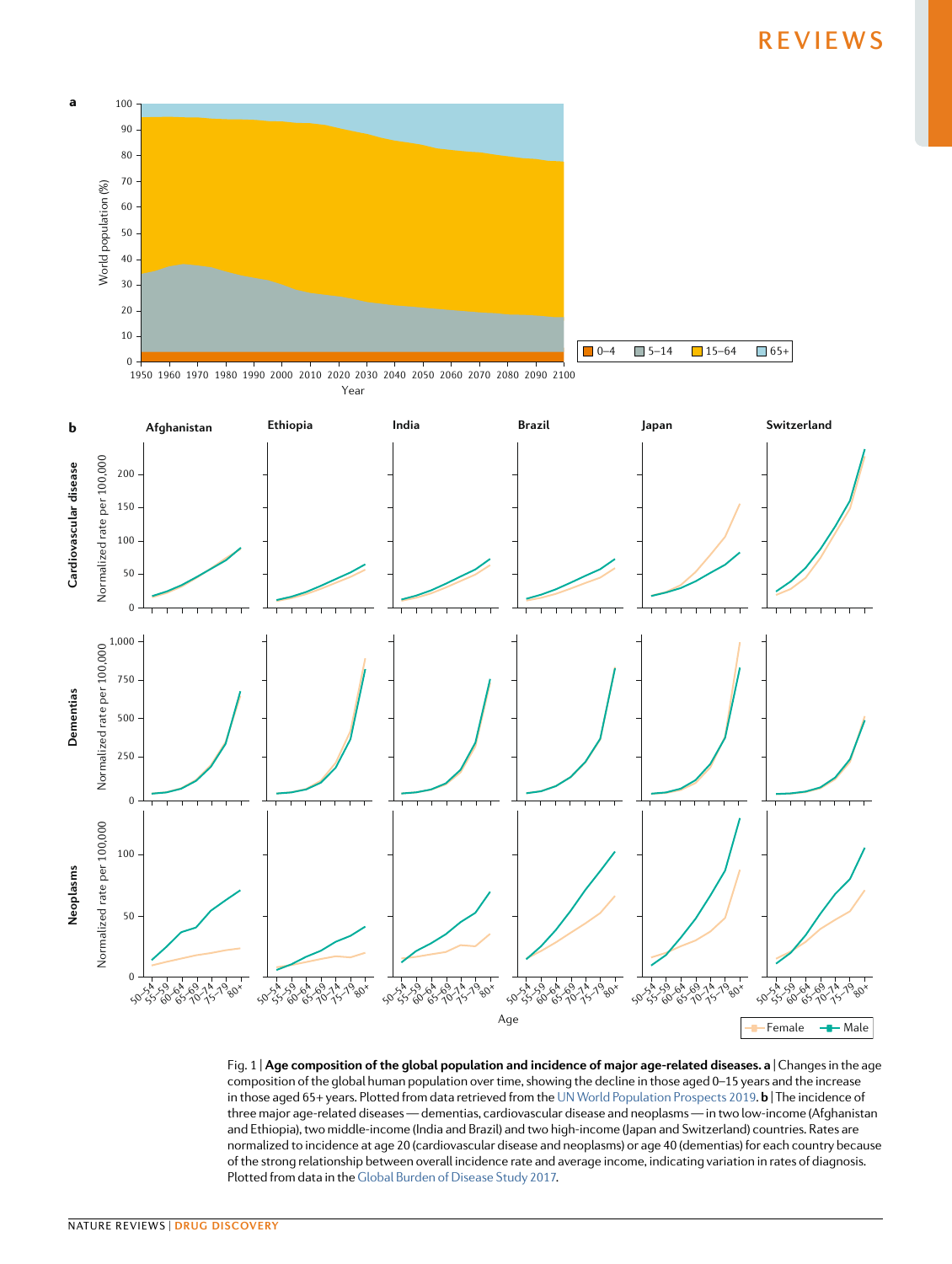

<span id="page-3-0"></span>

disease<sup>[71](#page-15-42),[72](#page-15-43)</sup> and Leigh syndrome<sup>[73](#page-15-44)</sup>, lung diseases<sup>[74](#page-15-45)</sup>, cardiovascular syndromes<sup>[75](#page-15-46)</sup>, and many others<sup>[76](#page-15-47)</sup>.

The effects of rapamycin on ageing have also been investigated in two non- standard animal models. The Dog Ageing Project<sup>[77](#page-15-48)</sup> conducted a randomized, doubleblind, veterinary clinical trial to assess the safety and effects of a 10- week, low- dose, non- immunosuppressive rapamycin treatment in healthy middle-aged dogs $\frac{78}{10}$  $\frac{78}{10}$  $\frac{78}{10}$ recruited after an initial screen for factors including existing health conditions. Rapamycin was well tolerated, with no significant adverse effects, and led to an improvement in left ventricular systolic and diastolic function, similar to that previously reported in middle-aged mice treated with rapamycin<sup>[54](#page-15-27)[,59,](#page-15-32)[60](#page-15-33)</sup>. The improvement was particularly marked in dogs with the lowest cardiac function before rapamycin treatment. Rapamycin will now be tested in dogs on a larger scale, including measures of cognitive and heart function, immunity, and incidence of cancer $77$ . Common marmosets (Callithrix jacchus) have been used to assess the effects of long- term (14 months) rapamycin treatment in a non-human primate that has similar age-related pathologies to those seen in humans<sup>[79](#page-15-50)-[81](#page-15-51)</sup>. There were no significant effects on body weight, activity, blood lipid concentrations or markers of glucose metabolism, and there were indications of tissue- specific up- regulation of components of the proteostasis network.

The mTORC1 complex is a central cellular sensor and regulator with multiple inputs and downstream targets (Fig. [3a](#page-8-0)). Several molecular and cellular mechanisms may therefore contribute to the extension of lifespan by inhibition of mTORC1 (REF.<sup>[82](#page-15-52)</sup>). Deletion of the mTORC1 target S6K1 can extend the lifespan of female mice<sup>[83](#page-15-53)</sup> and inhibition of S6K1 kinase activity is required for rapamycin to extend Drosophila lifespan<sup>[45](#page-15-19)</sup>, although in

neither animal have the downstream mechanisms been elucidated. Increased macroautophagy (Fig. [3b](#page-8-0)) also plays a role, since blocking its increase in Drosophila treated with rapamycin prevents the extension of lifespan<sup>[45](#page-15-19)</sup>. Rapamycin can also reverse the stem cell dysfunction that occurs during ageing in mouse haematopoietic<sup>[48](#page-15-23)</sup>, tracheal and muscle stem cells<sup>[84](#page-15-54)</sup> as well as in the intestine in mice<sup>[85](#page-15-55)</sup> and *Drosophila*<sup>[86](#page-15-56)</sup>. mTORC1 is also implicated in enhancing the survival and secretory phenotype of senescent cells — phenotypes that can be reversed by rapamycin<sup>87-[90](#page-15-58)</sup>.

The current clinical uses of rapamycin<sup>[91](#page-15-59),[92](#page-15-60)</sup> are limited by its toxic side effects, which include hyperglycaemia, hyperlipidaemia, kidney toxicity, impaired wound healing, lowered blood platelet numbers and immunosuppression. As well as acutely inhibiting mTORC1, in some cells and tissues depending on FKBP12 levels<sup>[93](#page-15-61)</sup>, prolonged treatment with rapamycin can also indirectly inhibit the mTORC2 complex, probably because rapamycin sequesters mTOR, limiting its availability to form mTORC2 complexes<sup>[94,](#page-15-62)[95](#page-16-0)</sup>. mTORC2 regulates cytoskeletal function, cell proliferation, and survival and, importantly, activates AKT, which controls the insulin signalling network. Inhibition of mTORC2 can thus impair glucose homeostasis in mice by blocking insulin- mediated suppression of hepatic gluconeogene-sis<sup>[94](#page-15-62)</sup>. Rapamycin is approved as an immunosuppressant for transplant surgery because it can inhibit lymphocyte proliferation by blocking T cell activation $96,97$  $96,97$ . Other studies indicate that rapamycin is more immunomodulatory in healthy individuals, with complex effects on specific lymphoid populations<sup>[98](#page-16-3)-103</sup>.

Both the animal studies and recent trials with humans indicate that pharmacological inhibition of mTORC1 can be geroprotective with much weaker and briefer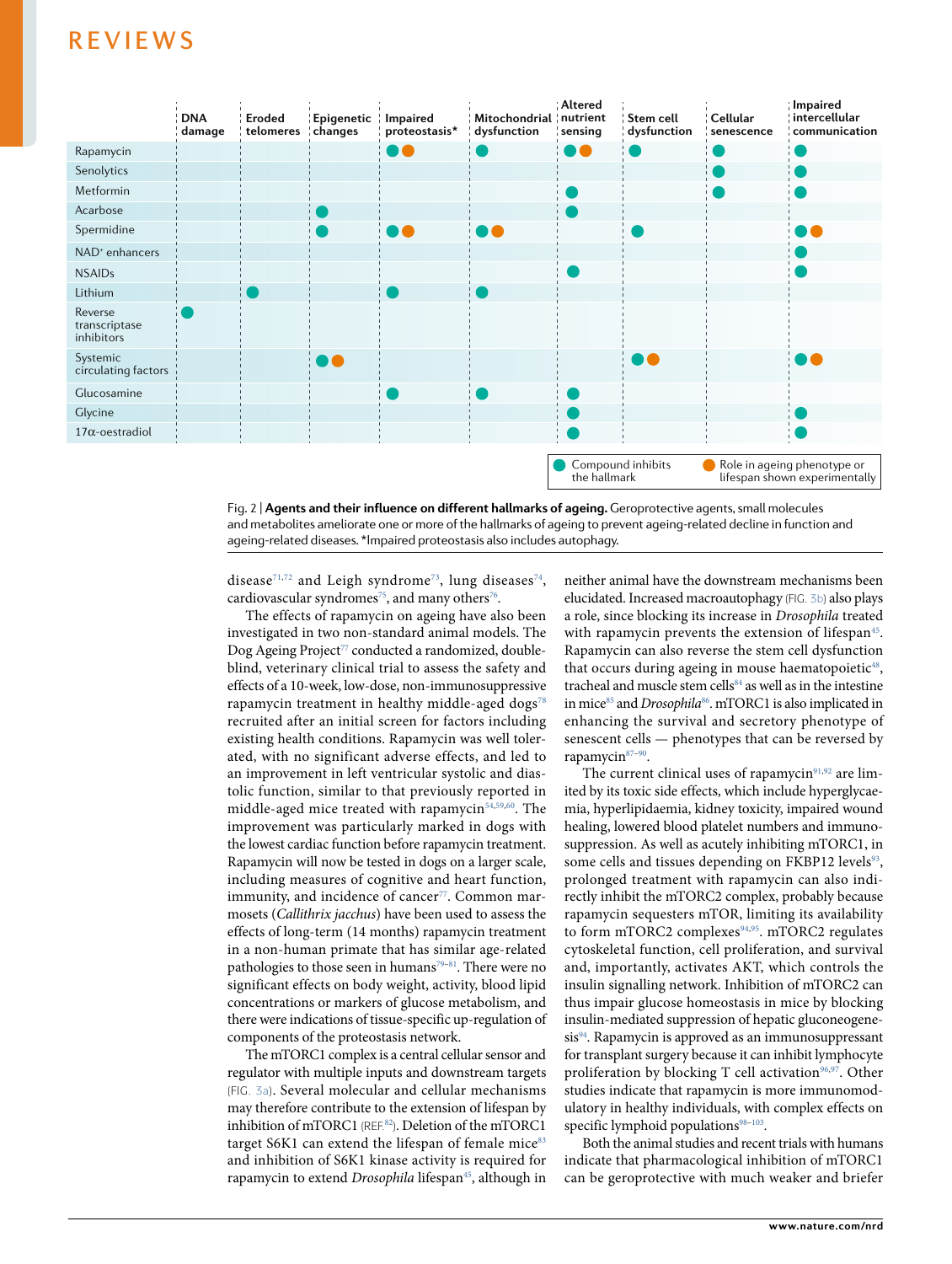#### Immunosenescence

Decline in function of the immune system with age. inhibition than is used clinically and with few, if any, side effects. immunosenescence is a major problem in elderly humans, leading to both increased infections (particularly respiratory)[104](#page-16-5) and a reduced response to vaccination, including against influenza $105$ . This age- related decline in immune function is partly attributable to a decreasing capacity for haematopoietic stem cells to generate naive lymphocytes. Elderly mice show a similarly lowered response to vaccination against influenza and a 6- week pretreatment with rapamycin rejuvenated haematopoietic stem cell function, increased the level of naive lymphocytes and boosted the response to immunization<sup>[48](#page-15-23)</sup>. Inhibiting age-related immunosenescence in humans is a practical goal in a clinical trial, because any improvement can be assessed on a relatively short timescale. A double- blind clinical trial examined the effects of a 6- week treatment with the mTOR inhibitor RAD001, an analogue of rapamycin, on the response to influenza vaccination in elderly volunteers<sup>[106](#page-16-7)</sup>. After a 6-week dosing regimen followed by a 2- week treatment- free interval, volunteers were given a seasonal influenza vaccination. RAD001 was generally well tolerated, particularly at lower doses. These treatments also met the primary endpoint of the study, which was a 1.2-fold increase in the geometric mean titres of antibodies to two out of three of the influenza strains present in the vaccine, an extent of increase previously associated with a decrease in influenza illness. The increase in titres was greatest in volunteers with low baseline influenza titres, suggesting that RAD001 was especially protective in individuals at greatest risk. Although no change in the percentage of naive lymphocytes was detected, the pooled post-immunization RAD001- treated cohorts showed a lower percentage of PD1-positive CD4 and CD8 T cells, which accumulate with age and have an impaired response to antigenic stimulation. A more recent study compared everolimus, another rapalog, with BEZ235, a dual PI3K/mTOR inhibitor, and a combination of the two (which proved most effective), finding that 6 weeks of dosing was sufficient to substantially reduce infections in the follow-ing year<sup>[107](#page-16-8)</sup>. However, a phase III clinical trial failed to reach its primary endpoint<sup>[108](#page-16-9)</sup>, and it will be important to resolve the reasons for the diverse findings of these clinical trials.

Targeting the mTORC1 pathway currently carries the strongest preclinical and clinical evidence for its usefulness as a strategy to ameliorate ageing. Strategies to reduce the risks associated with mTORC1 inhibition include improving dosing regimens for current rapalogs, combining rapalogs with kinase inhibitors and developing novel rapamycin variants with altered mTORC1/ mTORC2 specificity. More human studies are also needed, but the balance of data suggests that reducing mTORC1 signalling may be a viable strategy to extend the human healthspan.

**Senolytics.** Cellular senescence is a state of permanent cell cycle arrest in normally proliferating cells in response to various stresses, including replicative exhaustion and DNA damage. Senescent cells become resistant to apoptosis and secrete an array of pro- inflammatory

#### <span id="page-4-0"></span>Box 1 | **Geroprotector inclusion criteria**

A number of agents have been reported to affect ageing in animal models and, in a few cases, some data exists in humans. Rather than provide a complete list, we have chosen to focus on a smaller subset, classified as Tier 1 or Tier 2 based on published geroprotector inclusion criteria, which we have modified as described.

#### **Primary inclusion criteria**

- • Increased lifespan in animal models
- • Amelioration of human biomarkers of ageing
- • Minimal side effects at therapeutic dose
- • Reproducibility in multiple species and/or different strains of a mammalian species
- • Acceptable toxicity

#### **Secondary inclusion criteria**

- • Evidence for target pathway in ageing, ideally in humans
- • Increased stress resistance
- • Protection from multiple age- related diseases

molecules and proteases, called the senescence-associated secretory phenotype (SASP)<sup>[109](#page-16-10)</sup>. Cellular senescence participates in tissue remodelling during development<sup>[110](#page-16-11)</sup> and in wound healing<sup>[111](#page-16-12)</sup>, after which the senescent cells are normally removed by macrophages. It is also a potent anticancer mechanism because it occurs in response to stresses that make cells vulnera-ble to malignant transformation<sup>[112](#page-16-13)</sup>. However, increased nuclear factor- κB (NF- κB) signalling and expression of the pro- inflammatory cytokines IL-6 and IL-8 are the most conserved and robust features of the SASP and can promote cell migration, growth and invasion, angiogenesis and, eventually, metastasis. Senescence can hence promote as well as prevent cancer<sup>[113](#page-16-14)[–115](#page-16-15)</sup>. During ageing in mice, senescent cells persist in multiple tissues and can cause tissue damage because the SASP recruits inflammatory cells that remodel the extracellular matrix, trigger inappropriate cell death, induce fibrosis and inhibit stem cell function<sup>[109,](#page-16-10)[116,](#page-16-16)[117](#page-16-17)</sup>. Senescent cells are involved in the aetiology of multiple human age-related diseases, including osteoporosis<sup>[118,](#page-16-18)[119](#page-16-19)</sup>, atherosclerosis<sup>120-[122](#page-16-21)</sup>, hepatic steatosis<sup>[123](#page-16-22)</sup>, fibrotic pulmonary disease<sup>[124](#page-16-23)</sup> and osteo-arthritis<sup>[114,](#page-16-24)[115,](#page-16-15)[125](#page-16-25)[,126](#page-16-26)</sup>. Characterization of the SASP proteomes of senescent cells has provided potential plasma markers for human ageing<sup>[127](#page-16-27)</sup>.

Genetic ablation of p16-expressing senescent cells in mice can rescue features of ageing, including in kidney, heart and fat, with an associated preservation of functionality of glomeruli, cardio- protective KATP channels and adipocytes, respectively. Clearance also increased the median lifespan of the mice<sup>[128,](#page-16-28)[129](#page-16-29)</sup>. Ablation of senescent cells in obese mice improved metabolic function, reduced circulating inflammatory markers and reduced invasion of white adipose tissue (WAT) by macrophages<sup>[130](#page-16-30)</sup>. Senescent cells are not abundant, even in aged tissues: a maximum of 15% has been reported and genetic ablation only modestly reduced this number. Senescent cells have autocrine and paracrine effects and can act at a distance on other cell types<sup>[131](#page-16-31)</sup>, which may explain why a mild reduction in their number can be beneficial.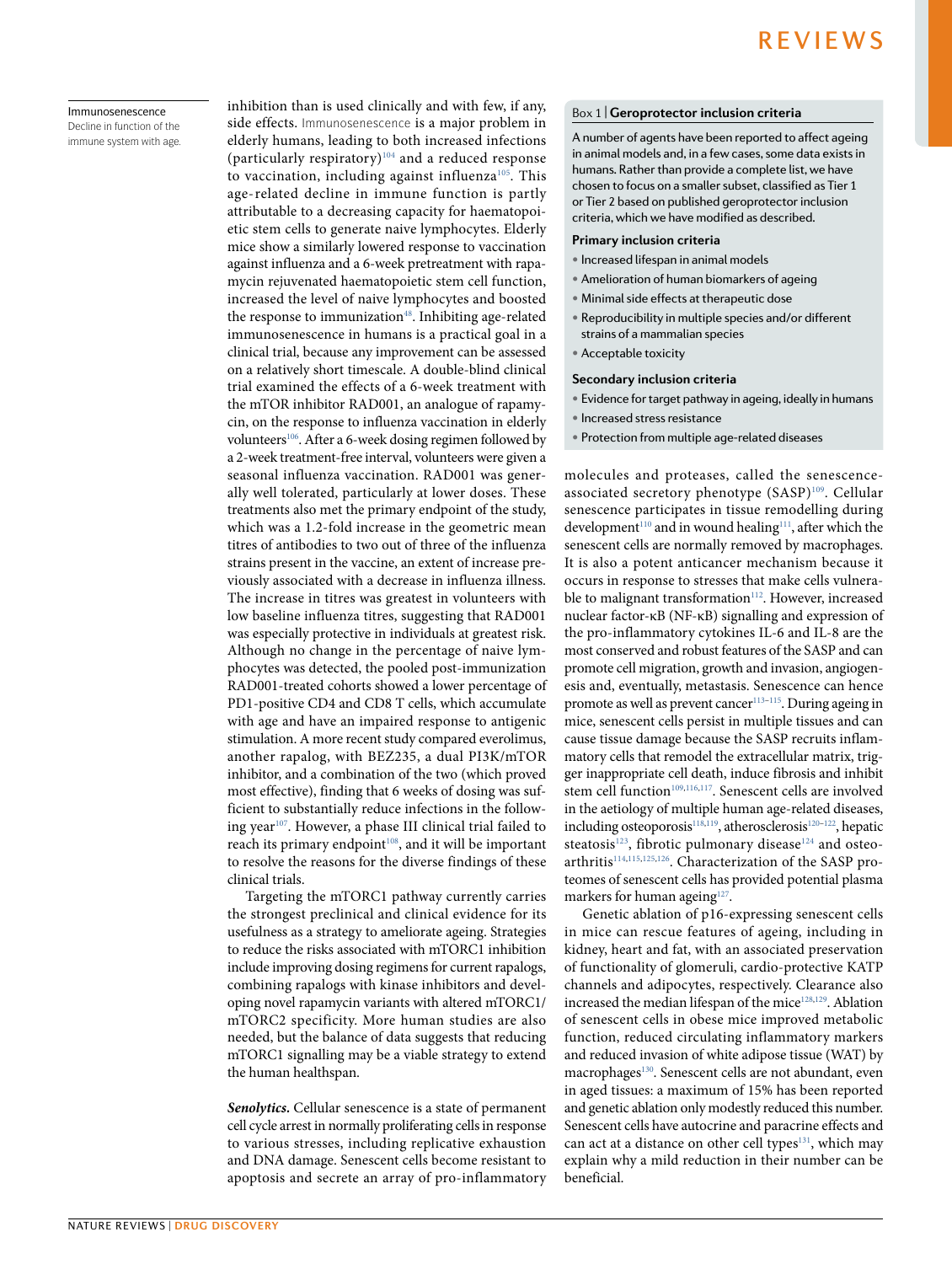#### <span id="page-5-0"></span>Box 2 | **In vivo screening to identify geroprotectors**

Given that ageing studies are long in duration and costly, the direct screening for geroprotectors has been of limited feasibility. Nevertheless, several approaches have led to interesting candidates. A relatively direct approach performed screens of over 80,000 small molecules for the extension of lifespan in *Caenorhabditis elegans* when administered in early adulthood<sup>[364](#page-19-0)[,365](#page-19-1)</sup> and identified a range of molecules, including molecules that resemble serotonin or dopamine, increase oxidative stress resistance or affect several signalling pathways.

A separate approach screened for molecules that induce multiple forms of stress resistance in *C. elegans* and then tested their effects on lifespan<sup>[366](#page-19-2)</sup>. Using surrogate phenotypes, such as stress resistance, can make the screening technique easier but restricts the classes of molecules identified. A similar approach was used in yeast, in which a correlation was found between the properties of G1 cell cycle progression and replicative lifespan. FDA- approved compounds were identified first for the cell cycle effect and then tested for longevity, leading to the identification of ibuprofen and other molecules<sup>[269](#page-18-0)[,367](#page-19-3)</sup>. The labour-intensive nature of the yeast replicative ageing assay has precluded large compound screens; however, high- throughput ageing analysis has recently been developed, opening the way for more comprehensive screens<sup>[368](#page-19-4)[,369](#page-19-5)</sup>.

Screens in mammalian cell culture have also been performed in a recent approach identifying compounds that reduce senescence markers<sup>[370](#page-19-6)</sup>. Interestingly, the two most potent compounds identified also robustly extended *C. elegans* lifespan, pointing once again to the conserved nature of longevity pathways across species. Despite the difficulty of chemical screens to identify geroprotectors, this approach has proven fruitful and, with more high- throughput analysis and better surrogate phenotypes to assess, the approach will become more widely used in the near future.

> Chemical elimination of senescent cells by senolytics (Fig. [4](#page-9-0)) or disruption of the SASP by senostatics are potentially attractive strategies for combating a broad range of age- related conditions. Inhibition of the SASP would require continuous treatment because the senescent cells persist. The composition of the SASP varies, depending upon both the original cell type and the nature of the stress that induced senescence, so specific senescent cell subtypes could potentially be targeted. Because senolysis eliminates senescent cells, a brief treatment could be used, with the advantage of leaving cell senescence during wound healing unimpaired. Senescent cells express diverse markers and use a variety of mechanisms to resist apoptosis, providing a further basis for the specificity of senolytics.

> Senescent cells become resistant to apoptosis. Prosurvival pathways in senescent cells include those mediated by members of the BCL-2 family, PI3K/AKT, p53/ FOXO4, HSP90 and HIF1α. Pharmacological targeting of BCL-2 family members can eliminate senescent cells induced by radiation in mouse lungs and in aged mice<sup>[132](#page-16-32)</sup> (FIG. [4a\)](#page-9-0), since levels of these proteins are elevated in senescent cells to inhibit mitochondrial activation of apoptosis, although thrombocytopenia is induced as a side effect. However, the combination of BCL-2 inhibition by the flavonoid quercetin with dasatinib, which inhibits multiple tyrosine kinases, reduced the number of senescent cells in WAT and the liver, increased the cardiac ejection fraction and vascular endothelial function in old mice, and reduced the senescent cell burden in several tissues as well as increasing healthspan in progeroid mice<sup>[132](#page-16-32)</sup>. Intermittent administration of the two drugs improved vasomotor function in aged mice<sup>[122](#page-16-21)</sup>, which led to improved cardiovascular function and exercise endurance as well as to reduced osteoporosis and frailty. A combination of dasatinib and quercetin administered orally to mice aged >24 months led to a 36% increase in their remaining lifespan and did

not cause prolonged late-life morbidity<sup>[133](#page-16-33)</sup>. Combination treatment with dasatinib and quercetin also amelio-rated uterine ageing in mice<sup>[134](#page-16-34)</sup>. Because dasatinib and quercetin affect the activity of multiple proteins, it will be important to determine their associated in vivo effects on non- senescent cells as well as their senolytic activity.

Expression of the transcription factor FOXO4 increases during radiation- induced senescence in fibroblasts and preventing this increase leads to apoptosis. Perturbing the interaction of FOXO4 with p53 with a FOXO4 peptide caused nuclear exclusion of p53 and apoptosis of senescent cells<sup>[135](#page-16-35)</sup> (FIG. [4b\)](#page-9-0). Doxorubicin induces cellular senescence in mouse and human liver together with increased expression of FOXO4, and preventing this increase led to reduced doxorubicin- induced senescence and liver toxicity. Preventing the interaction between p53 and FOXO4 also reduced cellular senescence and several phenotypes of ageing in a mouse model of accelerated ageing and reduced frailty and loss of renal function in naturally aged mice<sup>[135](#page-16-35)</sup>, potentially providing another target for senolysis.

A chemical screen in mouse embryonic fibroblasts with reduced DNA repair capacity showed that two HSP90 inhibitors induce apoptosis specifically in senescent cells. Treatment of Ercc1<sup>-/∆</sup> mice, a mouse model of a human progeroid syndrome, with the HSP90 inhibitor 17- DMAG extended healthspan, delayed the onset of several age-related symptoms and reduced p16<sup>INK4a</sup> expression<sup>[136](#page-16-36)</sup> (FIG. [4c](#page-9-0)). HSP90 plays roles in protein folding, stabilization and proteasomal degradation as well as in cellular stress responses. It has been targeted in cancer, although, so far, no licensed drugs targeting HSP90 exist. HSP90 has multiple isoforms, targeted by different HSP90 inhibitors, potentially allowing specific targeting of senescent cells<sup>[137](#page-16-37)</sup>.

In addition to quercetin, fisetin, another natural product, has also been shown to have senolytic properties. A recent report found that administration of fisetin to mice late in life was sufficient to reduce age- related pathology and extend both the median and maximum lifespan $12$ . This approach offers an attractive alternative to other senolytic compounds that may have greater toxicity. However, and as with other natural products, fisetin has a number of activities<sup>[138](#page-16-38)</sup>, making it hard to attribute its beneficial effects to the ablation of senescent cells.

More recently, two studies<sup>[139,](#page-16-39)[140](#page-16-40)</sup> reported cardiac glycosides as powerful and specific senolytics. These compounds, including digoxin, digitoxin and ouabain, target the Na<sup>+</sup> /K<sup>+</sup> ATPase pump, resulting in disruption of the cellular electrochemical gradient and hence in cellular acidification (FIG. [4d\)](#page-9-0). Senescent cells already have an acidic pH, which may explain their selective vulnerability to apoptosis when treated by cardiac glycosides. The compounds selectively killed cells in which diverse inducers had led to senescence and, in combination with other chemotherapeutics, they also inhibited tumour xenograft growth, killed senescent pre- neoplastic cells and attenuated some features of ageing in mice. Cardiac glycosides are used to treat congestive heart failure and cardiac arrhythmias, and these observed senolytic effects were achieved at clinical doses. These are promising findings that warrant further work with these compounds.

#### Senostatics

Chemicals that prevent senescent cells from producing the senescence-associated secretory phenotype, which can damage surrounding tissue and cause systemic inflammation.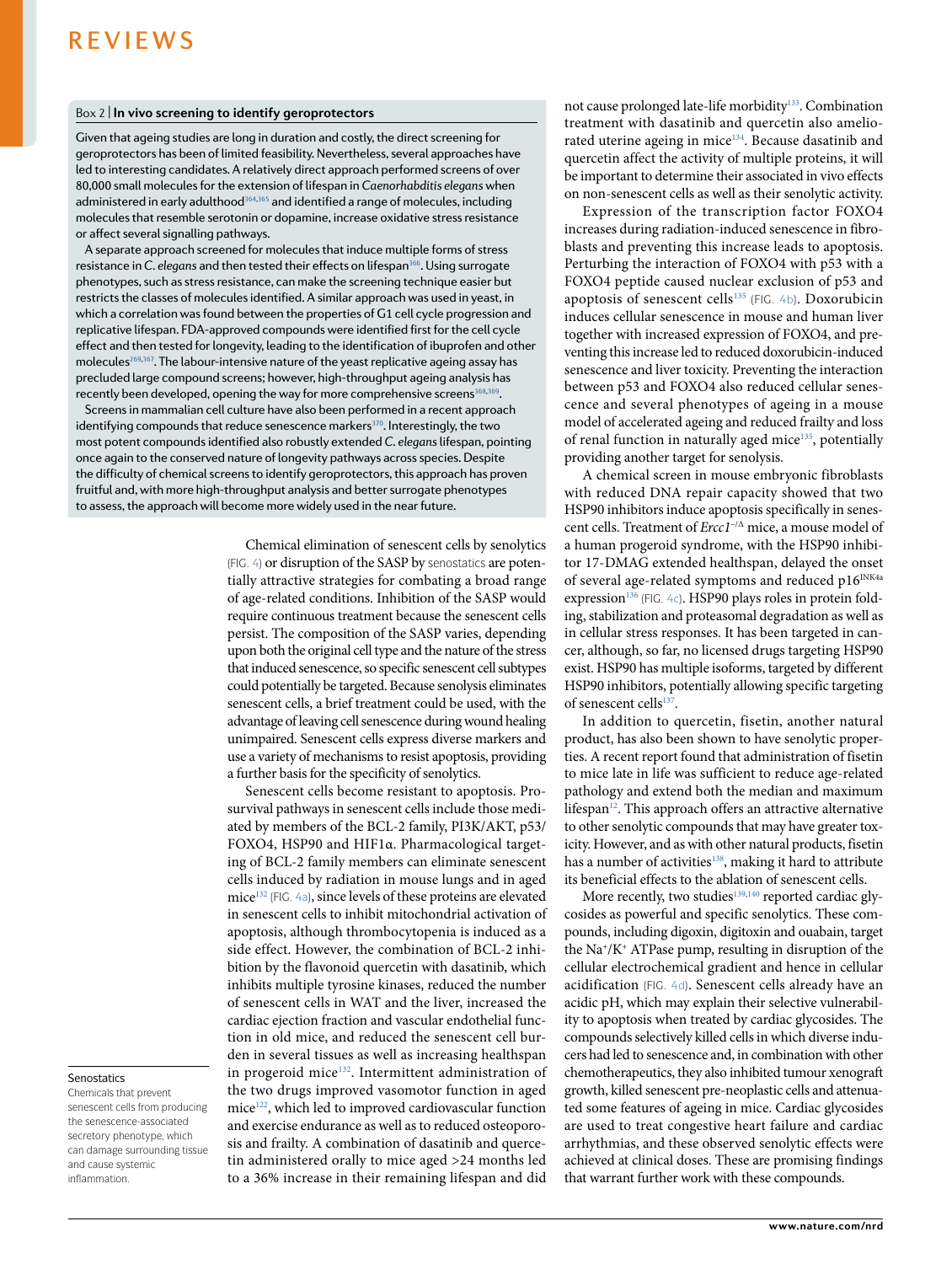#### Dietary restriction

(DR). Reduced food intake from its voluntary level while avoiding malnutrition.

Clinical trials are already underway for the treatment of osteoarthritis with the senolytic UBX0101 (REF.<sup>[141](#page-16-41)</sup>) and of idiopathic pulmonary fibrosis with dasatinib and quercetin<sup>[142](#page-16-42)</sup> (FIG. [4a](#page-9-0)). Targeting senescent cells in ageing

#### <span id="page-6-0"></span>Box 3 | **In silico approaches to identify geroprotectors**

In silico approaches have, in general, used structural and genetic information, or a combination of both, to identify candidate geroprotectors<sup>[371](#page-19-7)</sup>. Databases, such as Digital Ageing Atlas $^{372,373}$  $^{372,373}$  $^{372,373}$  $^{372,373}$ , Human Ageing Genomic Resources $^{374,375}$  $^{374,375}$  $^{374,375}$  $^{374,375}$  and Ageing Clusters $^{376}$  $^{376}$  $^{376}$ , are powerful repositories of diverse ageing- relevant data.

#### **Structural approaches**

Structural information can be used to find chemical similarities between compounds and hence candidate geroprotectors.

Compounds that increase lifespan in *Caenorhabditis elegans* were identified from DrugAge in the Human Ageing Genomic Resources and in an experimental screen<sup>[365](#page-19-1)</sup>. Their structures were found using PubChem<sup>[377](#page-19-13)[,378](#page-19-14)</sup>, ChemSpider<sup>[378,](#page-19-14)[379](#page-19-15)</sup> and the relevant literature. The resulting molecular descriptors were combined with drug–protein interactions from STITCH<sup>[380](#page-19-16)</sup> to identify other candidates to increase worm lifespan, one of which, 2-bromo-4'-nitroacetophenone, was experimentally validated<sup>[381](#page-19-17)</sup>.

In a different structural approach, 2054 putative ageing genes from 9 model organisms were identified in GenAge, with 94 being prioritized based on their effect on lifespan. These were screened against all DrugBank compounds for similarities in ligand- binding structures, yielding 31 candidates. Several of these were validated as extending lifespan or healthspan in a rotifer<sup>[382](#page-19-18)</sup>. A related study associated the gene ontology terms and chemical descriptors for the protein targets of compounds in DrugAge that extended worm lifespan to identify related drugs as candidate geroprotectors, but these were not further validated $^{\text{383}}$  $^{\text{383}}$  $^{\text{383}}$ .

#### **Genetic approaches**

Changes in gene expression with age, in response to genetic and environmental interventions that ameliorate ageing and in response to treatment with drugs or small molecules, have been used to identify candidate geroprotectors.

Transcriptional profiles of bone marrow cells from young and old humans were compared with the profiles from 70 drugs that extended lifespan in *C. elegans*. Candidates from the overlap were analysed for their effects on phenotypes of late passage human embryonic lung fibroblasts and were enriched for compounds that restored their phenotypes to a younger state and increased their long-term survival<sup>[384](#page-19-20)</sup>.

Several studies have been based upon age- related changes in gene expression in human tissues from the GTEx database. Age- related changes in gene expression in ageing human brain were combined with data from the Connectivity Map to identify 24 small-molecule candidates, a group that was significantly enriched for compounds that had already been shown to extend lifespan in worms or fruitflies<sup>[385](#page-19-21)</sup>. In a closely related approach, changes in gene expression with age in multiple tissues were combined and used to identify small molecules in the Connectivity Map that shifted the transcriptional profile towards a 'young' one. The approach identified 31 candidates that were significantly enriched for known geroprotectors and for novel compounds that extended lifespan in *C. elegans*[386](#page-19-22). Similarly, expression profiles from young and old human adipose tissue were used to calculate gene co-expression networks, and the Connectivity Map was then interrogated for small molecules that reversed the age-associated changes $^{387}$  $^{387}$  $^{387}$ .

In a broader use of genetic information, ageing- related gene products in humans from ageing clusters were combined with their interactions with compounds in STITCH and DrugBank — 19 compounds were enriched for ageing- related targets, 6 of which had already been shown to have pro- longevity properties in animal models, a significant overlap. Tanespimycin, an inhibitor of HSP90, was the top-ranked novel candidate and was shown to increase lifespan in *C. elegans* through its HSP90 target<sup>[388](#page-19-24)</sup> (FIG. [4c\)](#page-9-0).

Gene expression profiles from rat cells exposed to sera from dietarily restricted rats or rhesus monkeys were used to identify 39 genes that had human orthologues, which were then compared to gene expression changes in Connectivity Map<sup>[389](#page-19-25)</sup>, a database of expression profiles from a panel of human cell lines responding to treatment by drugs and unlicensed small molecules<sup>[390](#page-19-26)[,391](#page-19-27)</sup>. Profiles from 11 of the 39 candidate drugs mimicked those of dietary restriction, and three of these — rapamycin, LY-294002 and trichostatin A — had already been shown to increase lifespan in *C. elegans* (see section on rapamycin and mTOR inhibition in the main text). These three candidates and allantoin increased normal worm lifespan and rescued the age- related decline in pharyngeal pumping<sup>[392](#page-19-28)</sup>.

is also a promising prospect, but there are important out-standing questions<sup>[143,](#page-16-43)[144](#page-16-44)</sup>. So far, most classified senolytics may also affect non- senescent cells and any such effects need to be evaluated. The timing of senolytic treatment may also be important because it could result in the exhaustion of stem cells. Finally, a failure to clear apoptotic, senescent cells could also be problematic. Precise targeting of senolytics to specific senescent cell types may help circumvent these potential hurdles.

**Metformin.** Metformin is a biguanide drug widely prescribed for type 2 diabetes $145-147$  $145-147$ . In 2013, it was estimated that 83.6% of individuals in the United Kingdom with type 2 diabetes were prescribed metformin and, in 2012 (REF.<sup>[148](#page-16-47)</sup>), there were 61.6 million prescriptions for met-formin in the United States<sup>[149](#page-16-48)[,150](#page-16-49)</sup>. Metformin is derived from a compound isolated from French lilac (goat's rue, Galega officinalis), which was used for centuries as a herbal remedy for the treatment of frequent urination (a symptom of diabetes)<sup>[151](#page-16-50)</sup>. FDA approval came in 1994 (reF.[145](#page-16-45)). Metformin reduces diabetic hyperglycaemia by suppressing hepatic gluconeogenesis, inducing glycolysis and increasing insulin sensitivity $152$ ; it also reduces lipolysis and lowers levels of circulating free fatty acids.

Preclinical studies of metformin suggest a role for the drug in mitigating ageing. Metformin robustly increases lifespan in C. elegans by up to 36%<sup>[153](#page-16-52)</sup>, and this effect has been attributed to AMP kinase (AMPK) activation<sup>[154](#page-16-53)</sup>, mitohormesis<sup>[155](#page-16-54)</sup>, the lysosomal pathway and metabolic alterations of the microbiome[156](#page-16-55). Recent studies suggest that alterations of the microbiome may also mediate some of the antidiabetic effects of metformin in humans<sup>[157](#page-16-56)</sup>. In Drosophila, metformin did not increase lifespan, though it did activate AMPK and reduce lipid stores<sup>[158](#page-16-57)</sup>. Initial studies showed effects on ageing in mice $159$ , but these studies were performed in short-lived mouse models that, in some cases, are prone to developing cancer. Two recent studies have been performed in the relatively long-lived C57BL/6 mice and in genetically outbred mice<sup>[160](#page-16-59)[,161](#page-16-60)</sup>, in which slightly increased longevity reached statistical significance in some contexts<sup>[160](#page-16-59)</sup>. Metformin did not increase lifespan in the outbred mice in the ITP (BOX [4\)](#page-7-0). The more modest effects seen in long-lived mouse strains is a cause for concern, although another possibility is that metformin may be more effective in more stressful situations that shorten lifespan.

Metformin interacts with several known longevity pathways. Its effects resemble those of dietary restriction (DR), including increased insulin sensitivity, with metformin- treated mice having DR- like mRNA profiles $161,162$  $161,162$  $161,162$ . Mechanistically, the strongest evidence is that metformin inhibits complex I of the electron transport chain, leading to reduced ATP levels and activation of AMPK; however, although many phenotypes associated with metformin administration are AMPK dependent, not all are<sup>[163](#page-16-62)[,164](#page-16-63)</sup>. Consistent with observations in  $\overline{C}$ . elegans, metformin also alters mouse and human microbiomes in a manner that appears to be anti-inflammatory $165-168$  $165-168$ . More directly, metformin has been reported to repress tumour necrosis factor (TNF)- dependent IκB degradation and the consequent expression of inflammatory cytokines in a manner independent of AMPK and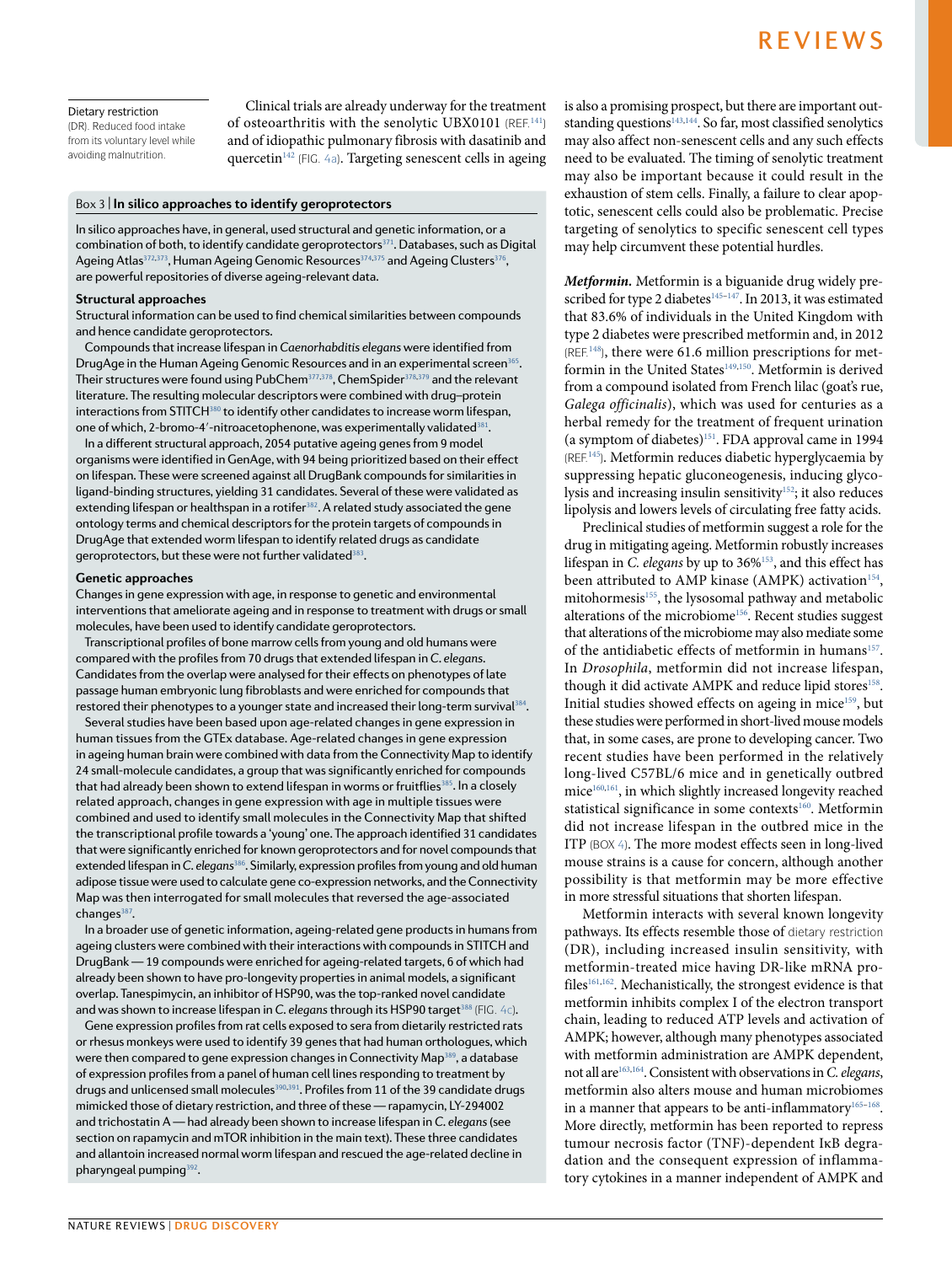mitochondrial action $169-173$  $169-173$ . This property may underlie its ability to suppress the SASP in senescent cells $^{174}$  $^{174}$  $^{174}$ . Metformin also binds the alarmin HMGB1 and inhibits its pro-inflammatory activity $175$ . More recently, the H3K27me3 demethylase KDM6A/UTX has been proposed as a direct target of metformin, suggesting a role in chromatin modification $176$ .

#### <span id="page-7-0"></span>Box 4 | **The National Institute on Ageing Interventions Testing Program**

The Interventions Testing Program (ITP) $393$  tests the potential of interventions delivered in the diet to promote healthy ageing. Both sexes of a genetically variable population of mice, the result of a four-way cross among inbred strains, are evaluated in three different centres (Jackson Laboratory, University of Texas Health Science Center and University of Michigan), at numbers sufficient to detect a 10% increase in lifespan with 80% power. The three testing sites use standardized operating procedures, including diets, caging, bedding and mouse handling. Interventions for testing are proposed by the research community through an annual call for proposals. The tested compounds have ranged from drugs and dietary supplements to micronutrients and metabolic intermediates $^{\text{\tiny 47}}$  $^{\text{\tiny 47}}$  $^{\text{\tiny 47}}$ .

#### **Positive findings from the ITP**

#### *Acarbose (see main text)*

Increased lifespan in both males and females (the effects were greater in males) when initiated at 4 months of age<sup>[202](#page-17-13)</sup>. When initiated at 16 months of age, overall lifespan was extended only in males but maximum lifespan was extended in both sexes<sup>[345](#page-19-30)</sup>.

#### *Aspirin (see main text)*

Increased lifespan in males but not females<sup>[265](#page-18-1)</sup>. A later study failed to replicate lifespan extension with higher doses $332$ .

#### *Glycine (see main text)*

Increased median and maximum lifespan in males and females<sup>[332](#page-18-2)</sup>.

#### *Nordihydroguaiaretic acid*

Increased mean lifespan in males but not females<sup>[265](#page-18-1)</sup>, even at doses that gave equivalent blood levels in males and females<sup>[202](#page-17-13)</sup>.

#### *Protandim*

Increased lifespan in males but not females<sup>[345](#page-19-30)</sup>.

#### *Rapamycin (see main text)*

Increased mean and maximum lifespan in both males and females when initiated at 20 months of age<sup>[46](#page-15-20)</sup> or at 9 months of age<sup>[47](#page-15-21)</sup>. Females responded more robustly than males at equivalent doses and blood levels of rapamycin were greater in females; when approximately equal blood levels were achieved, the response of lifespan was practically equivalent in females and males<sup>[47](#page-15-21)</sup>.

#### *17*α*- oestradiol (see main text)*

Increased lifespan in males but not in females at either 4.8 ppm dose<sup>[202](#page-17-13)</sup> or 14.4 ppm dose<sup>[345](#page-19-30)</sup>.

#### **Negative findings from the ITP**

- • Curcumin
- • Fish oil
- • Green tea extract
- HBX (2-(2-hydroxyphenyl) benzothiazole)
- • INT-767 (an FXR and TGR5 agonist)
- • Inulin
- • Medium- chain triglyceride oil
- • Metformin
- • Methylene blue
- • Nitroflurbiprofen
- • Oxaloacetic acid
- • Resveratrol
- • Simvastatin
- TM441, a pan-inhibitor of PAI-1
- • Ursodeoxycholic acid
- • Ursolic acid
- 4-OH-α-phenyl-N-tert-butyl nitrone

Retrospective, epidemiological analyses of data from patients prescribed metformin have concluded that its use is associated with reductions in CVD incidence and mortality<sup>[177](#page-17-0)-[180](#page-17-1)</sup>, cancer rates<sup>180-188</sup>, overall mortality<sup>[189](#page-17-3)</sup>, depression and frailty-related diseases<sup>[180](#page-17-1)</sup>. Meta-analyses of metformin in age- related conditions are also encouraging (but not always positive), with a range of studies showing protection from cancer, CVD, chronic kidney and liver disease, and neurodegeneration. One study detected an 18% increase in median all-cause survival in metformin- treated individuals with diabetes relative to the rest of the population, despite higher levels of morbidity in the former<sup>[190](#page-17-4)</sup>, a finding replicated in a more recent study<sup>[191](#page-17-5)</sup> and in a systematic review of clin-ical studies<sup>[192](#page-17-6)</sup> but not in another large meta-analysis<sup>[193](#page-17-7)</sup>. However, these studies were all conducted by comparing groups with type 2 diabetes and treated with metformin with the whole of the rest of the population, and metformin could have been beneficial for other conditions because it mitigates the effects of diabetes rather than those of ageing. It is thus not clear if metformin would have benefits in non-diabetic individuals. Although they are intriguing, these clinical epidemiological studies have other limitations from the standpoint of assessing the use of metformin in ageing: they assess patients with diabetes, who have enhanced mortality rates compared to the unaffected population; some studies compare metformin to other diabetes drugs, which could have adverse effects; and metformin users have had contact with a clinician and hence may, on average, have greater health- seeking behaviours than control populations.

The Targeting Ageing with Metformin (TAME) initiative was proposed to study the effects of metformin on 3,000 non- diabetic people, aged 65–79 years, at many centres in the United States, with an estimated cost of US\$50 million<sup>[194](#page-17-8)[,195](#page-17-9)</sup>. The effects of metformin are to be examined on multiple markers of age- related health, including CVD, cancer, dementia and mortality, under the premise that a drug that extends the healthspan would prevent the onset of many distinct age- related conditions<sup>[196](#page-17-10)</sup>. A small, short-term intervention in healthy adults has also been performed, showing that metformin triggers both metabolic and non- metabolic pathways linked to ageing in non- diabetic individuals of average age 70 years<sup>[197](#page-17-11)</sup>. Metformin has an excellent safety profile and the TAME initiative will serve as a benchmark in the development of metformin (and possibly other geroprotectors) for use in humans to offset ageing. However, an experimental study has indicated that metformin can blunt the increases in whole- body insulin sensitivity and skeletal muscle mitochondrial respiration in response to aerobic exercise training in older adults, with marked individual differences in the responses<sup>[198](#page-17-12)</sup>. It will therefore be important to understand how metformin affects muscle physiology and function with and without exercise as well as how much individual variability exists in responses, and to find predictive biomarkers for positive responders.

**Acarbose.** Metabolic dysfunction is commonly observed in human ageing, and type 2 diabetes is a risk factor for several other age- related conditions, including CVD,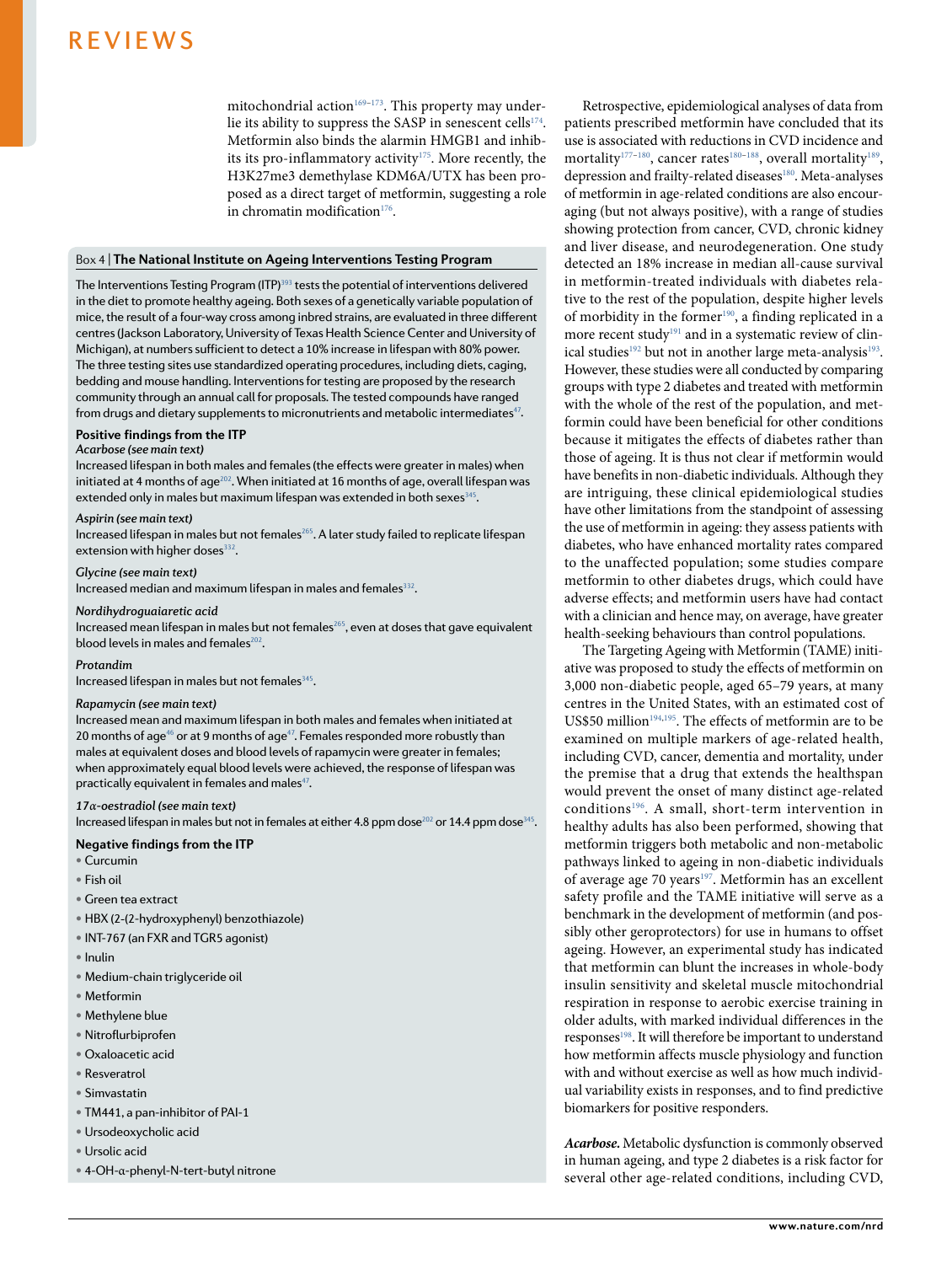

<span id="page-8-0"></span>Fig. 3 | **Effects of rapamycin and inhibition of mTORC1. a** | Inputs to and outputs from mechanistic target of rapamycin protein complex 1 (mTORC1). **b** | In the process of macroautophagy, damaged organelles and other cellular components are accumulated in a double membrane-enclosed autophagosome, which fuses with a lysosome and releases its contents for degradation and recycling.

kidney disease, cancer and dementia<sup>[199](#page-17-14)</sup>. Maintenance of glycaemic control during ageing could thus induce multiple health benefits. Acarbose is a bacterial product that inhibits  $\alpha$ -glucosidases in the intestine, thus slowing the breakdown of starch and disaccharides to glucose. It is used clinically to prevent post- prandial hyperglycemia[200](#page-17-15) and generally causes weight loss and improved glycaemic control<sup>[199](#page-17-14)</sup>. Acarbose can rescue age-related glucose intolerance in rats<sup>[201](#page-17-16)</sup> and has been considered as a potential mimetic of  $DR^{202}$  $DR^{202}$  $DR^{202}$ .

In the ITP (Box [4\)](#page-7-0), acarbose increased the median lifespan in male mice by 22%, with only a small effect in females (5%), but the maximum lifespan was significantly increased in both sexes (females 9%, males 11%). Body weight was reduced (more so in females than in males), fasting blood glucose levels and IGF1 levels in plasma were lower in both sexes, and fasting insulin levels were lower only in males. Acarbose increased the healthspan in mice, with reductions in lung tumours in males, liver degeneration in both sexes, glomerulosclerosis in females, blood glucose response to refeeding in males, and improved rotarod performance in ageing females<sup>[203](#page-17-17)</sup>. In male mice, acarbose also reduced post-mortem liver degeneration, lipidosis<sup>[202](#page-17-13)</sup> and hypothalamic

inflammation<sup>[204](#page-17-18)</sup>, and abolished male-specific insulin insensitivity and glucose intolerance<sup>[205](#page-17-19)</sup>, all of which potentially contributed to the greater effect of the drug on male lifespan, which, interestingly, was abolished by castration<sup>[205](#page-17-19)</sup>. Acarbose-treated mice showed alterations in the composition and fermentation products of their microbiome and in the composition of the short- chain fatty acids in the gut, although these effects differed between the three ITP test sites<sup>[206](#page-17-20)</sup>. It is likely that acarbose and DR increase lifespan by partly different mechanisms, given that DR reduced the levels of circulating FGF21 and increased activity levels, whereas acarbose had the opposite effects on these phenotypes<sup>[202](#page-17-13)</sup>. In summary, although acarbose has some undesirable, although not dangerous, digestive side effects<sup>[207](#page-17-21)</sup>, there are ample reasons to evaluate this small molecule in the clinic as it may be among the most efficacious geroprotectors identified to date.

**Spermidine.** Spermidine is a naturally occurring polyamine that plays key roles in the control of gene expression, apoptosis and autophagy, and is essential for cell growth and proliferation<sup>[208](#page-17-22)</sup>. Levels of spermidine decline during ageing in both model organisms and in several human organs<sup>[209,](#page-17-23)[210](#page-17-24)</sup>. Spermidine is classified as a geroprotector because supplementation of spermidine in the diet can extend lifespan in yeast, C. elegans, Drosophila and mice, and addition to the culture medium can increase survival of human immune cells[210–](#page-17-24)[212](#page-17-25). In Drosophila, increased production of spermidine contributes to an extension of lifespan by reducing insulin/IGF signalling<sup>[213](#page-17-26)</sup>. Additionally, a prospective, population- based study in humans found an association between high levels of spermidine in the diet and reduced all-cause mortality<sup>[214](#page-17-27)</sup>.

Spermidine may exert its geroprotective effects by more than one mechanism: studies have implicated increased autophagy and, in mammals, protection of cardiac and immune function. Spermidine feeding increases the serum levels of free thiols in old mice to levels seen in youth, potentially indicative of reduced oxidative stress<sup>[210](#page-17-24)</sup>. In yeast and mammalian cells, spermidine supplementation decreases histone H3 acetyl-ation<sup>[210](#page-17-24)</sup>, with possible functional consequences for gene expression. Spermidine inhibits the acetyl transferase activity of EP300, which in turn inhibits autophagy, as EP300 normally acetylates lysine residues in autophagy-related proteins<sup>[215](#page-17-28),[216](#page-17-29)</sup>. Accordingly, in yeast, C. elegans, Drosophila and human cells, spermidine increases markers of autophagy, and mutants blocking the increase in autophagy prevent the increase in survival in response to spermidine, implying a causal  $connection<sup>210</sup>$  $connection<sup>210</sup>$  $connection<sup>210</sup>$ .

In mice, the increased lifespan from supplemented dietary spermidine is associated with a delay in age- related decline in cardiovascular function<sup>[211](#page-17-30)[,212](#page-17-25)</sup>. Increased dietary spermidine upregulates autophagy, mitophagy and mitochondrial biogenesis and function in the heart $217$  as well as improving the mechanical properties of cardiomyocytes in vivo, benefits that are lost if the increase in autophagy is blocked. Furthermore, high levels of dietary spermidine in humans correlate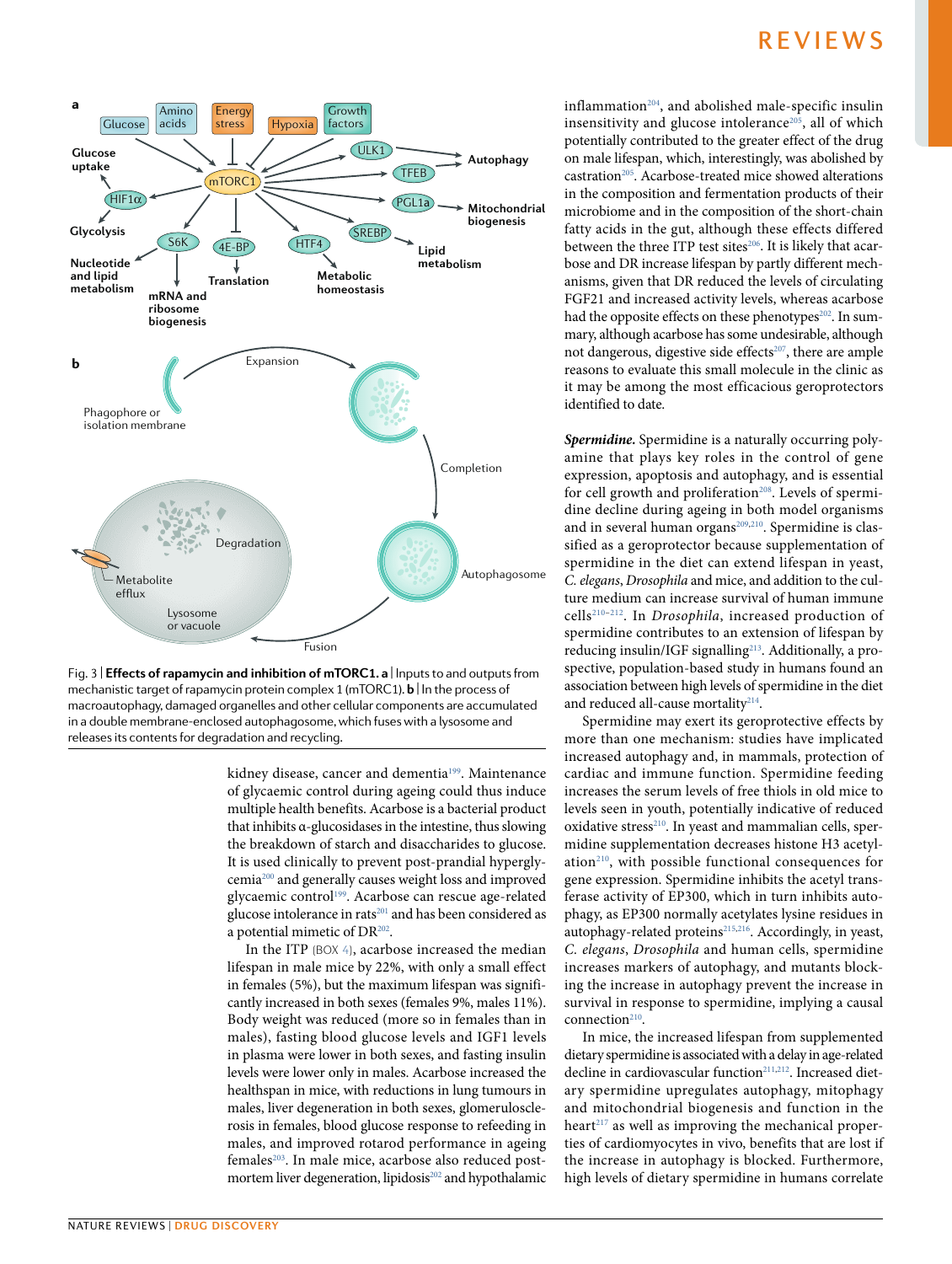

<span id="page-9-0"></span>Fig. 4 | **Some of the modes of action for senolytics. a** | BCL-2 proteins, which inhibit mitochondrial activation of apoptosis, are elevated in senescent cells, and their inhibition selectively induces apoptosis in these cells. **b** | A FOXO4 peptide disrupts the association of FOXO4 with p53, leading to p53 nuclear exclusion and cellular apoptosis. **c** | The molecular chaperone HSP90 stabilizes phosphorylated AKT (pAKT), which is elevated in senescent cells and protects them against apoptosis. Inhibition of HSP90 destabilizes pAKT, resulting in selective apoptosis of the senescent cells. **d** | Cardiac glycosides disrupt the Na<sup>+</sup>/K<sup>+</sup> ATPase pumps in the plasma membrane, leading to lowering of pH in senescent cells, which already have a low pH, thus rendering them vulnerable to apoptosis.

with reduced blood pressure and a lower incidence of CVD[211](#page-17-30). Spermidine can also enhance immunity. Autophagy declines specifically in B and T cells in aged mice; a 6- week spermidine treatment attenuated this decline and improved B cell function. Furthermore, spermidine promotes the hypusination of the translation factor eIF5A, which is required for synthesis of the autophagy transcription factor TFEB; supplementation with spermidine restored this pathway and reversed the senescence of old human B cells<sup>[218](#page-17-32)</sup>. Because spermidine can reverse the reduction of polyamine synthesis and autophagy observed in aged and osteoarthritic cartilage, it is also a promising candidate for the prevention of osteoarthritis<sup>[219](#page-17-33)</sup>. Finally, spermidine can also improve stem cell function in muscle of old mice<sup>[220](#page-17-34)</sup> and is neuroprotective in *Drosophila*<sup>[221](#page-17-35)</sup> and mice<sup>[222,](#page-17-36)[223](#page-17-37)</sup>.

Clinical trials with spermidine could thus be consid-ered<sup>[224](#page-17-38)</sup>, although some caution may be warranted given that the targeting of polyamine metabolism is being considered for both chemotherapy and chemoprevention in cancer<sup>[225](#page-17-39)</sup>. As increased autophagy is a recurring theme for geroprotectors, it will be important to understand the downstream mechanisms of protection and the most effective means of inducing them.

**NAD<sup>+</sup> enhancers.** NAD<sup>+</sup> is a coenzyme that catalyses a wide range of cellular metabolic functions through cellular redox reactions, through which it becomes converted to NADH. These reactions are scattered throughout the glycolytic pathway, the tricarboxylic acid cycle and β- fatty acid oxidation, among other cellular functions. NAD<sup>+</sup> also acts as a substrate for sirtuins, poly- ADPribose polymerases and CD38, reactions through which it is consumed<sup>226-[228](#page-17-41)</sup>. Levels of the compound decrease with ageing in mammals $229-231$  $229-231$ , contributing to a reduction in the activity of sirtuins. Strategies to supplement  $NAD<sup>+</sup>$  levels led to increased healthspan in mice<sup>[232,](#page-17-44)[233](#page-17-45)</sup>; however, the myriad cellular roles of the small molecule have made it difficult to link phenotypes to its specific biochemical actions.

NAD<sup>+</sup> is not taken up by cells, making direct supplementation infeasible. It is possible to exploit NAD<sup>+</sup> synthesis pathways through the addition of precursors to increase NAD<sup>+</sup> levels in vivo: the two most commonly tested are nicotinamide riboside (NR) and nicotinamide mononucleotide (NMN); both have been tested in inver-tebrate and murine ageing studies<sup>[226](#page-17-40)-228</sup>. NR increases yeast replicative lifespan<sup>[234](#page-17-46)</sup>, and both NR and NMN increase the worm lifespan<sup>[235](#page-17-47)</sup>. In mice, NR elicits a wide range of beneficial effects, including a modest lifespan extension<sup>[232](#page-17-44)</sup>. NMN administration in mice also leads to a range of beneficial phenotypes during ageing $233,236$  $233,236$ , including an improvement in oocyte quality<sup>[237](#page-17-49)</sup>, although alterations to lifespan have not been reported. Both NR and NMN are also reported to be protective in a range of age-associated disease models<sup>[226](#page-17-40)-[228](#page-17-41)</sup>.

Given that NR and NMN are natural products, both are being tested in humans, and there is extensive debate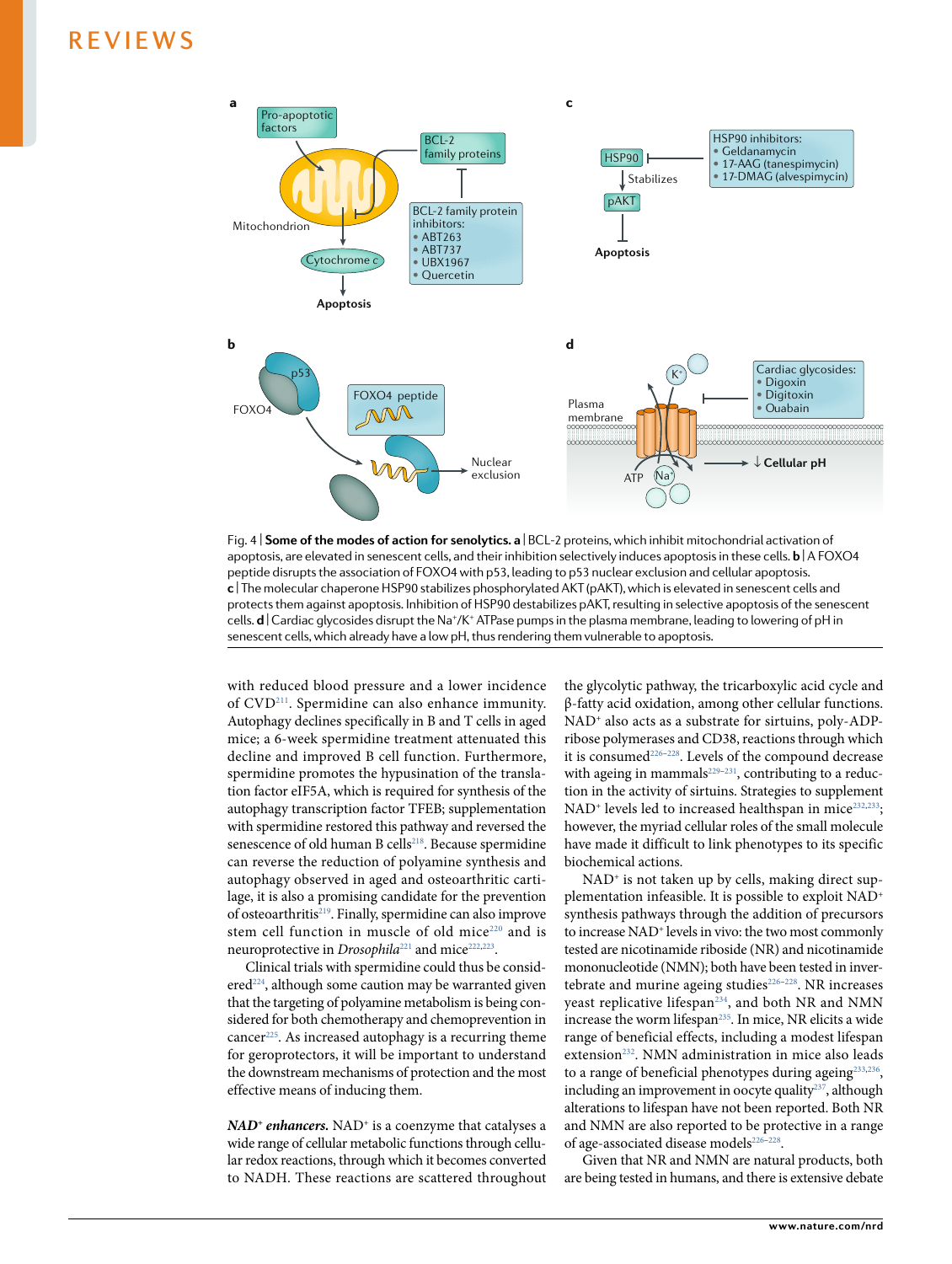over which of the two molecules is likely to be most efficacious. Differences in bioavailability and stability have been reported. NMN is being tested in clinical studies but findings have not yet been published. Several studies have been completed with NR, although trial sizes are generally quite small. Common conclusions of the trials are that NR is bioavailable<sup>[238](#page-17-50)</sup>, increases NAD<sup>+</sup> levels<sup>[239,](#page-17-51)[240](#page-17-52)</sup> and can be administered safely<sup>[241](#page-17-53)</sup>. One recent study showed that NR administration in aged men for 3 weeks was sufficient to reduce inflammatory cytokine levels<sup> $242$ </sup>. In another study, however, no improvement in metabolism was detectable in obese, insulin- resistant men<sup>[243](#page-17-55)</sup>. Further work is needed to determine whether NR or NMN have advantageous properties in humans. Given that NAD<sup>+</sup> precursors are natural products that are already on the market, it will be critical to better define their effects on healthspan.

**Lithium.** By the middle of the 19th century, lithium carbonate was used as a medical treatment for a range of disorders, including cancer, whereas now it is mainly used to treat bipolar disorder. Lithium induces a dosedependent extension of lifespan in fission yeast $244$ , C. elegans<sup>[245](#page-17-57)-247</sup> and Drosophila<sup>[248](#page-17-59)</sup>, with higher doses highly toxic to survival. In C. elegans and Drosophila, locomotor performance during ageing is also main-tained by lithium treatment<sup>[247](#page-17-58),[248](#page-17-59)</sup>. Experimental effects of the drug on mammalian lifespan have not yet been reported. In humans, lithium treatment has been asso-ciated with longer leukocyte telomeres<sup>[249](#page-17-60)</sup>. Additionally, comparatively high natural levels in drinking water in parts of Japan have also been linked to lower suicide rates<sup>[250](#page-17-61),[251](#page-17-62)</sup> and reduced all-cause mortality<sup>[246](#page-17-63)</sup>. Mesenchymal stem cells from ageing humans show impaired myogenic differentiation, a defect associated with impaired Wnt/β-catenin signalling, which can be res-cued by lithium<sup>[252](#page-18-3)</sup>. Lithium is neuroprotective<sup>[253](#page-18-4)[,254](#page-18-5)</sup> and can ameliorate pathology in several animal models of disease, including Alzheimer disease, Huntington disease and stroke<sup>255-[257](#page-18-7)</sup>.

Lithium has multiple targets and its mode of action as a drug in humans is incompletely understood. It can induce autophagy in mammalian cells in culture by inhibition of inositol monophosphatase<sup>[258](#page-18-8)</sup>. Consistently, extension of lifespan in C. elegans is accompanied by increased autophagy as well as increased mitochondrial DNA copy number and enhanced energetics $247$ . In Drosophila, lifespan extension is mediated by suppression of GSK3 and thus by activation of the cap-n-collar transcription factor CncC, the fly orthologue of mammalian NRF2, accompanied by a hormetic response to lithium itself and to xenobiotics $248$ .

There is currently no evidence for geroprotective effects of lithium in mammals and its narrow therapeutic range is a problem for its widespread, long-term use. If activation of autophagy mediates its benefits, then other autophagy inducers could be used or lithium could be combined with, for instance, mTORC1 inhibitors to allow lower doses with fewer side effects to be used<sup>[259](#page-18-9)</sup>. Clearer identification of the therapeutic targets of lithium, especially in mammals, may also yield more specific drugs.

#### Tier 2

**NSAIDs.** Non- steroidal anti- inflammatory drugs (NSAIDs) are used to treat mild-to-moderate pain and, at higher doses, to decrease inflammation. The primary targets for this class of drugs, which include aspirin and ibuprofen, are cyclooxygenases (COX1 and COX2)<sup>[260](#page-18-10)</sup>, although NSAIDs also have antithrombotic and antioxidant activities that probably occur through, at least partially, different mechanisms<sup>[261](#page-18-11)</sup>. Aspirin (acetylsali-cylic acid) is reported to extend lifespan in C. elegans<sup>[262](#page-18-12)</sup>, Drosophila<sup>[263,](#page-18-13)[264](#page-18-14)</sup> and male mice<sup>[265](#page-18-1)</sup>; the sex-skewed effects in mice are possibly attributable to a higher ratio of aspirin to its metabolite salicylic acid in males. However, this lifespan extension was not repeatable by the ITP (Box [4](#page-7-0)). In C. elegans, lifespan extension by aspirin requires DAF16/FOXO, AMPK and LKB1 but not SIR-2.1, and aspirin does not further extend the lifespan of DR animals<sup>[262](#page-18-12)</sup>. In mammals, both the COX-dependent and COX- independent effects of aspirin, which include activation of AMPK and consequent inhibition of mTORC1 (REF.<sup>[266](#page-18-15)</sup>), together with inhibition of IKK $\beta$ <sup>[267](#page-18-16)</sup> and Wnt/ $\beta$ -catenin<sup>[268](#page-18-17)</sup>, mean that multiple mechanisms could contribute to altered ageing<sup>[261](#page-18-11)</sup>.

Interestingly, ibuprofen has been reported to extend lifespan in yeast, worms and flies through a mechanism (at least in yeast) that involves degradation of the tryptophan transporter, which reduces intracellular amino acid pools and consequently inhibits mTOR<sup>[269](#page-18-0)</sup>. A third NSAID, celecoxib, has also been reported to extend C. elegans lifespan through an insulin–IGF- dependent mechanism[270](#page-18-18). Ibuprofen, aspirin and celecoxib have not been directly compared to determine if they function through common mechanisms for lifespan extension. Another NSAID, a nitrosylated variant of flurbiprofen, failed to alter mouse lifespan<sup>[265](#page-18-1)</sup>.

Epidemiological evidence links NSAIDs to protection from a range of chronic diseases of ageing. For instance, long- term aspirin users are reported to experience a 33% reduction in colorectal cancer incidence and mortality[271](#page-18-19)[,272](#page-18-20) through mechanisms that remain unclear. In a panel of tumour cell lines, aspirin strongly suppressed cell size and cell growth, with lowered phosphorylation of the mTORC1 targets p70S6K and S6, through both AMPK- dependent and AMPK- independent mechanisms[273](#page-18-21). Aspirin may also reduce metastatic spread, possibly through a platelet-mediated mechanism<sup>[274,](#page-18-22)[275](#page-18-23)</sup>. Multiple epidemiological studies of aspirin in the primary prevention of stroke, myocardial infarction/ coronary events and cardiovascular death in those without a history of CVD have concluded that aspirin modestly reduces non- fatal myocardial infarction/ coronary events and major CVD events and, at daily doses of less than 100 mg, reduces the incidence of stroke, with both effects increasing with age<sup>[276](#page-18-24)</sup>. However, aspirin also increases major gastrointestinal bleeding risk, thus complicating the conclusions about net benefit $276$ . Similarly, ibuprofen has been reported to reduce the risk of both Alzheimer disease and Parkinson disease<sup>[48,](#page-15-23)[277](#page-18-25)</sup>, although these findings remain controversial $278$ .

Unfortunately, clinical trials with aspirin in primary prevention have largely failed to confirm the promising epidemiological findings. Trials with healthy elders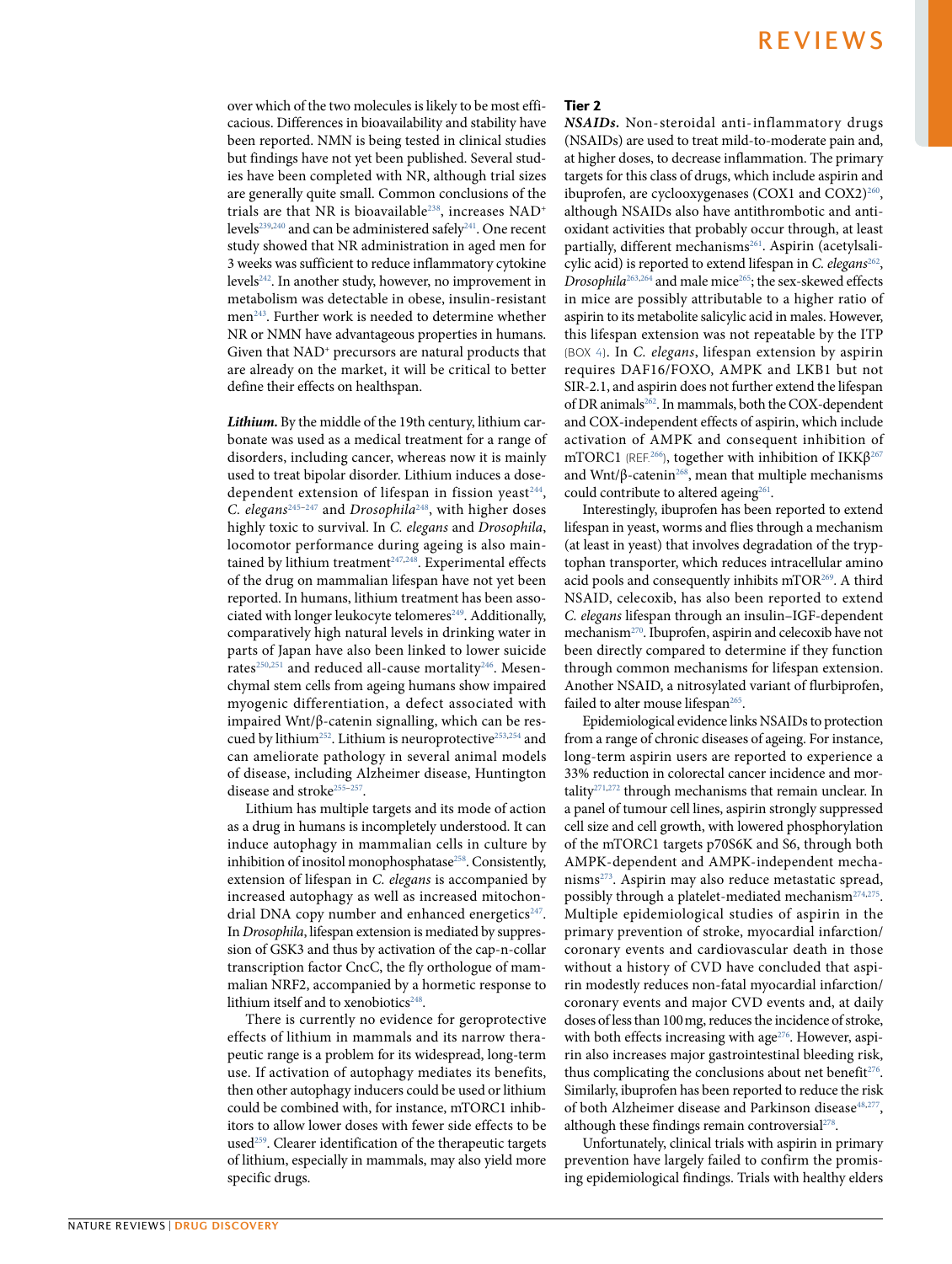found no evidence of protection against cardiovascular events and there was an observed increase in the inci-dence of gastrointestinal bleeds<sup>[243,](#page-17-55)[279](#page-18-27)</sup>. Although there was some protection against cardiovascular events in adults with type 2 diabetes, this protection was counter-balanced by major bleeding events<sup>[280](#page-18-28)</sup>. One trial found no effect of aspirin use on disability-free survival<sup>[281](#page-18-29)</sup> and a significant increase in all-cause mortality, primarily attributable to an increased incidence of cancer $282$ . Although NSAIDs have some of the characteristics of geroprotective drugs, the current clinical evidence raises significant doubts regarding ageing studies in humans.

**Reverse transcriptase inhibitors.** The human genome is littered with a large number of repeated elements, among which long interspersed nuclear elements (LINEs) are the most prevalent, comprising roughly 20% of the mouse and human genomes<sup>[283](#page-18-31)[,284](#page-18-32)</sup>. A subset of the 6 kilobase LINEs are fully functional retrotransposable elements, relying on an encoded reverse transcriptase to excise from the genome and reinsert in other loca-tions, and are hence a source of genome instability<sup>[285](#page-18-33)-287</sup>. LINE-1 activation has been linked to age-related diseases $287-289$  $287-289$  $287-289$  and is also prevalent in a progeroid model, Sirt6<sup>-/-</sup> mice<sup>[290](#page-18-36)[,291](#page-18-37)</sup>. Consistently, SIRT6 enzyme activity is one of several mechanisms by which cells suppress LINE-1 activation $290$ .

A number of nucleoside reverse transcriptase inhibitors (NRTIs) have been generated and used in the clinic to inhibit HIV reverse transcriptase and, fortuitously, some of these also impair the reverse transcriptase activity associated with ORF2 of LINE-1 (REFS $292,293$  $292,293$  $292,293$ ). Two recent studies reported that NRTIs can ameliorate pathologies linked to ageing in mice<sup>[294](#page-18-40)[,295](#page-18-41)</sup>. In both studies, LINE-1 elements, expressed specifically in late-stage senescent cells, were not restricted to the nucleus and accumulated in the cytoplasm and activated the type I interferon response, which may underlie induction of the SASP and some of the chronic inflammation associated with ageing. In one report, the NRTIs lamivudine and stavudine were found to reduce DNA damage, suppress in vivo pathology and extend the lifespan of Sirt6<sup>-/-</sup> mice<sup>[294](#page-18-40)</sup>. This study also found activation of LINE-1 elements with ageing, as previously reported. A contemporaneous report focused on cell senescence, and reported that lamivudine reduced the SASP and inflammation in aged mice $295$ . It is yet to be demonstrated that NRTI treatment results in enhanced mouse longevity, although it is reported to reduce DNA meth-ylation age<sup>[294](#page-18-40)</sup>, an emerging biomarker of ageing. These findings make NRTIs interesting new geroprotector candidates. However, any strategy to employ NRTIs as a means to enhance human healthspan will have to account for their associated side effects in the clinic<sup>[296](#page-18-42)</sup>.

**Systemic circulating factors.** Dysregulated intercellular communication is a hallmark of ageing and is characterized, inter alia, by age- related, sterile inflammation, often known as 'inflammaging'[297,](#page-18-43)[298](#page-18-44), as well as by a deteriorating systemic environment that impairs the func-tion of multiple tissues<sup>[299](#page-18-45)[,300](#page-18-46)</sup>. Therefore, the possibility of altering the concentration of select blood metabolites to improve health during ageing is receiving increased attention.

Heterochronic parabiosis, in which the circulatory systems of mice of different ages are shared<sup>[301](#page-18-47)</sup>, has shown that the stem cell regenerative capacity of muscle $302,303$  $302,303$ , liver<sup>[302](#page-18-48)</sup>, spinal cord<sup>[304](#page-18-50)</sup> and brain<sup>[305](#page-18-51)</sup> of old mice is improved by a young systemic environment. Young blood can also reverse the age- related effects of structural deterioration and molecular changes in mouse kid-ney<sup>[306](#page-18-52)</sup>, decline in β-cell replication<sup>[307](#page-18-53)</sup>, and decline in bone repair and regenerative capacity<sup>[308](#page-18-54)</sup>. In an extension of the parabiosis concept, human umbilical cord plasma administered to immunocompromised mice induced the expression of genes in the hippocampus which suggested increased long- term potentiation and memory, and also increased long-term potentiation in hippocampal brain slices and improved cognitive function in old mice<sup>[309](#page-18-55)</sup>.

Progress has been made in identifying the mechanisms and molecules that impair the ageing systemic environment. For instance, exposure to young blood ameliorates declines in cognitive function and of dendritic spine density and synaptic plasticity in hippocampal neurons of ageing mice, mediated in part by activation of cyclic AMP- responsive element- binding protein (CREB)<sup>[310](#page-18-56)</sup>. Levels of  $\beta_2$ -microglobulin, a component of major histocompatibility complex class 1 (MHC I) molecules, increase during ageing and negatively regulate cognitive function and regenerative capacity in the hippocampus of ageing mice<sup>[311](#page-18-57)</sup>. In addition to these identified components, methylcytosine dioxygenase TET2 catalyses the production of 5- hydroxymethylcytosine (5hmC), and the levels of both TET2 and 5hmC decline in mouse hippocampus during ageing. TET2 expression levels are restored in the hippocampus of old heterochronic parabionts, and inhibition of TET2 expression in young mice impairs neurogenesis and cognitive function, whereas TET2 over-expression restores these biological functions and 5hmC levels in old mice<sup>[312](#page-18-58)</sup>.

Levels of the growth differentiation factor 11 (GDF11) in mouse blood have been reported to decline with age. Age- related cardiac hypertrophy in old mice is ameliorated by exposure to young blood and a pro-teomic screen identified GDF11 as a mediating factor<sup>[313](#page-18-59)</sup>. Furthermore, supplementation of GDF11 by heterochronic parabiosis or direct delivery restored stem cell function and structure, increased strength and endur-ance exercise capacity in ageing mice<sup>[314](#page-18-60)</sup>, and increased cerebral blood flow, neural stem cell proliferation, and olfactory neurogenesis and function<sup>[315](#page-18-61)</sup>. Other studies have reported that GDF11 levels in rat and human sera instead increase with age, and that administration of GDF11 inhibits muscle regeneration and stem cell divi-sion in mice<sup>[316](#page-18-62)</sup>. The specificity of detection of GDF11 may have played a role in these discrepant findings<sup>[317](#page-18-63)</sup>.

In addition to the components described above, young blood reverses the declines in fracture repair and osteoblastic differentiation capacity of old mice by modulating signalling through β-catenin<sup>[308](#page-18-54)</sup>. Combined proteomic analysis of human umbilical cord plasma and of changes in mouse plasma during ageing produced a list of candidate proteins for rejuvenation of the ageing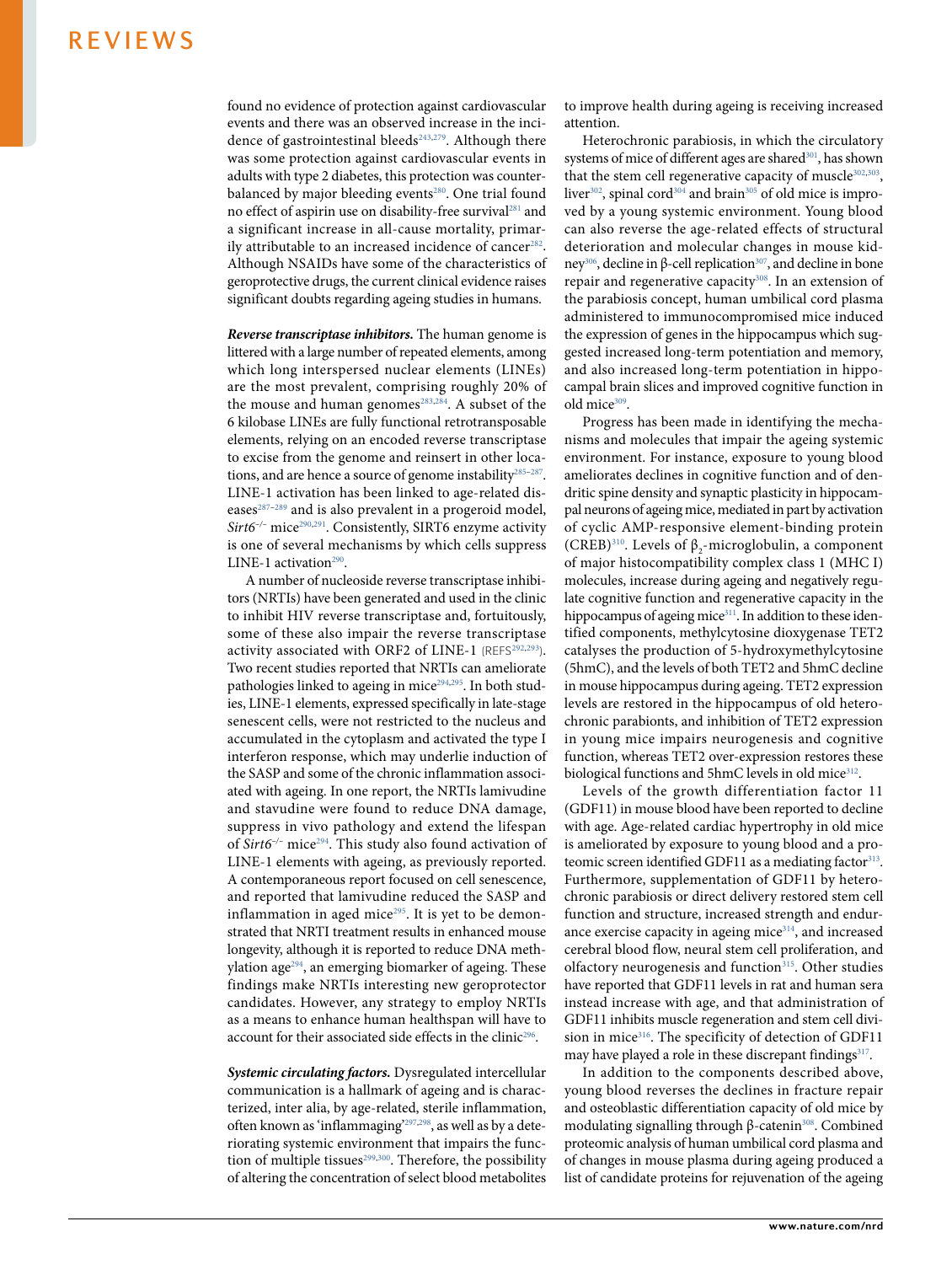mouse hippocampus. One of these, metalloproteinase inhibitor 2 (TIMP2) improved learning and memory in aged mice when directly administered, whereas depletion of TIMP2 in cord plasma abolished its rejuvenat-ing effects<sup>[309](#page-18-55)</sup>. The expression levels of protein vascular cell adhesion protein 1 (VCAM1), a member of the immunoglobulin superfamily, increase in mouse and human plasma during ageing. Furthermore, VCAM1 is induced in endothelial cells in response to inflammation and facilitates leucocyte tethering. Anti- VCAM1 antibody administration, or genetic ablation of VCAM1 specifically in brain endothelial cells, counteracted the adverse effects of plasma from aged mice on microglial activation, neural progenitor cell activity and cognition in young mice<sup>[318](#page-18-64)</sup>.

Identification of blood factors that improve the youthful, or impair the ageing, systemic environment is opening translational opportunities. A preclinical study showed that parabiosis with a young mouse or direct administration of plasma from young mice could ameliorate molecular defects in the hippocampus and impaired working memory in a mouse model of Alzheimer disease<sup>[319](#page-18-65)</sup> and a recent, randomized clinical trial concluded that administration of young plasma to patients with mild to moderate Alzheimer disease-associated dementia was safe, tolerable and feasible<sup>[320](#page-18-66)</sup>. Given the ready accessibility of the human circulatory system, modulation of its molecular composition is an approach of considerable promise.

**The microbiome.** The vast assemblage of microorganisms associated with animals is increasingly recognized to play a significant biological role. Both the population size and composition of the gut microbiome change with age in C. elegans, Drosophila, mice and humans<sup>[321](#page-18-67)-[324](#page-18-68)</sup>. A broad- spectrum improvement in health in diverse organisms is induced with DR. In mice, transfer of gut microbiome from subjects following DR to a sterile recipient resulted in reduced weight gain and increased glucose tolerance, insulin sensitivity and glucose uptake into WAT, which also resulted in WAT browning $325$ . These results suggest that some of the health benefits of DR may be caused by changes in the composition of the microbiome. Transfers of gut microbiome of young turquoise killifish to older recipients delayed the agerelated changes in microbiome composition and improved swimming performance and extended the lifespan of older recipients<sup>[326](#page-18-70)</sup>. It is not yet understood how these health improvements from microbiome transfer are mediated, but they likely involve changes to the overall composition of metabolites produced either by or in response to microbiome constituents. Therefore, it will be important to identify these metabolite changes to understand the downstream biological effects and determine if this can offer a more standardized intervention to improve health during ageing.

**Glucosamine.** Glucosamine is an essential aminomonosaccharide component of glycoproteins, proteoglycans and glycosaminoglycans. It is widely used as a supplement for individuals with osteoarthritis, but recent literature suggests that it has potential benefits for a wide range of chronic diseases, including cancer, skin disorders and CVD<sup>[327](#page-18-71)</sup>. Glucosamine extends lifespan in C. elegans and confers a modest lifespan extension when administered to old mice<sup>[328](#page-18-72)</sup>. In worms, glucosamine was found to extend lifespan in a manner independent of the hexosamine pathway, through a mechanism that may mimic a low carbohydrate diet. Consistent with this hypothesis, AMPK was activated and mitochondrial biogenesis was enhanced. Interestingly, glucosamine stimulated reactive oxygen species production, a finding consistent with reports that, under some circumstances, increased reactive oxygen species production in worms can enhance longevity<sup>[329](#page-18-73)</sup> and trigger AMPK activation<sup>[330](#page-18-74)</sup>. Studies in mice treated with glucosamine accorded with these findings, because mitochondrial biogenesis was also found to be enhanced.

Glucosamine has a wide range of other effects in mammals that could be linked to ageing<sup>[327](#page-18-71)</sup>, including acting as an anti- inflammatory agent, inhibiting mTOR and stimulating autophagy, paradoxically acting as an antioxidant and, through its conversion to uridine diphosphate N-acetylglucosamine (UDP-GlcNAc), as a substrate for O- GlcNAc modification of proteins, which itself is linked to many protective effects against chronic disease<sup>[331](#page-18-75)</sup>. Glucosamine and its related molecules need to be evaluated further to determine the mechanisms by which they act and to validate them as geroprotective agents.

**Glycine.** A recent study by the ITP (BOX [4](#page-7-0)) showed that glycine supplementation leads to both a median and maximum lifespan extension in mice of both sexes<sup>[332](#page-18-2)</sup>. This finding supports an earlier report of enhanced longevity in rats<sup>[333](#page-18-76)</sup> and recent studies in C. elegans<sup>[334,](#page-19-31)[335](#page-19-32)</sup>. In both rodent studies, glycine administration was also associated with weight loss, but only in females. Glycine has also been reported to have anticancer and anti-inflammatory effects in rodents<sup>336-[338](#page-19-34)</sup>. In limited human clinical studies, glycine supplementation may have been protective in the context of metabolic diseases<sup>[337](#page-19-35),[339](#page-19-36)</sup>, although larger studies are needed.

In a number of nutritional studies, reduced amino acids are associated with longer lifespan, making the results with glycine potentially paradoxical<sup>340-[343](#page-19-38)</sup>. However, glycine has a unique property in that it is an acceptor of methyl groups in the catabolism of methionine by glycine N- methyl transferase, and thus serves an important role in hepatic methionine clearance<sup>[339](#page-19-36)</sup>. Methionine restriction is known to enhance longevity in several model organisms of ageing<sup>[344](#page-19-39)</sup>, but this restriction is difficult to implement practically, so glycine supplementation could be a preferable alternative.

The mechanisms by which glycine extends lifespan may, however, be more complex because glycine supplementation in C. elegans may influence one-carbon metabolism and the production of S-adenosyl methionine, resulting in transcriptional changes through epigenetic mechanisms<sup>[334](#page-19-31)</sup>. Serine, which also acts in one- carbon metabolism, was also found to extend lifespan through a similar mechanism<sup>[334](#page-19-31)</sup>. C. elegans may have key differences from mammals regarding amino acid supplementation, because a prior report found that a supplementation of a wide range of amino acids led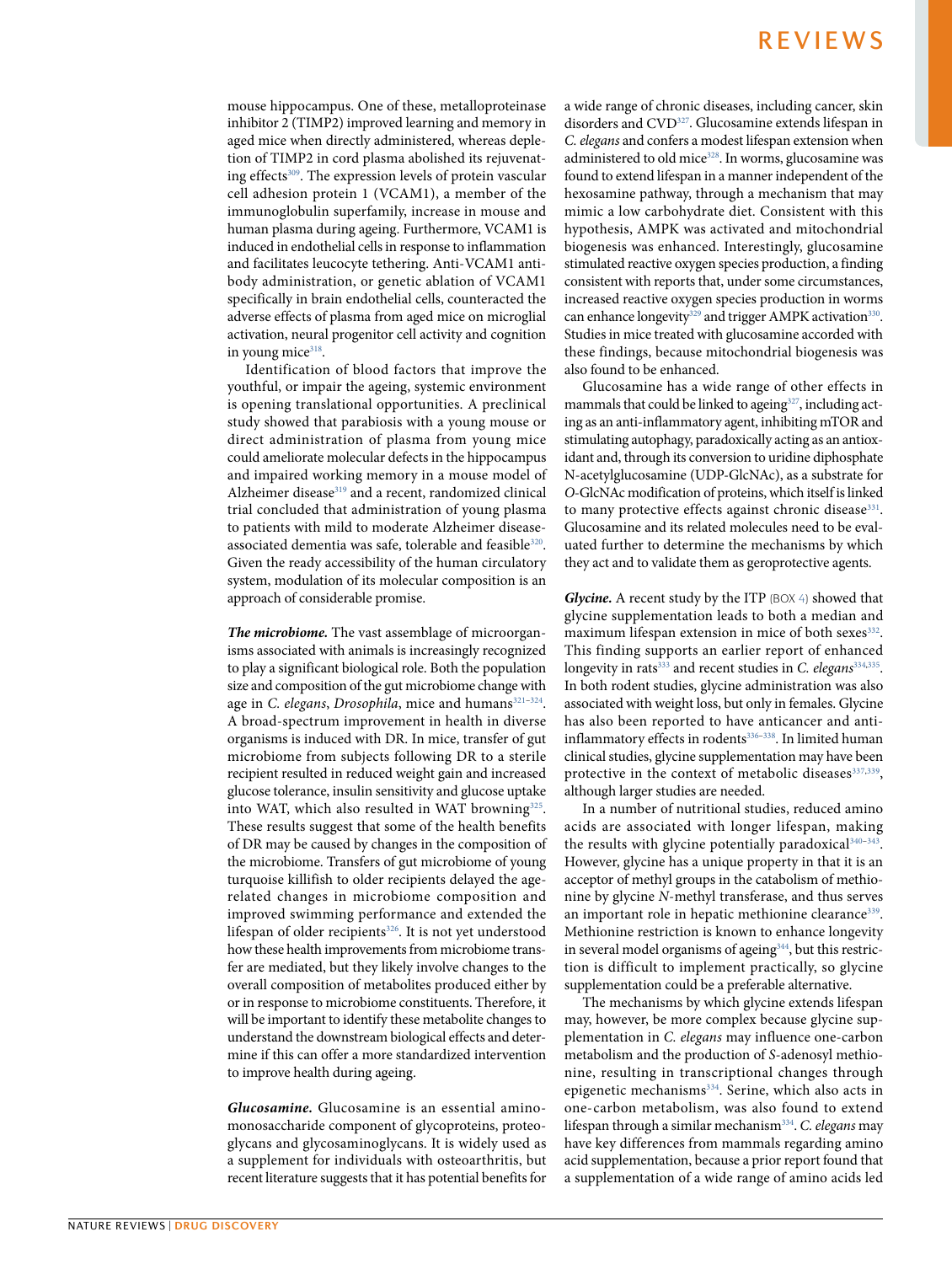to lifespan extension<sup>[335](#page-19-32)</sup>. In summary, there is significant promise for glycine in modulating ageing and therefore efforts to understand its modes of action are needed.

**17α- oestradiol.** 17α- oestradiol (17α- E2) is a nonfeminizing oestrogen with reduced affinity for the oestrogen receptor. The ITP demonstrated that 17α- E2 extends lifespan preferentially in male mice<sup>[202](#page-17-13)</sup> and a later study replicated this sex difference even at higher doses<sup>[345](#page-19-30)</sup> (BOX [4\)](#page-7-0). The male-specific benefits extend to metabolic phenotypes, including increased insulin sen-sitivity and glucose tolerance<sup>[205](#page-17-19)</sup>, and required gonadal hormones, as castrated males were refractory to 17α-E2, whereas ovariectomized females showed a metabolic response. The metabolic benefits were linked to increased hepatic mTORC2 and AKT signalling, accompanied by FOXO1A phosphorylation. In young mice, 17α-E2 reduced overall body mass and increased the lean-to-fat mass ratio<sup>[346](#page-19-40)</sup>. However, in older mice, the hormone preserved body weight and muscle strength in males $347$ .

Several findings link the beneficial effects of 17α- E2 to effects on brain function. First, 17α-E2 is the predominant form of oestradiol expressed in the rodent brain and has been postulated to have neuroprotective roles in humans. It has also been reported to confer protection from oxidative stress and amyloid toxicity associated with Alzheimer disease and Parkinson disease in animal models<sup>[348](#page-19-42)-351</sup>. Additionally, the metabolic and longevity benefits of 17α-E2 may be attributable to its effects on the hypothalamus, because treated mice have reduced food intake, probably due to activation of hypotha-lamic anorexigenic pathways<sup>[346](#page-19-40)[,352](#page-19-44)</sup>. 17α-E2 is also highly anti- inflammatory both in adipose tissue and in the hypothalamus<sup>[204,](#page-17-18)[346](#page-19-40)</sup>. In summary, 17α-E2 reduces food intake, possibly mimicking DR, leading to improved metabolic function and reduced age-associated inflammation, but the mechanisms by which it confers these effects requires further study.

#### The path to human intervention

Animal models have been highly successful in generating candidate healthspan interventions, many of which work in mammals, which raises a question in many researchers' minds. How do we test these interventions in humans and accelerate their widespread use to extend our healthspan? The long lifespan of humans makes direct testing barely feasible. Instead, three major approaches have been implemented, of which two have been illustrated in prior sections.

A first approach, used most widely, has been to test longevity interventions in the context of disease indications, including the evaluation of sirtuin- activating compounds in clinical studies of psoriasis and ulcera-tive colitis<sup>[353](#page-19-45)</sup>. Interestingly, these diseases are not naturally linked to ageing, and sirtuin- activating compounds have yet to be clinically approved. Although this is perhaps the most direct approach, ameliorating ageing is not the same as treating a disease process, and geroprotective drugs will likely act preventatively rather than as treatments for age- related conditions. More recent approaches have chosen diseases or processes more closely linked to ageing, including senolytic approaches to treat osteoarthritis and idiopathic pulmonary fibrosis, as well as evaluating the use of rapalogs to reverse immunosenescence. These studies show promise as they progress towards clinical use. However, whether this approach is an effective avenue to move interventions towards primary prevention in healthy people to keep them disease free and functional for longer is yet to be determined.

A second approach is embodied by the TAME trial with metformin and more directly addresses the promise of interventions that slow ageing, namely to prevent multiple chronic diseases simultaneously. Clinical testing based on ageing itself as an indication is now permitted by the FDA, and the 2018 version of the WHO's International Classification of Diseases (ICD-11) for the first time included an extension code "Ageing- Related" (XT9T) for ageing- related diseases, thus recognizing ageing as a major risk factor. The upside of this approach is that, if successful, a path towards widespread use in at- risk populations can be readily imagined. The downside is the cost and duration of the study, which will follow over 3,000 people for up to 3 years. Therefore, the approach is cost prohibitive for studies of a large number of interventions and, given that at this stage, it is only conjecture to know which will work best, other approaches are warranted. The TAME trial is potentially ground- breaking in ageing research; however, multiple types of interventions should be used at the beginning of human intervention studies as we learn the best paths forward.

A third, and promising, approach is only now becoming feasible. Until recently, measurements of ageing have been limited largely to physiological or functional measures, including walking speed, pulse wave velocity, VO<sub>2</sub> max and measures of organ function. However, using artificial intelligence strategies to analyse deep datasets, several molecular biomarkers that can be generated using non- invasive or minimally invasive strategies have been proposed to measure biological age. Among these is the epigenetic clock<sup>[354,](#page-19-46)[355](#page-19-47)</sup>, which integrates DNA methylation data from over 300 sites in the genome and can be assessed in multiple tissues, including peripheral blood mononuclear cells. In mice, where a similar clock has also been elucidated, anti-ageing interventions can delay clock progression<sup>[356](#page-19-48)</sup>. Other biomarkers have been proposed, including transcriptomic and metabolomic profiles of blood, complete blood counts, accelerometry data on iPhones and even facial pattern recognition<sup>[357](#page-19-49)</sup>. None of these biomarkers have been fully validated, but they offer great promise. However, there are major questions: How will these biomarkers respond to longevity interventions? Are they dynamic? Will interventions slow the rate of clock progression or reverse the clock? How do the different clocks relate to each other? Do different biomarkers inform on different aspects of the ageing process? Will it be possible to detect individual differences in the progress of the different mechanisms of ageing and thus tailor geroprotective interventions? Despite the many unanswered questions, the discovery of biomarkers and clocks is a major breakthrough that opens the possibility of using them as primary endpoints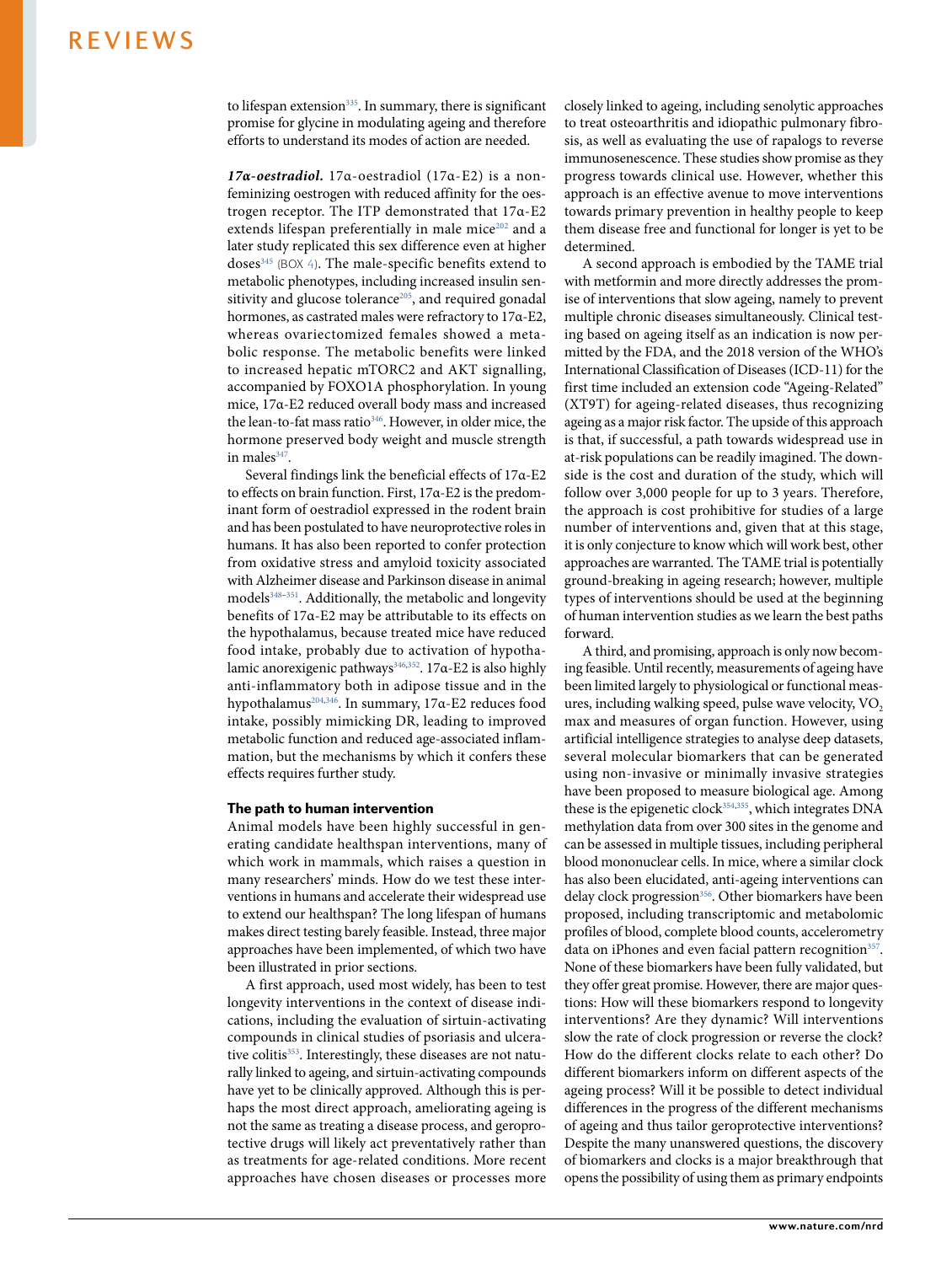in the clinic if they can be tied to changes in clinical outcomes. These discoveries may open the way to relatively short- term, smaller studies that determine which interventions alter which clocks. Human studies using these biomarkers are only just beginning in earnest. Given that none of them may be validated by regulatory agencies in the near future, these studies may only be an entry point to identify interventions with the largest possible impact on ageing, leading to studies like the TAME trial as a step to clinical approval.

A final approach is to avoid drugs altogether and develop natural products as supplements to slow ageing. These compounds are less tightly regulated than are drugs, and many are already legally marketed as treatments for a wide range of conditions, often without clear clinical evidence to support their use. In the context of geroprotection, a combination of two compounds to modulate NAD<sup>+</sup> and sirtuin activity is being marketed and has undergone limited human testing. Other reagents to enhance NAD<sup>+</sup> levels are also available. This approach has the advantage of rapidly reaching a large population but raises important questions about how marketed products can be safety tested and experimentally validated. The natural product market is thus a double- edged sword — quicker to market but less regulated. These compounds should be tested in scientifically rigorous, placebo- controlled trials to demonstrate that the benefits of supplements outweigh any risks and the costs to the consumer. Can public studies be performed using non-invasive biomarkers? Again, although many unvalidated products are sold as "anti- ageing", we are at an early stage in terms of generated, validated products.

Ageing is a complex process and no geroprotective intervention has ameliorated all of its features, although DR has so far come the closest. Genetic studies in model organisms have indicated that combinatorial interventions targeting different pathways can be the most effective in ameliorating ageing $358-360$  $358-360$  $358-360$ . The same is likely to be true of pharmacological interventions and, indeed, combinatorial treatments in yeast<sup>[361](#page-19-52)</sup>, C. elegans<sup>[362](#page-19-53)</sup> and Drosophila<sup>[363](#page-19-54)</sup> have been more effective than administration of single agents. The evidence from animal studies and our understanding of human ageing indicate that multiple approaches to ameliorating the effects of ageing should be pursued in parallel.

Although human translational studies in ageing are at an early stage, they represent a major step forward in ageing research. We have yet to understand how achievable or difficult it will be to lessen the effects of human ageing and what will be the best methods to validate success. Nevertheless, it is now possible to envision geroprotective strategies to delay the onset of many debilitating diseases and maintain function later in life.

#### **Conclusions**

After long and laborious studies on the fundamental drivers of the ageing process, numerous small molecules have emerged as candidates to delay human ageing, prevent disease onset and/or progression, and maintain human functional capacity later in life. While individual scientists certainly have their favourite candidates, there is an emerging consensus on what the best approaches will be. Mild inhibition of the activity of the nutrient- sensing network, particularly of mTORC1, is a promising strategy and is currently furthest down the road to clinical validation and delivery. A major challenge will be to identify the most effective targets for health improvement, which may be tissue- specific and hence require further drug development, combined with the fewest side effects, which will require the fine- tuning of dose and timing of drug administration. Senostasis and senolysis are also promising strategies, and further experimental work in animals and clinical trials are needed to determine the safety and efficacy of these approaches in humans as well as any potential negative side effects, especially in the longer term. Localized, compartment- specific treatment, for instance, of arthritic knees, may be safer and more effective than systemic administration. Although our understanding of the potential geroprotective effects of systemically circulating molecules is in its infancy, the experimental results with mice strongly encourage further research to understand the rejuvenating effects. Experimental work on ageing with the microbiome is also in its infancy but holds great promise. It is also highly likely that new interventions, better than the ones we know about today, will emerge. Nevertheless, excitement is rising as interventions begin to be tested in the clinic and there is a general expectation that at least some are likely to prove efficacious in the reasonably short term.

Although a number of challenges remain, including regulatory hurdles, clinical design questions, incompletely validated biomarkers of human ageing and commercial challenges to bringing the new interventions to market, it is likely that strong evidence will emerge in the near future for feasible strategies to delay human ageing. Administering these interventions in a safe manner that is inclusive of everyone regardless of financial capacity is needed, and this approach could tilt medical treatment away from 'sick' care and towards broad spectrum prevention, a major advance that can revolutionize medicine, maximizing the improvement of life quality and mitigating the soaring costs of age- associated chronic diseases.

Published online: 28 May 2020

- <span id="page-14-0"></span>1. Niccoli, T. & Partridge, L. Ageing as a risk factor for disease. *Curr. Biol.* **22**, R741–R752 (2012). 2. Niccoli, T., Partridge, L. & Isaacs, A. M. Ageing
- as a risk factor for ALS/FTD. *Hum. Mol. Genet.* **26**, R105–R113 (2017).
- <span id="page-14-1"></span>Partridge, L., Deelen, J. & Slagboom, P. E. Facing up to the global challenges of ageing. *Nature* **561**, 45–56 (2018).
- <span id="page-14-2"></span>4. Hurst, J. R. et al. Global Alliance for Chronic Disease researchers' statement on multimorbidity. *Lancet Glob. Health* **6**, e1270–e1271 (2018).
- <span id="page-14-3"></span>5. Evangelista, L., Steinhubl, S. R. & Topol, E. J. Digital health care for older adults. *Lancet* **393**, 1493 (2019).
- <span id="page-14-4"></span>6. Hardy, J. & De Strooper, B. Alzheimer's disease: where next for anti- amyloid therapies? *Brain* **140**, 853–855  $(2017)$
- <span id="page-14-5"></span>7. Tarakad, A. & Jankovic, J. Diagnosis and management of Parkinson's disease. *Semin. Neurol.* **37**, 118–126 (2017).
- <span id="page-14-6"></span>8. Kenyon, C. J. The genetics of ageing. *Nature* **464**, 504–512 (2010).
- 9. Fontana, L., Partridge, L. & Longo, V. D. Extending healthy life span- from yeast to humans. *Science* **328**, 321–326 (2010).
- 10. Fontana, L. & Partridge, L. Promoting health and longevity through diet: from model organisms to humans. *Cell* **161**, 106–118 (2015).
- <span id="page-14-7"></span>11. Longo, V. D. et al. Interventions to slow aging in humans: are we ready? *Aging Cell* **14**, 497–510 (2015).
- <span id="page-14-8"></span>12. Yousefzadeh, M. J. et al. Fisetin is a senotherapeutic that extends health and lifespan. *EBioMedicine* **36**, 18–28 (2018).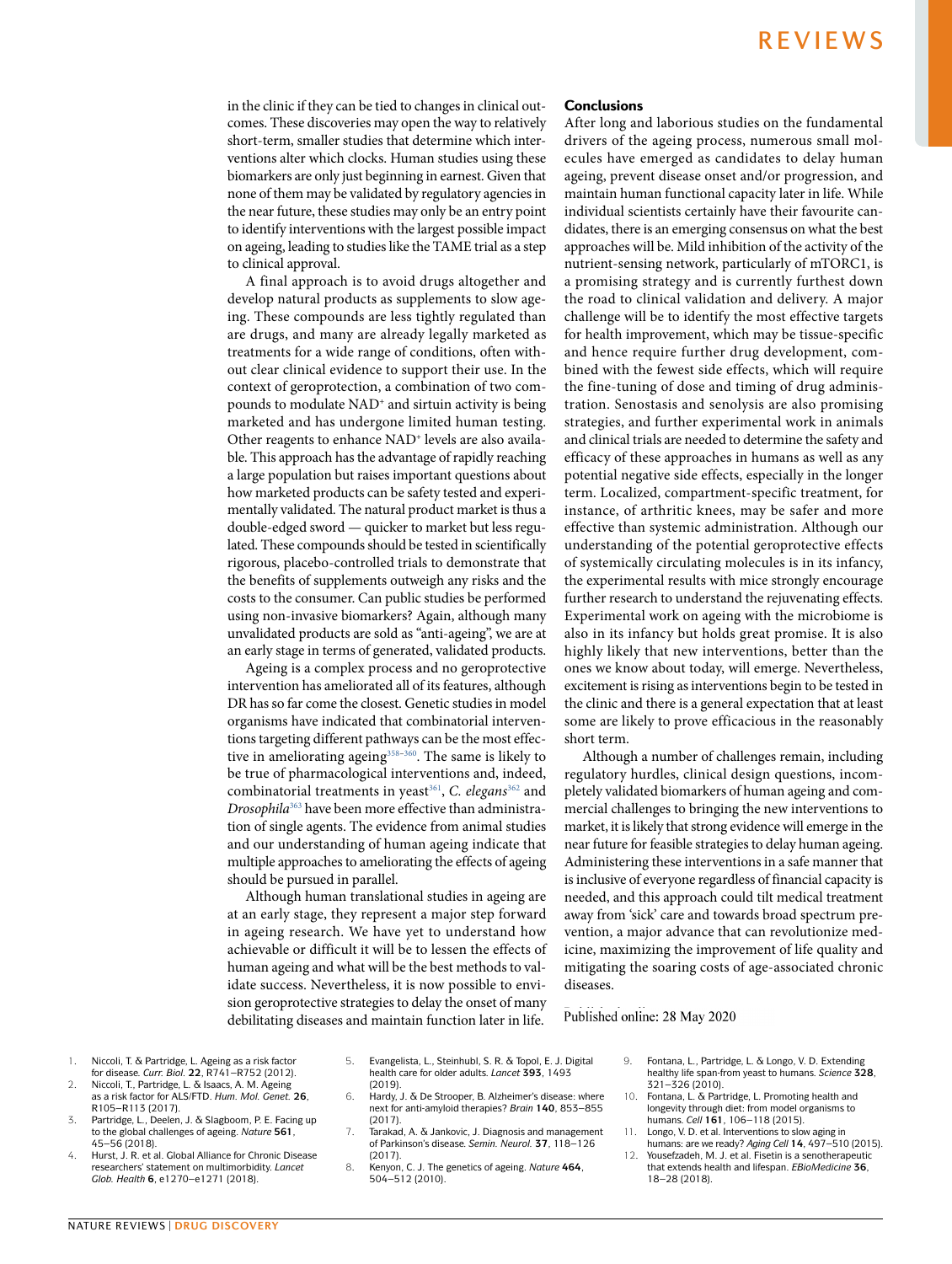- 13. Roberts, M. N. et al. A ketogenic diet extends longevity and healthspan in adult mice. *Cell Metab.* **26**, 539–546.e5 (2017).
- <span id="page-15-22"></span>Bitto, A. et al. Transient rapamycin treatment can increase lifespan and healthspan in middle-aged mice
- *eLife* **5**, e16351 (2016). 15. Mattison, J. A. et al. Impact of caloric restriction on health and survival in rhesus monkeys from the NIA study. *Nature* **489**, 318–321 (2012).
- 16. Colman, R. J. et al. Caloric restriction delays disease onset and mortality in rhesus monkeys. *Science* **325**, 201–204 (2009).
- <span id="page-15-0"></span>17. Mattison, J. A. et al. Caloric restriction improves health and survival of rhesus monkeys. *Nat. Commun.* **8**, 14063 (2017).
- <span id="page-15-1"></span>18. Goldman, D. The economic promise of delayed aging. *Cold Spring Harb. Perspect. Med.* **6**, a025072 (2015).
- <span id="page-15-2"></span>19. Olshansky, S. J. Articulating the case for the longevity dividend. *Cold Spring Harb. Perspect. Med.* **6**, a025940 (2016).
- <span id="page-15-3"></span>20. Lopez- Otin, C., Blasco, M. A., Partridge, L., Serrano, M. & Kroemer, G. The hallmarks of aging. *Cell* **153**, 1194–1217 (2013).
- <span id="page-15-4"></span>21. de Magalhaes, J. P., Stevens, M. & Thornton, D. The business of anti- aging science. *Trends Biotechnol.* **35**, 1062–1073 (2017).
- <span id="page-15-5"></span>22. Brown, A. S. & Patel, C. J. A standard database for drug repositioning. *Sci. Data* **4**, 170029 (2017). 23. Himmelstein, D. S. et al. Systematic integration
- <span id="page-15-6"></span>of biomedical knowledge prioritizes drugs for repurposing. *eLife* **6**, e26726 (2017).
- <span id="page-15-7"></span>24. Schubert, D. et al. Geroneuroprotectors: effective geroprotectors for the brain. *Trends Pharmacol. Sci.* **39**, 1004–1007 (2018).
- 25. Figueira, I. et al. Interventions for age-related diseases: shifting the paradigm. *Mech. Ageing Dev.* **160**, 69–92 (2016).
- <span id="page-15-9"></span>26. Moskalev, A. et al. Developing criteria for evaluation of geroprotectors as a key stage toward translation to the clinic. *Aging Cell* **15**, 407–415 (2016).
- 27. Moskalev, A., Chernyagina, E., Kudryavtseva, A. & Shaposhnikov, M. Geroprotectors: a unified concept and screening approaches. *Aging Dis.* **8**, 354–363 (2017).
- 28. Trendelenburg, A. U., Scheuren, A. C., Potter, P., Muller, R. & Bellantuono, I. Geroprotectors: a role in the treatment of frailty. *Mech. Ageing Dev.* **180**, 11–20 (2019).
- 29. Moskalev, A. et al. Geroprotectors.org: a new, structured and curated database of current therapeutic interventions in aging and age-related
- disease. *Aging* **7**, 616–628 (2015). 30. Kumar, S. & Lombard, D. B. Finding Ponce de Leon's Pill: challenges in screening for anti- aging molecules. *F1000Res* **5**, 406 (2016).
- 31. Vaiserman, A. M., Lushchak, O. V. & Koliada, A. K. Anti-aging pharmacology: promises and pitfalls. *Ageing Res. Rev.* **31**, 9–35 (2016).
- 32. de Cabo, R., Carmona- Gutierrez, D., Bernier, M., Hall, M. N. & Madeo, F. The search for antiaging interventions: from elixirs to fasting regimens. *Cell* **157**, 1515–1526 (2014).
- <span id="page-15-8"></span>33. Mallikarjun, V. & Swift, J. Therapeutic manipulation of ageing: repurposing old dogs and discovering new tricks. *EBioMedicine* **14**, 24–31 (2016).
- <span id="page-15-10"></span>Arriola Apelo, S. I. & Lamming, D. W. Rapamycin: an inhibiTOR of aging emerges from the soil of Easte Island. *J. Gerontol. A Biol. Sci. Med. Sci.* **71**, 841–849 (2016).
- <span id="page-15-11"></span>35. Saxton, R. A. & Sabatini, D. M. mTOR signaling in growth, metabolism, and disease. *Cell* **168**, 960–976  $(2017)$
- <span id="page-15-12"></span>36. Laplante, M. & Sabatini, D. M. mTOR signaling in growth control and disease. *Cell* **149**, 274–293 (2012).
- <span id="page-15-13"></span>37. Li, J., Kim, S. G. & Blenis, J. Rapamycin: one drug, many effects. *Cell Metab.* **19**, 373–379 (2014).
- <span id="page-15-14"></span>38. Kaeberlein, M. et al. Regulation of yeast replicative life span by TOR and Sch9 in response to nutrients. *Science* **310**, 1193–1196 (2005).
- 39. Powers, R. W. 3rd, Kaeberlein, M., Caldwell, S. D., Kennedy, B. K. & Fields, S. Extension of chronological life span in yeast by decreased TOR pathway signaling. *Genes Dev.* **20**, 174–184 (2006).
- <span id="page-15-15"></span>40. Ha, C. W. & Huh, W. K. Rapamycin increases rDNA stability by enhancing association of Sir2 with rDNA in Saccharomyces cerevisiae. *Nucleic Acids Res.* **39**, 1336–1350 (2011).
- <span id="page-15-16"></span>41. Jia, K., Chen, D. & Riddle, D. L. The TOR pathway interacts with the insulin signaling pathway to regulate C. elegans larval development, metabolism and life span. *Development* **131**, 3897–3906 (2004).
- <span id="page-15-18"></span>42. Kapahi, P. et al. Regulation of lifespan in Drosophila by modulation of genes in the TOR signaling pathway. *Curr. Biol.* **14**, 885–890 (2004).
- 43. Vellai, T. et al. Genetics: influence of TOR kinase on lifespan in C. elegans. *Nature* **426**, 620 (2003).
- <span id="page-15-17"></span>44. Robida- Stubbs, S. et al. TOR signaling and rapamycin influence longevity by regulating SKN-1/Nrf and DAF-16/FoxO. *Cell Metab.* **15**, 713–724 (2012).
- <span id="page-15-19"></span>Bjedov, I. et al. Mechanisms of life span extension by rapamycin in the fruit fly Drosophila melanogaster. *Cell Metab.* **11**, 35–46 (2010).
- <span id="page-15-20"></span>46. Harrison, D. E. et al. Rapamycin fed late in life extends lifespan in genetically heterogeneous mice. *Nature* **460**, 392–395 (2009).
- <span id="page-15-21"></span>47. Miller, R. A. et al. Rapamycin, but not resveratrol or simvastatin, extends life span of genetically heterogeneous mice. *J. Gerontol. A Biol. Sci. Med. Sci.* **66**, 191–201 (2011).
- <span id="page-15-23"></span>48. Chen, C., Liu, Y., Liu, Y. & Zheng, P. mTOR regulation and therapeutic rejuvenation of aging hematopoietic stem cells. *Sci. Signal.* **2**, ra75 (2009).
- <span id="page-15-24"></span>49. Wu, J. J. et al. Increased mammalian lifespan and a segmental and tissue- specific slowing of aging after genetic reduction of mTOR expression. *Cell Rep.* **4**, 913–920 (2013).
- <span id="page-15-25"></span>50. Anisimov, V. N. et al. Rapamycin increases lifespan and inhibits spontaneous tumorigenesis in inbred female mice. *Cell Cycle* **10**, 4230–4236 (2011).
- 51. Popovich, I. G. et al. Lifespan extension and cancer prevention in HER-2/neu transgenic mice treated with low intermittent doses of rapamycin. *Cancer Biol. Ther.* **15**, 586–592 (2014).
- 52. Grabiner, B. C. et al. A diverse array of cancerassociated MTOR mutations are hyperactivating and can predict rapamycin sensitivity. *Cancer Discov.* **4**, 554–563 (2014).
- <span id="page-15-26"></span>Xu, J. et al. Mechanistically distinct cancer-associated mTOR activation clusters predict sensitivity to rapamycin. *J. Clin. Invest.* **126**, 3526–3540 (2016).
- <span id="page-15-27"></span>Neff, F. et al. Rapamycin extends murine lifespan but has limited effects on aging. *J. Clin. Invest.* **123**, 3272–3291 (2013).
- <span id="page-15-28"></span>55. Wilkinson, J. E. et al. Rapamycin slows aging in mice. *Aging Cell* **11**, 675–682 (2012).
- <span id="page-15-29"></span>56. Lesniewski, L. A. et al. Dietary rapamycin supplementation reverses age-related vascular dysfunction and oxidative stress, while modulating nutrient- sensing, cell cycle, and senescence pathways. *Aging Cell* **16**, 17–26 (2017).
- <span id="page-15-30"></span>57. Halloran, J. et al. Chronic inhibition of mammalian target of rapamycin by rapamycin modulates cognitive and non-cognitive components of behavior throughout lifespan in mice. *Neuroscience* **223**, 102–113 (2012).
- <span id="page-15-31"></span>58. Majumder, S. et al. Lifelong rapamycin administration ameliorates age- dependent cognitive deficits by reducing IL-1β and enhancing NMDA signaling. *Aging Cell* **11**, 326–335 (2012).
- <span id="page-15-32"></span>59. Flynn, J. M. et al. Late- life rapamycin treatment reverses age- related heart dysfunction. *Aging Cell* **12**, 851–862 (2013).
- <span id="page-15-33"></span>60. Dai, D. F. et al. Altered proteome turnover and remodeling by short- term caloric restriction or rapamycin rejuvenate the aging heart. *Aging Cell* **13**, 529–539 (2014).
- <span id="page-15-34"></span>61. An, J. Y. et al. Rapamycin treatment attenuates age- associated periodontitis in mice. *Geroscience* **39**, 457–463 (2017).
- <span id="page-15-35"></span>62. Dou, X. et al. Short- term rapamycin treatment increases ovarian lifespan in young and middle- aged female mice. *Aging Cell* **16**, 825–836 (2017).
- <span id="page-15-36"></span>Reifsnyder, P. C., Flurkey, K., Te, A. & Harrison, D. E. Rapamycin treatment benefits glucose metabolism in mouse models of type 2 diabetes. *Aging* **8**, 3120–3130 (2016).
- <span id="page-15-37"></span>64. Menzies, F. M. & Rubinsztein, D. C. Broadening the therapeutic scope for rapamycin treatment. *Autophagy* **6**, 286–287 (2010).
- <span id="page-15-38"></span>65. Bove, J., Martinez- Vicente, M. & Vila, M. Fighting neurodegeneration with rapamycin: mechanistic insights. *Nat. Rev. Neurosci.* **12**, 437–452 (2011).
- <span id="page-15-39"></span>66. Spilman, P. et al. Inhibition of mTOR by rapamycin abolishes cognitive deficits and reduces amyloid- beta levels in a mouse model of Alzheimer's disease. *PLoS One* **5**, e9979 (2010).
- 67. Ozcelik, S. et al. Rapamycin attenuates the progression of tau pathology in P301S tau transgenic mice. *PLoS One* **8**, e62459 (2013).
- 68. Lin, A. L. et al. Rapamycin rescues vascular, metabolic and learning deficits in apolipoprotein E4 transgenic mice with pre-symptomatic Alzheimer's disease. *J. Cereb. Blood Flow. Metab.* **37**, 217–226 (2017).
- <span id="page-15-40"></span>69. Richardson, A., Galvan, V., Lin, A. L. & Oddo, S. How longevity research can lead to therapies for Alzheimer's disease: the rapamycin story. *Exp. Gerontol.* **68**, 51–58 (2015).
- <span id="page-15-41"></span>70. Bai, X. et al. Rapamycin improves motor function, reduces 4-hydroxynonenal adducted protein in brain, and attenuates synaptic injury in a mouse model of synucleinopathy. *Pathobiol. Aging Age Relat. Dis.* **5**, 28743 (2015).
- <span id="page-15-42"></span>Ravikumar, B. et al. Inhibition of mTOR induces autophagy and reduces toxicity of polyglutamine expansions in fly and mouse models of Huntington disease. *Nat. Genet.* **36**, 585–595 (2004).
- <span id="page-15-43"></span>72. Sarkar, S. et al. A rational mechanism for combination treatment of Huntington's disease using lithium and rapamycin. *Hum. Mol. Genet.* **17**, 170–178 (2008).
- <span id="page-15-44"></span>73. Johnson, S. C. et al. Dose- dependent effects of mTOR inhibition on weight and mitochondrial disease in mice. *Front. Genet.* **6**, 247 (2015).
- <span id="page-15-45"></span>Kennedy, B. K. & Pennypacker, J. K. Mammalian target of rapamycin: a target for (lung) diseases and aging. *Ann. Am. Thorac. Soc.* **13** (Suppl. 5), S398–S401 (2016).
- <span id="page-15-46"></span>Sesse Breft (2010).<br>Sciarretta, S., Forte, M., Frati, G. & Sadoshima, J. New insights into the role of mTOR signaling in the cardiovascular system. *Circ. Res.* **122**, 489–505 (2018).
- <span id="page-15-47"></span>76. Walters, H. E. & Cox, L. S. mTORC inhibitors as broad- spectrum therapeutics for age- related diseases. *Int. J. Mol. Sci.* **19**, 2325 (2018).
- <span id="page-15-48"></span>77. University of Washington. *Dog Aging Project* [https://](https://dogagingproject.org/) [dogagingproject.org/](https://dogagingproject.org/) (2019).
- <span id="page-15-49"></span>78. Urfer, S. R. et al. A randomized controlled trial to establish effects of short- term rapamycin treatment in 24 middle- aged companion dogs. *Geroscience* **39**, 117–127 (2017).
- <span id="page-15-50"></span>79. Tardif, S. et al. Testing efficacy of administration of the antiaging drug rapamycin in a nonhuman primate, the common marmoset. *J. Gerontol. A Biol. Sci. Med. Sci.* **70**, 577–587 (2015).
- 80. Ross, C. et al. Metabolic consequences of long-term rapamycin exposure on common Marmoset monkeys
- <span id="page-15-51"></span>(Callithrix jacchus). *Aging* **7**, 964–973 (2015). 81. Lelegren, M., Liu, Y., Ross, C., Tardif, S. & Salmon, A. B. Pharmaceutical inhibition of mTOR in the common marmoset: effect of rapamycin on regulators of proteostasis in a non- human primate. *Pathobiol. Aging Age Relat. Dis.* **6**, 31793 (2016).
- <span id="page-15-52"></span>82. Kennedy, B. K. & Lamming, D. W. The mechanistic target of rapamycin: the grand conducTOR of metabolism and aging. *Cell Metab.* **23**, 990–1003 (2016).
- <span id="page-15-53"></span>83. Selman, C. et al. Ribosomal protein S6 kinase 1 signaling regulates mammalian life span. *Science* **326**, 140–144 (2009).
- <span id="page-15-54"></span>84. Haller, S. et al. mTORC1 activation during repeated regeneration impairs somatic stem cell maintenance. *Cell Stem Cell* **21**, 806–818.e5 (2017).
- <span id="page-15-55"></span>85. Yilmaz, O. H. et al. mTORC1 in the Paneth cell niche couples intestinal stem- cell function to calorie intake. *Nature* **486**, 490–495 (2012).
- <span id="page-15-56"></span>86. Fan, X. et al. Rapamycin preserves gut homeostasis during Drosophila aging. *Oncotarget* **6**, 35274–35283 (2015).
- <span id="page-15-57"></span>87. Sung, J. Y., Lee, K. Y., Kim, J. R. & Choi, H. C. Interaction between mTOR pathway inhibition and autophagy induction attenuates adriamycin-induced vascular smooth muscle cell senescence through decreased expressions of p53/p21/p16. *Exp. Gerontol.* **109**, 51–58 (2018).
- 88. Wang, R., Sunchu, B. & Perez, V. I. Rapamycin and the inhibition of the secretory phenotype. *Exp. Gerontol.* **94**, 89–92 (2017).
- 89. Hine, C. Rapamycin keeps the reproductive clock ticking. *Sci. Transl Med.* **9**, eaan4296 (2017).
- <span id="page-15-58"></span>90. Wang, R. et al. Rapamycin inhibits the secretory phenotype of senescent cells by a Nrf2-independent mechanism. *Aging Cell* **16**, 564–574 (2017).
- <span id="page-15-59"></span>91. Augustine, J. J., Bodziak, K. A. & Hricik, D. E. Use of sirolimus in solid organ transplantation. *Drugs* **67**, 369–391 (2007).
- <span id="page-15-60"></span>de Oliveira, M. A. et al. Clinical presentation and management of mTOR inhibitor- associated stomatitis. *Oral. Oncol.* **47**, 998–1003 (2011).
- <span id="page-15-61"></span>93. Schreiber, K. H. et al. Rapamycin- mediated mTORC2 inhibition is determined by the relative expression of FK506- binding proteins. *Aging Cell* **14**, 265–273 (2015).
- <span id="page-15-62"></span>94. Lamming, D. W. et al. Rapamycin-induced insulin resistance is mediated by mTORC2 loss and uncoupled from longevity. *Science* **335**, 1638–1643 (2012).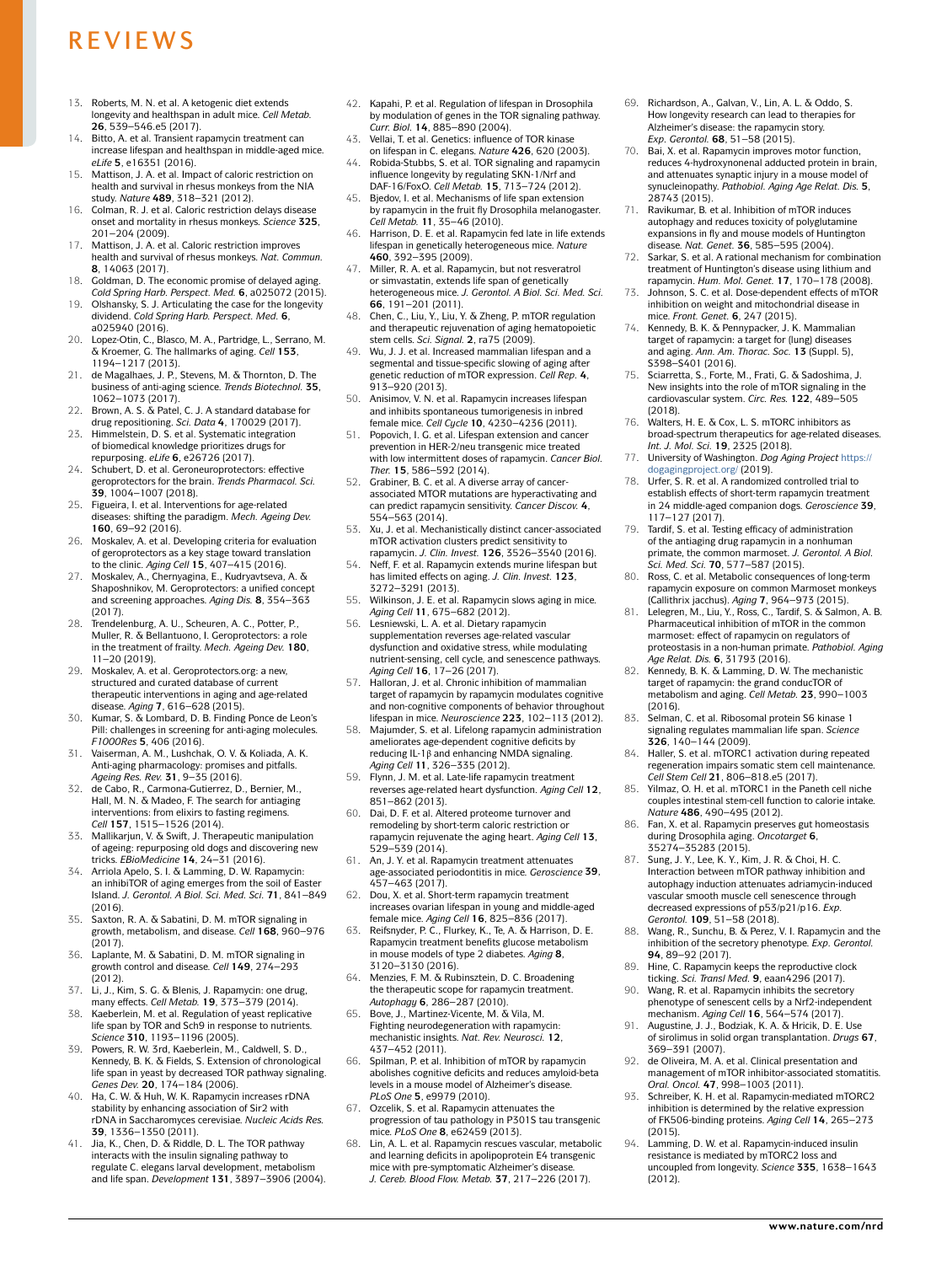- <span id="page-16-0"></span>95. Sarbassov, D. D. et al. Prolonged rapamycin treatment inhibits mTORC2 assembly and Akt/PKB. *Mol. Cell* **22**, 159–168 (2006).
- <span id="page-16-1"></span>Zheng, Y. et al. A role for mammalian target of rapamycin in regulating T cell activation versus anergy.
- <span id="page-16-2"></span>*J. Immunol.* **178**, 2163–2170 (2007). 97. Powell, J. D., Pollizzi, K. N., Heikamp, E. B. & Horton, M. R. Regulation of immune responses by mTOR. *Annu. Rev. Immunol.* **30**, 39–68 (2012).
- <span id="page-16-3"></span>98. Araki, K. et al. mTOR regulates memory CD8 T-cell differentiation. *Nature* **460**, 108–112 (2009).
- 99. Delgoffe, G. M. et al. The mTOR kinase differentially regulates effector and regulatory T cell lineage commitment. *Immunity* **30**, 832–844 (2009).
- 100. Haxhinasto, S., Mathis, D. & Benoist, C. The AKT-mTOR axis regulates de novo differentiation of CD4+Foxp3<sup>+</sup> cells. *J. Exp. Med.* **205**, 565–574 (2008).
- 101. Pollizzi, K. N. & Powell, J. D. Regulation of T cells by mTOR: the known knowns and the known unknowns. *Trends Immunol.* **36**, 13–20 (2015).
- 102. Pollizzi, K. N. et al. Asymmetric inheritance of mTORC1 kinase activity during division dictates CD8<sup>+</sup> T cell differentiation. *Nat. Immunol.* **17**, 704–711  $(2016)$
- <span id="page-16-4"></span>103. Verbist, K. C. et al. Metabolic maintenance of cell asymmetry following division in activated T lymphocytes. *Nature* **532**, 389–393 (2016).
- <span id="page-16-5"></span>104. Murphy, S. L., Jiaquan, X. & Kochnanek, K. D. Deaths: Final Data for 2010. *Natl Vital Stat. Rep.* **61**, 1–117 (2013).
- <span id="page-16-6"></span>105. Goodwin, K., Viboud, C. & Simonsen, L. Antibody response to influenza vaccination in the elderly: a quantitative review. *Vaccine* **24**, 1159–1169 (2006).
- <span id="page-16-7"></span>106. Mannick, J. B. et al. mTOR inhibition improves immune function in the elderly. *Sci. Transl Med.* **6**, 268ra179 (2014).
- <span id="page-16-8"></span>107. Mannick, J. B. et al. TORC1 inhibition enhances immune function and reduces infections in the elderly. *Sci. Transl Med.* **10**, eaaq1564 (2018).
- <span id="page-16-9"></span>108. resTORbio. resTORbio announces that the phase 3 PROTECTOR 1 trial of RTB101 in clinically symptomatic respiratory illness did not meet the primary endpoint. *resTORbio* [https://ir.restorbio.com/](https://ir.restorbio.com/news-releases/news-release-details/restorbio-announces-phase-3-protector-1-trial-rtb101-clinically) [news- releases/news- release- details/restorbio](https://ir.restorbio.com/news-releases/news-release-details/restorbio-announces-phase-3-protector-1-trial-rtb101-clinically)announces-phase-3-protector-1-trial-rtb101-clinically (2019).
- <span id="page-16-10"></span>109. Munoz-Espin. D. & Serrano, M. Cellular senescence: from physiology to pathology. *Nat. Rev. Mol. Cell Biol.* **15**, 482–496 (2014).
- <span id="page-16-11"></span>110. Munoz-Espin, D. et al. Programmed cell senescence during mammalian embryonic development. *Cell* **155**, 1104–1118 (2013).
- <span id="page-16-12"></span>111. Demaria, M. et al. An essential role for senescent cells in optimal wound healing through secretion of PDGF- AA. *Dev. Cell* **31**, 722–733 (2014).
- <span id="page-16-13"></span>112. Collado, M. & Serrano, M. Senescence in tumours: evidence from mice and humans. *Nat. Rev. Cancer* **10**, 51–57 (2010).
- <span id="page-16-14"></span>113. Anestakis, D. et al. Mechanisms and applications of interleukins in cancer immunotherapy. *Int. J. Mol. Sci.* **16**, 1691–1710 (2015).
- <span id="page-16-24"></span>114. Campisi, J. Aging, cellular senescence, and cancer. *Annu. Rev. Physiol.* **75**, 685–705 (2013).
- <span id="page-16-15"></span>115. Demaria, M. et al. Cellular senescence promotes adverse effects of chemotherapy and cancer relapse.
- <span id="page-16-16"></span>*Cancer Discov.* **7**, 165–176 (2017). 116. van Deursen, J. M. The role of senescent cells in ageing. *Nature* **509**, 439–446 (2014).
- <span id="page-16-17"></span>117. Yanai, H. & Fraifeld, V. E. The role of cellular senescence in aging through the prism of Koch-like criteria. *Ageing Res. Rev.* **41**, 18–33 (2018).
- <span id="page-16-18"></span>118. Khosla, S., Farr, J. N. & Kirkland, J. L. Inhibiting cellular senescence: a new therapeutic paradigm for age- related osteoporosis. *J. Clin. Endocrinol. Metab.* **103**, 1282–1290 (2018).
- <span id="page-16-19"></span>119. Farr, J. N. et al. Targeting cellular senescence prevents age- related bone loss in mice. *Nat. Med.* **23**, 1072–1079 (2017).
- <span id="page-16-20"></span>120. Childs, B. G. et al. Senescent cells: an emerging target for diseases of ageing. *Nat. Rev. Drug Discov.* **16**, 718–735 (2017).
- 121. Childs, B. G. et al. Senescent intimal foam cells are deleterious at all stages of atherosclerosis. *Science* **354**, 472–477 (2016).
- <span id="page-16-21"></span>122. Roos, C. M. et al. Chronic senolytic treatment alleviates established vasomotor dysfunction in aged or atherosclerotic mice. *Aging Cell* **15**, 973–977  $(2016)$
- <span id="page-16-22"></span>123. Ogrodnik, M. et al. Cellular senescence drives agedependent hepatic steatosis. *Nat. Commun.* **8**, 15691 (2017).
- <span id="page-16-23"></span>124. Schafer, M. J. et al. Cellular senescence mediates fibrotic pulmonary disease. *Nat. Commun.* **8**, 14532  $(2017)$
- <span id="page-16-25"></span>125. Jeon, O. H. et al. Local clearance of senescent cells attenuates the development of post-traumation osteoarthritis and creates a pro- regenerative
- <span id="page-16-26"></span>environment. *Nat. Med.* **23**, 775–781 (2017). 126. Jeon, O. H., David, N., Campisi, J. & Elisseeff, J. H. Senescent cells and osteoarthritis: a painful
- <span id="page-16-27"></span>connection. *J. Clin. Invest.* **128**, 1229–1237 (2018). 127. Basisty, N. et al. A proteomic atlas of senescenceassociated secretomes for aging biomarker development. *PLoS Biol.* **18**, e3000599 (2020).
- <span id="page-16-28"></span>128. Baker, D. J. et al. Clearance of p16Ink4a-positive senescent cells delays ageing-associated disorders. *Nature* **479**, 232–236 (2011).
- <span id="page-16-29"></span>129. Baker, D. J. et al. Naturally occurring p16(Ink4a) positive cells shorten healthy lifespan. *Nature* **530**, 184–189 (2016).
- <span id="page-16-30"></span>130. Palmer, A. K. et al. Targeting senescent cells alleviates obesity- induced metabolic dysfunction. *Aging Cell* **18**, e12950 (2019).
- <span id="page-16-31"></span>131. Coppe, J. P. et al. Senescence- associated secretory phenotypes reveal cell-nonautonomous functions of oncogenic RAS and the p53 tumor suppressor. *PLoS Biol.* **6**, 2853–2868 (2008).
- <span id="page-16-32"></span>132. Zhu, Y. et al. The Achilles' heel of senescent cells: from transcriptome to senolytic drugs. *Aging Cell* **14**, 644–658 (2015).
- <span id="page-16-33"></span>133. Xu, M. et al. Senolytics improve physical function and increase lifespan in old age. *Nat. Med.* **24**, 1246–1256  $(2018)$
- <span id="page-16-34"></span>134. Cavalcante, M. B. et al. Dasatinib plus quercetin prevents uterine age- related dysfunction and fibrosis in mice. *Aging* **12**, 2711–2722 (2020).
- <span id="page-16-35"></span>135. Baar, M. P. et al. Targeted apoptosis of senescent cells restores tissue homeostasis in response to chemotoxicity and aging. *Cell* **169**, 132–147.e16 (2017).
- <span id="page-16-36"></span>136. Fuhrmann-Stroissnigg, H. et al. Identification of HSP90 inhibitors as a novel class of senolytics. *Nat. Commun.* **8**, 422 (2017).
- <span id="page-16-37"></span>137. Fuhrmann-Stroissnigg, H., Niedernhofer, L. J. & Robbins, P. D. Hsp90 inhibitors as senolytic drugs to extend healthy aging. *Cell Cycle* **17**, 1048–1055 (2018).
- <span id="page-16-38"></span>138. Kashyap, D. et al. Fisetin and quercetin: promising flavonoids with chemopreventive potential. *Biomolecules* **9**, 174 (2019).
- <span id="page-16-39"></span>139. Triana- Martinez, F. et al. Identification and characterization of cardiac glycosides as senolytic compounds. *Nat. Commun.* **10**, 4731 (2019). 140. Guerrero, A. et al. Cardiac glycosides are
- <span id="page-16-40"></span>broad- spectrum senolytics. *Nat. Metabolism* **1**, 1074–1088 (2019).
- <span id="page-16-41"></span>141. NIH U.S. National Library of Medicine. *ClinicalTrials.gov* <https://clinicaltrials.gov/ct2/show/NCT03513016> (2018).
- <span id="page-16-42"></span>142. Justice, J. N. et al. Senolytics in idiopathic pulmonary fibrosis: results from a first-in-human, open-label, pilot study. *EBioMedicine* **40**, 554–563 (2019).
- <span id="page-16-43"></span>143. Kirkland, J. L. & Tchkonia, T. Cellular senescence: a translational perspective. *EBioMedicine* **21**, 21–28 (2017).
- <span id="page-16-44"></span>144. Herranz, N. & Gil, J. Mechanisms and functions of cellular senescence. *J. Clin. Invest.* **128**, 1238–1246  $(2018)$
- <span id="page-16-45"></span>145. Marshall, S. M. 60 years of metformin use: a glance at the past and a look to the future. *Diabetologia* **60**, 1561–1565 (2017).
- 146. Adak, T., Samadi, A., Unal, A. Z. & Sabuncuoglu, S. A reappraisal on metformin. *Regul. Toxicol. Pharmacol.* **92**, 324–332 (2018).
- <span id="page-16-46"></span>147. Nathan, D. M. et al. Management of hyperglycemia in type 2 diabetes: a consensus algorithm for the initiation and adjustment of therapy: a consensus statement from the American Diabetes Association and the European Association for the Study of Diabetes. *Diabetes Care* **29**, 1963–1972 (2006).
- <span id="page-16-47"></span>148. Sharma, M., Nazareth, I. & Petersen, I. Trends in incidence, prevalence and prescribing in type 2 diabetes mellitus between 2000 and 2013 in primary care: a retrospective cohort study. *BMJ Open* **6**, e010210 (2016).
- <span id="page-16-48"></span>149. IMS Institute for Healthcare Informatics. National prescription audit December 2012 (IMS Institute for Healthcare Informatics, 2012).
- <span id="page-16-49"></span>150. Le, S. & Lee, G. C. Emerging trends in metformin prescribing in the United States from 2000 to 2015.
- <span id="page-16-50"></span>*Clin. Drug Invest.* **39**, 757–763 (2019). 151. Witters, L. A. The blooming of the French lilac. *J. Clin. Invest.* **108**, 1105–1107 (2001).
- <span id="page-16-51"></span>152. He, L. et al. Metformin and insulin suppress hepatic gluconeogenesis through phosphorylation of CREB binding protein. *Cell* **137**, 635–646 (2009).
- <span id="page-16-52"></span>153. Cabreiro, F. et al. Metformin retards aging in C. elegans by altering microbial folate and methionine metabolism. *Cell* **153**, 228–239 (2013).
- <span id="page-16-53"></span>154. Onken, B. & Driscoll, M. Metformin induces a dietary restriction- like state and the oxidative stress response to extend C. elegans healthspan via AMPK, LKB1, and SKN-1. *PLoS One* **5**, e8758 (2010).
- <span id="page-16-54"></span>155. De Haes, W. et al. Metformin promotes lifespan through mitohormesis via the peroxiredoxin PRDX-2. *Proc. Natl Acad. Sci. USA* **111**, E2501–E2509 (2014).
- <span id="page-16-55"></span>156. Chen, J. et al. Metformin extends C. elegans lifespan through lysosomal pathway. *eLife* **6**, e31268 (2017).
- <span id="page-16-56"></span>157. Wu, H. et al. Metformin alters the gut microbiome of individuals with treatment-naive type 2 diabetes. contributing to the therapeutic effects of the drug. *Nat. Med.* **23**, 850–858 (2017).
- <span id="page-16-57"></span>158. Slack, C., Foley, A. & Partridge, L. Activation of AMPK by the putative dietary restriction mimetic metformin is insufficient to extend lifespan in Drosophila. *PLoS One* **7**, e47699 (2012).
- <span id="page-16-58"></span>159. Anisimov, V. N. Metformin: do we finally have an anti- aging drug? *Cell Cycle* **12**, 3483–3489 (2013).
- <span id="page-16-59"></span>160. Strong, R. et al. Longer lifespan in male mice treated with a weakly estrogenic agonist, an antioxidant, an α- glucosidase inhibitor or a Nrf2- inducer. *Aging Cell* **15**, 872–884 (2016).
- <span id="page-16-60"></span>161. Martin- Montalvo, A. et al. Metformin improves healthspan and lifespan in mice. *Nat. Commun.* **4**, 2192 (2013).
- <span id="page-16-61"></span>162. Dhahbi, J. M., Mote, P. L., Fahy, G. M. & Spindler, S. R. Identification of potential caloric restriction mimetics by microarray profiling. *Physiol. Genomics* **23**, 343–350 (2005).
- <span id="page-16-62"></span>163. Rena, G., Hardie, D. G. & Pearson, E. R. The mechanisms of action of metformin. *Diabetologia* **60**, 1577–1585 (2017).
- <span id="page-16-63"></span>164. Stein, B. D. et al. Quantitative in vivo proteomics of metformin response in liver reveals AMPK-dependent and - independent signaling networks. *Cell Rep.* **29**, 3331–3348.e7 (2019).
- <span id="page-16-64"></span>165. Shin, N. R. et al. An increase in the Akkermansia spp. population induced by metformin treatment improves glucose homeostasis in diet- induced obese mice. *Gut* **63**, 727–735 (2014).
- 166. Forslund, K. et al. Disentangling type 2 diabetes and metformin treatment signatures in the human gut microbiota. *Nature* **528**, 262–266 (2015).
- 167. Zhou, Z. Y. et al. Metformin exerts glucose- lowering action in high-fat fed mice via attenuating endotoxemia and enhancing insulin signaling. *Acta Pharmacol. Sin.* **37**, 1063–1075 (2016).
- <span id="page-16-65"></span>168. Zhang, X. et al. Modulation of gut microbiota by berberine and metformin during the treatment of high- fat diet- induced obesity in rats. *Sci. Rep.* **5**, 14405 (2015).
- <span id="page-16-66"></span>169. Cameron, A. R. et al. Anti-inflammatory effects of metformin irrespective of diabetes status. *Circ. Res.* **119**, 652–665 (2016).
- 170. Cacicedo, J. M., Yagihashi, N., Keaney, J. F. Jr., Ruderman, N. B. & Ido, Y. AMPK inhibits fatty acid- induced increases in NF- κB transactivation in cultured human umbilical vein endothelial cells. *Biochem. Biophys. Res. Commun.* **324**, 1204–1209 (2004).
- 171. Ibanez, L., Valls, C. & de Zegher, F. Discontinuous low- dose flutamide- metformin plus an oral or a transdermal contraceptive in patients with hyperinsulinaemic hyperandrogenism: normalizing effects on CRP, TNF-α and the neutrophil/lymphocyte
- ratio. *Hum. Reprod.* **21**, 451–456 (2006). 172. Hattori, Y., Suzuki, K., Hattori, S. & Kasai, K. Metformin inhibits cytokine- induced nuclear factor κB activation via AMP-activated protein kinase activation in vascular endothelial cells. *Hypertension* **47**, 1183–1188 (2006).
- <span id="page-16-67"></span>173. Ren, T. et al. Metformin reduces lipolysis in primary rat adipocytes stimulated by tumor necrosis factor- alpha or isoproterenol. *J. Mol. Endocrinol.* **37**, 175–183 (2006).
- <span id="page-16-68"></span>174. Moiseeva, O. et al. Metformin inhibits the senescence-associated secretory phenotype by interfering with IKK/NF- κB activation. *Aging Cell* **12**, 489–498 (2013).
- <span id="page-16-69"></span>175. Horiuchi, T. et al. Metformin directly binds the alarmin HMGB1 and inhibits its proinflammatory activity.
- <span id="page-16-70"></span>*J. Biol. Chem.* **292**, 8436–8446 (2017). 176. Cuyas, E. et al. Metformin directly targets the H3K27me3 demethylase KDM6A/UTX. *Aging Cell* **17**, e12772 (2018).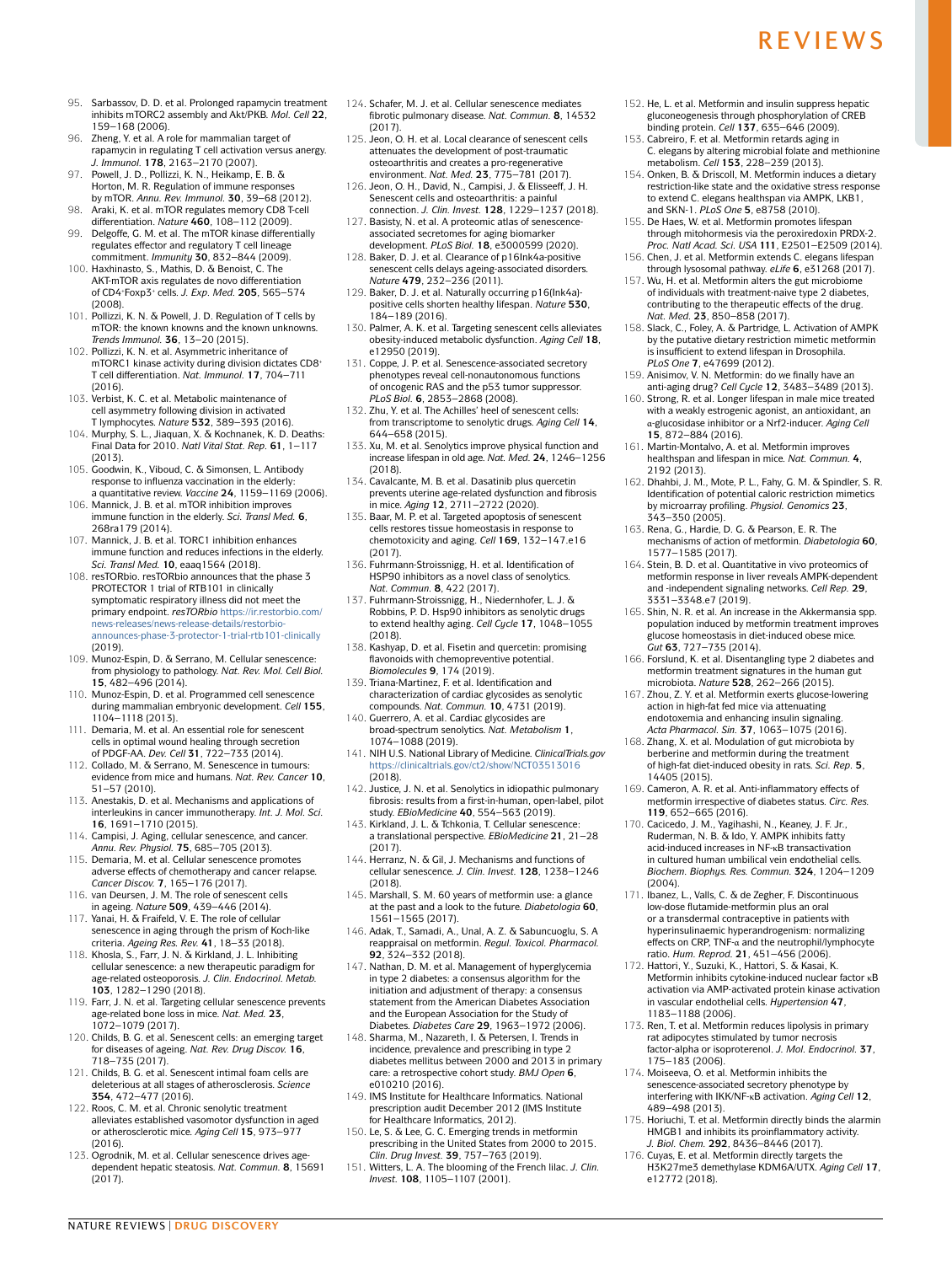- <span id="page-17-0"></span>177. Kirpichnikov, D., McFarlane, S. & Sowers, J. Metformin: an update. *Ann. Intern. Med.* **137**, 25–33 (2002).
- 178. Beisswenger, P., Howell, S., Touchette, A., Lal, S. & Szwergold, B. Metformin reduces systemic methylglyoxal levels in type 2 diabetes. *Diabetes* **48**, 198–202 (1999).
- 179. Kooy, A. et al. Long- term effects of metformin on metabolism and microvascular and macrovascular disease in patients with type 2 diabetes mellitus. *Arch. Intern. Med.* **169**, 616–625 (2009).
- <span id="page-17-1"></span>180. Wang, C. P., Lorenzo, C., Habib, S. L., Jo, B. & Espinoza, S. E. Differential effects of metformin on age related comorbidities in older men with type 2 diabetes. *J. Diabetes Complicat.* **31**, 679–686 (2017).
- 181. Currie, C., Poole, C. & Gale, E. The influence of glucose- lowering therapies on cancer risk in type 2 diabetes. *Diabetologia* **52**, 1766–1777 (2009).
- 182. Franciosi, M. et al. Metformin therapy and risk of cancer in patients with type 2 diabetes: systematic review. *PLoS One* **8**, e71583 (2013).
- 183. Qiu, H., Rhoads, G., Berlin, J., Marcella, S. & Demissie, K. Initial metformin or sulphonylurea exposure and cancer occurrence among patients with type 2 diabetes mellitus. *Diabetes Obes. Metab.* **15**, 349–357 (2013).
- 184. Hsieh, M. et al. The influence of type 2 diabetes and glucose- lowering therapies on cancer risk in the Taiwanese. *Exp. Diabetes Res.* **2012**, 413782 (2012).
- 185. Bowker, S., Yasui, Y., Veugelers, P. & Johnson, J. Glucose- lowering agents and cancer mortality rates in type 2 diabetes: assessing effects of time- varying exposure. *Diabetologia* **53**, 1631–1637 (2010).
- 186. Ruiter, R. et al. Lower risk of cancer in patients on metformin in comparison with those on sulfonylurea derivatives: results from a large population-based follow- up study. *Diabetes Care* **35**, 119–124 (2012).
- 187. Libby, G. et al. New users of metformin are at low risk of incident cancer: a cohort study among people with type 2 diabetes. *Diabetes Care* **32**, 1620–1625 (2009).
- <span id="page-17-2"></span>188. Gandini, S. et al. Metformin and cancer risk and mortality: a systematic review and meta-analysis taking into account biases and confounders. *Cancer Prev. Res.* **7**, 867–885 (2014).
- <span id="page-17-3"></span>189. Effect of intensive blood-glucose control with metformin on complications in overweight patients with type 2 diabetes (UKPDS 34). UK Prospective Diabetes Study (UKPDS) Group. *Lancet* **352**, 854–865 (1998).
- <span id="page-17-4"></span>190. Bannister, C. et al. Can people with type 2 diabetes live longer than those without? A comparison of mortality in people initiated with metformin or sulphonylurea monotherapy and matched, non- diabetic controls. *Diabetes Obes. Metab.* **16**, 1165–1173 (2014).
- <span id="page-17-5"></span>191. Claesen, M. et al. Mortality in individuals treated with glucose-lowering agents: a large, controlled cohort study. *J. Clin. Endocrinol. Metab.* **101**, 461–469 (2016).
- <span id="page-17-6"></span>192. Campbell, J. M., Bellman, S. M., Stephenson, M. D.  $\&$  Lisy, K. Metformin reduces all-cause mortality and diseases of ageing independent of its effect on diabetes control: a systematic review and meta- analysis. *Ageing Res. Rev.* **40**, 31–44 (2017).
- <span id="page-17-7"></span>193. Palmer, S. C. et al. Comparison of clinical outcomes and adverse events associated with glucoselowering drugs in patients with type 2 diabetes: a meta- analysis. *JAMA* **316**, 313–324 (2016).
- <span id="page-17-8"></span>194. Hayden, E. C. Anti- ageing pill pushed as bona fide drug. *Nature* **522**, 265–266 (2015). 195. Justice, J. N. et al. Development of clinical trials
- <span id="page-17-9"></span>to extend healthy lifespan. *Cardiovasc. Endocrinol. Metab.* **7**, 80–83 (2018).
- <span id="page-17-10"></span>196. Barzilai, N., Crandall, J. P., Kritchevsky, S. B. & Espeland, M. A. Metformin as a tool to target aging. *Cell Metab.* **23**, 1060–1065 (2016).
- <span id="page-17-11"></span>197. Kulkarni, A. S. et al. Metformin regulates metabolic and nonmetabolic pathways in skeletal muscle and subcutaneous adipose tissues of older adults. *Aging Cell* **17**, e12723 (2018).
- <span id="page-17-12"></span>198. Konopka, A. R. et al. Metformin inhibits mitochondrial adaptations to aerobic exercise training in older adults. *Aging Cell* **18**, e12880 (2019).
- <span id="page-17-14"></span>199. Brewer, R. A., Gibbs, V. K. & Smith, D. L. Jr. Targeting glucose metabolism for healthy aging. *Nutr. Healthy Aging* **4**, 31–46 (2016).
- <span id="page-17-15"></span>200. Balfour, J. A. & McTavish, D. Acarbose. An update of its pharmacology and therapeutic use in diabetes mellitus. *Drugs* **46**, 1025–1054 (1993).
- <span id="page-17-16"></span>201. Vamamoto, M. & Otsuki, M. Effect of inhibition of alpha- glucosidase on age- related glucose intolerance and pancreatic atrophy in rats. *Metabolism* **55**, 533–540 (2006).
- <span id="page-17-13"></span>202. Harrison, D. E. et al. Acarbose, 17-alpha-estradiol, and nordihydroguaiaretic acid extend mouse lifespan preferentially in males. *Aging Cell* **13**, 273–282 (2014).
- <span id="page-17-17"></span>203. Harrison, D. E. et al. Acarbose improves health and lifespan in aging HET3 mice. *Aging Cell* **18**, e12898 (2019).
- <span id="page-17-18"></span>204. Sadagurski, M., Cady, G. & Miller, R. A. Anti-aging drugs reduce hypothalamic inflammation in a sex- specific manner. *Aging Cell* **16**, 652–660  $(2017)$
- <span id="page-17-19"></span>205. Garratt, M., Bower, B., Garcia, G. G. & Miller, R. A. Sex differences in lifespan extension with acarbose and 17-α estradiol: gonadal hormones underlie male- specific improvements in glucose tolerance and mTORC2 signaling. *Aging Cell* **16**, 1256–1266  $(2017)$
- <span id="page-17-20"></span>206. Smith, B. J. et al. Changes in the gut microbiome and fermentation products concurrent with enhanced longevity in acarbose- treated mice. *BMC Microbiol.* **19**, 130 (2019).
- <span id="page-17-21"></span>207. Rosak, C. & Mertes, G. Critical evaluation of the role of acarbose in the treatment of diabetes: patient considerations. *Diabetes Metab. Syndr. Obes.* **5**, 357–367 (2012).
- <span id="page-17-22"></span>208. Pegg, A. E. Functions of polyamines in mammals. *J. Biol. Chem.* **291**, 14904–14912 (2016).
- <span id="page-17-23"></span>209. Scalabrino, G. & Ferioli, M. E. Polyamines in mammalian ageing: an oncological problem, too? A review. *Mech. Ageing Dev.* **26**, 149–164 (1984).
- <span id="page-17-24"></span>210. Eisenberg, T. et al. Induction of autophagy by spermidine promotes longevity. *Nat. Cell Biol.* **11**, 1305–1314 (2009).
- <span id="page-17-30"></span>211. Eisenberg, T. et al. Cardioprotection and lifespan extension by the natural polyamine spermidine. *Nat. Med.* **22**, 1428–1438 (2016).
- <span id="page-17-25"></span>212. Yue, F. et al. Spermidine prolongs lifespan and prevents liver fibrosis and hepatocellular carcinoma by activating MAP1S- mediated autophagy. *Cancer Res.* **77**, 2938–2951 (2017).
- <span id="page-17-26"></span>213. Tain, L. S. et al. Longevity in response to lowered insulin signaling requires glycine N-methyltransferase dependent spermidine production. *Aging Cell* **19**, e13043 (2020).
- <span id="page-17-27"></span>214. Kiechl, S. et al. Higher spermidine intake is linked to lower mortality: a prospective population-based study. *Am. J. Clin. Nutr.* **108**, 371–380 (2018).
- <span id="page-17-28"></span>215. Pietrocola, F. et al. Spermidine induces autophagy by inhibiting the acetyltransferase EP300. *Cell Death Differ.* **22**, 509–516 (2015). 216. Marino, G. et al. Regulation of autophagy by cytosolic
- <span id="page-17-29"></span>acetyl- coenzyme A. *Mol. Cell* **53**, 710–725 (2014).
- <span id="page-17-31"></span>217. Wang, J. et al. Spermidine alleviates cardiac aging by improving mitochondrial biogenesis and function. *Aging* **12**, 650–671 (2020).
- <span id="page-17-32"></span>218. Zhang, H. et al. Polyamines control eIF5A hypusination, TFEB translation, and autophagy to reverse B cell senescence. *Mol. Cell* **76**, 110–125.e9  $(2019)$
- <span id="page-17-33"></span>219. Sacitharan, P. K., Gharios, G. B. & Edwards, J. R. Spermidine restores dysregulated autophagy and polyamine synthesis in aged and osteoarthritic chondrocytes via EP300: response to correspondence by Borzi et al. *Exp. Mol. Med.* **51**, 1–2 (2019).
- <span id="page-17-34"></span>220. Garcia- Prat, L., Munoz- Canoves, P. & Martinez- Vicente, M. Dysfunctional autophagy is a driver of muscle stem cell functional decline with aging. *Autophagy* **12**, 612–613 (2016).
- <span id="page-17-35"></span>221. Bhukel, A., Madeo, F. & Sigrist, S. J. Spermidine boosts autophagy to protect from synapse aging. *Autophagy* **13**, 444–445 (2017).
- <span id="page-17-36"></span>222. Noro, T. et al. Spermidine promotes retinal ganglion cell survival and optic nerve regeneration in adult mice following optic nerve injury. *Cell Death Dis.* **6**, e1720 (2015).
- <span id="page-17-37"></span>223. Maglione, M. et al. Spermidine protects from agerelated synaptic alterations at hippocampal mossy fiber- CA3 synapses. *Sci. Rep.* **9**, 19616 (2019).
- <span id="page-17-38"></span>224. Madeo, F., Eisenberg, T., Pietrocola, F. & Kroemer, G. Spermidine in health and disease. *Science* **359**, eaan2788 (2018).
- <span id="page-17-39"></span>225. Murray- Stewart, T. R., Woster, P. M. & Casero, R. A. Jr. Targeting polyamine metabolism for cancer therapy and prevention. *Biochem. J.* **473**, 2937–2953 (2016).
- <span id="page-17-40"></span>226. Rajman, L., Chwalek, K. & Sinclair, D. A. Therapeutic potential of NAD- boosting molecules: the in vivo evidence. *Cell Metab.* **27**, 529–547 (2018).
- 227. Hikosaka, K., Yaku, K., Okabe, K. & Nakagawa, T. Implications of NAD metabolism in pathophysiology and therapeutics for neurodegenerative diseases. *Nutr. Neurosci.* [https://doi.org/10.1080/1028415X.](https://doi.org/10.1080/1028415X.2019.1637504)  [2019.1637504](https://doi.org/10.1080/1028415X.2019.1637504) (2019).
- <span id="page-17-41"></span>228. Yoshino, J., Baur, J. A. & Imai, S. I. NAD<sup>+</sup> intermediates: the biology and therapeutic potential of NMN and NR. *Cell Metab.* **27**, 513–528 (2018).
- <span id="page-17-42"></span>229. Ramsey, K. M., Mills, K. F., Satoh, A. & Imai, S. Age-associated loss of Sirt1-mediated enhancement of glucose-stimulated insulin secretion in beta cell-specific Sirt1-overexpressing (BESTO) mice *Aging Cell* **7**, 78–88 (2008).
- 230. Massudi, H. et al. Age-associated changes in oxidative stress and NAD+ metabolism in human tissue. *PLoS One* **7**, e42357 (2012).
- <span id="page-17-43"></span>231. Zhu, X. H., Lu, M., Lee, B. Y., Ugurbil, K. & Chen, W. In vivo NAD assay reveals the intracellular NAD contents and redox state in healthy human brain and their age dependences. *Proc. Natl Acad. Sci. USA* **112**, 2876–2881 (2015).
- <span id="page-17-44"></span>232. Zhang, H. et al. NAD<sup>+</sup> repletion improves mitochondrial and stem cell function and enhances life span in mice. *Science* **352**, 1436–1443 (2016).
- <span id="page-17-45"></span>233. Mills, K. F. et al. Long-term administration of nicotinamide mononucleotide mitigates age-associated physiological decline in mice.<br> *Cell Metab.* **24**, 795–806 (2016).<br>
234. Belenky, P. et al. Nicotinamide riboside promotes Sir2
- <span id="page-17-46"></span>silencing and extends lifespan via Nrk and Urh1/Pnp1/ Meu1 pathways to NAD<sup>+</sup> . *Cell* **129**, 473–484 (2007).
- <span id="page-17-47"></span>235. Mouchiroud, L. et al. The NAD<sup>+</sup>/Sirtuin pathway modulates longevity through activation of mitochondrial UPR and FOXO signaling. *Cell* **154**, 430–441 (2013).
- <span id="page-17-48"></span>236. de Picciotto, N. E. et al. Nicotinamide mononucleotide supplementation reverses vascular dysfunction and oxidative stress with aging in mice. *Aging Cell* **15**, 522–530 (2016).
- <span id="page-17-49"></span>237. Bertoldo, M. J. et al. NAD<sup>+</sup> repletion rescues female fertility during reproductive aging. *Cell Rep.* **30**, 1670–1681.e7 (2020).
- <span id="page-17-50"></span>238. Trammell, S. A. et al. Nicotinamide riboside is uniquely and orally bioavailable in mice and humans. *Nat. Commun.* **7**, 12948 (2016).
- <span id="page-17-51"></span>239. Airhart, S. E. et al. An open-label, non-randomized study of the pharmacokinetics of the nutritional supplement nicotinamide riboside (NR) and its effects on blood NAD<sup>+</sup> levels in healthy volunteers. *PLoS One* **12**, e0186459 (2017).
- <span id="page-17-52"></span>240. Dellinger, R. W. et al. Repeat dose NRPT (nicotinamide riboside and pterostilbene) increases NAD<sup>+</sup> levels in humans safely and sustainably: a randomized, doubleblind, placebo- controlled study. *NPJ Aging Mech. Dis.* **3**, 17 (2017).
- <span id="page-17-53"></span>241. Conze, D. B., Crespo- Barreto, J. & Kruger, C. L. Safety assessment of nicotinamide riboside, a form of vitamin
- <span id="page-17-54"></span>B<sub>3</sub>. *Hum. Exp. Toxicol.* **35**, 1149–1160 (2016).<br>242. Elhassan, Y. S. et al. Nicotinamide riboside augments the aged human skeletal muscle NAD<sup>+</sup> metabolome and induces transcriptomic and anti-inflammatory signatures. *Cell Rep.* **28**, 1717–1728.e6 (2019).
- <span id="page-17-55"></span>243. Dollerup, O. L. et al. A randomized placebo-controlled clinical trial of nicotinamide riboside in obese men: safety, insulin-sensitivity, and lipid-mobilizing effects. *Am. J. Clin. Nutr.* **108**, 343–353 (2018).
- <span id="page-17-56"></span>244. Sofola-Adesakin, O. et al. Lithium suppresses Aβ pathology by inhibiting translation in an adult Drosophila model of Alzheimer's disease. *Front. Aging Neurosci.* **6**, 190 (2014).
- <span id="page-17-57"></span>245. McColl, G. et al. Pharmacogenetic analysis of lithium- induced delayed aging in Caenorhabditis
- <span id="page-17-63"></span>elegans. *J. Biol. Chem.* **283**, 350–357 (2008). 246. Zarse, K. et al. Low- dose lithium uptake promotes longevity in humans and metazoans. *Eur. J. Nutr.* **50**, 387–389 (2011).
- <span id="page-17-58"></span>247. Tam, Z. Y., Gruber, J., Ng, L. F., Halliwell, B. & Gunawan, R. Effects of lithium on age-related decline in mitochondrial turnover and function in Caenorhabditis elegans. *J. Gerontol. A Biol. Sci. Med. Sci.* **69**, 810–820 (2014).
- <span id="page-17-59"></span>248. Castillo-Quan, J. I. et al. Lithium promotes longevity through GSK3/NRF2- dependent Hormesis. *Cell Rep.* **15**, 638–650 (2016).
- <span id="page-17-60"></span>249. Martinsson, L. et al. Long- term lithium treatment in bipolar disorder is associated with longer leukocyte telomeres. *Transl. Psychiat.* **3**, e261 (2013).
- <span id="page-17-61"></span>250. Schrauzer, G. N. & Shrestha, K. P. Lithium in drinking water. *Br. J. Psychiatry* **196**, 159–160 (2010). 251. Ohgami, H., Terao, T., Shiotsuki, I., Ishii, N. & Iwata, N.
- <span id="page-17-62"></span>Lithium levels in drinking water and risk of suicide. *Br. J. Psychiatry* **194**, 464–465 (2009).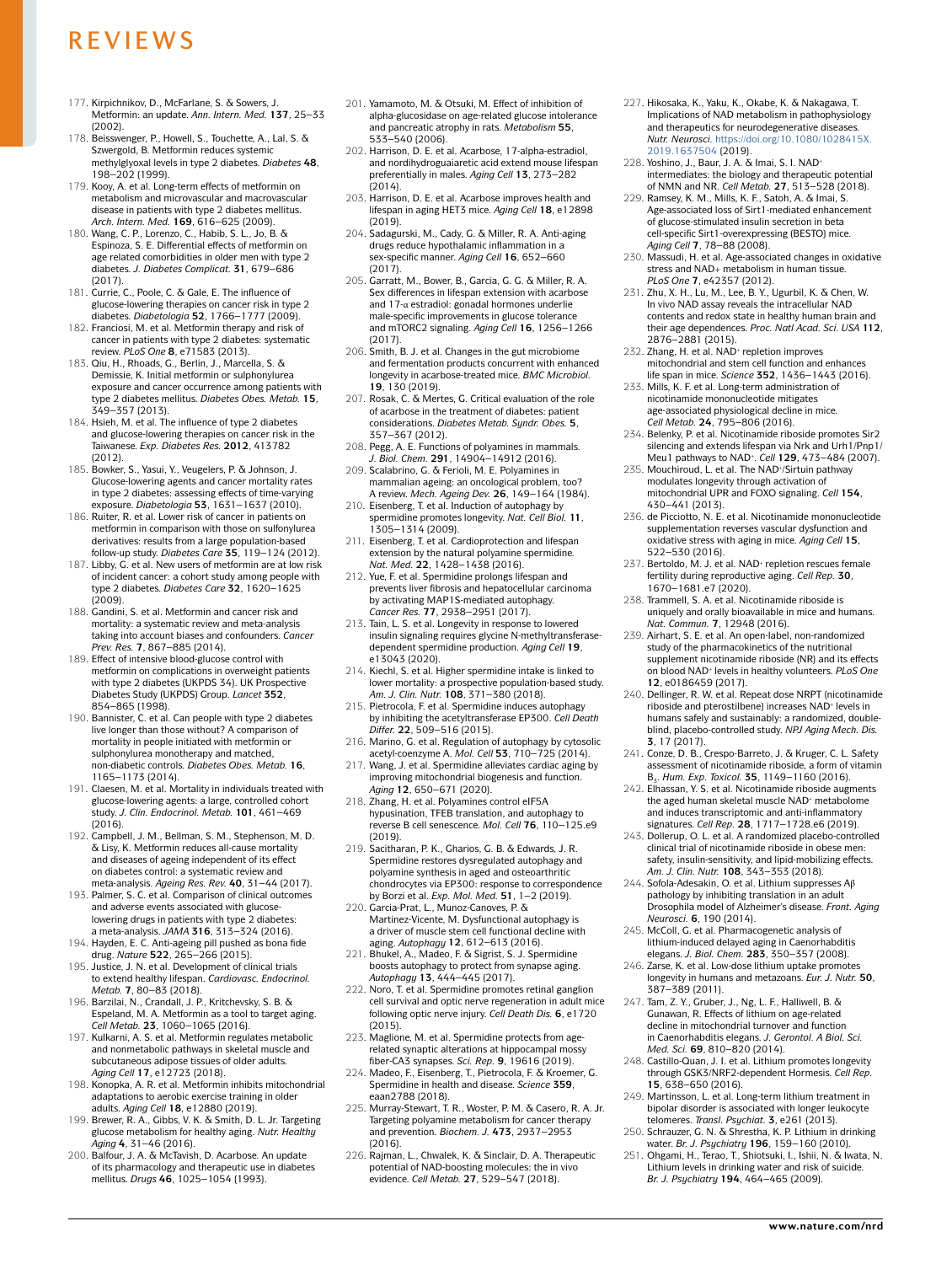- <span id="page-18-3"></span>252. Brunt, K. R. et al. Role of WNT/β-catenin signaling in rejuvenating myogenic differentiation of aged mesenchymal stem cells from cardiac patients. *Am. J. Pathol.* **181**, 2067–2078 (2012).
- <span id="page-18-4"></span>253. Quiroz, J. A., Machado- Vieira, R., Zarate, C. A. Jr. & Manji, H. K. Novel insights into lithium's mechanism of action: neurotrophic and neuroprotective effects. *Neuropsychobiology* **62**, 50–60 (2010).
- <span id="page-18-5"></span>254. Forlenza, O. V., De- Paula, V. J. & Diniz, B. S. Neuroprotective effects of lithium: implications for the treatment of Alzheimer's disease and related neurodegenerative disorders. *ACS Chem. Neurosci.* **5**, 443–450 (2014).
- <span id="page-18-6"></span>255. Chiu, C. T. & Chuang, D. M. Molecular actions and therapeutic potential of lithium in preclinical and clinical studies of CNS disorders. *Pharmacol. Ther.* **128**, 281–304 (2010).
- 256. Farina, F. et al. The stress response factor daf-16/ FOXO is required for multiple compound families to prolong the function of neurons with Huntington's disease. *Sci. Rep.* **7**, 4014 (2017).
- <span id="page-18-7"></span>257. Zhang, X. et al. Long- term treatment with lithium alleviates memory deficits and reduces amyloid- β production in an aged Alzheimer's disease transgenic mouse model. *J. Alzheimers Dis.* **24**, 739–749  $(2011)$
- <span id="page-18-8"></span>258. Sarkar, S. et al. Lithium induces autophagy by inhibiting inositol monophosphatase. *J. Cell Biol.* **170**, 1101–1111 (2005).
- <span id="page-18-9"></span>259. Renna, M., Jimenez- Sanchez, M., Sarkar, S. & Rubinsztein, D. C. Chemical inducers of autophagy that enhance the clearance of mutant proteins in neurodegenerative diseases. *J. Biol. Chem.* **285**, 11061–11067 (2010).
- <span id="page-18-10"></span>260. Rome, L. H. & Lands, W. E. Structural requirements for time- dependent inhibition of prostaglandin biosynthesis by anti- inflammatory drugs. *Proc. Natl Acad. Sci. USA* **72**, 4863–4865 (1975).
- <span id="page-18-11"></span>261. Vane, S. J. Aspirin and other anti-inflammatory drugs. *Thorax* **55** (Suppl. 2), S3–S9 (2000).
- <span id="page-18-12"></span>262. Wan, Q. L., Zheng, S. Q., Wu, G. S. & Luo, H. R. Aspirin extends the lifespan of Caenorhabditis elegans via AMPK and DAF-16/FOXO in dietary restriction pathway. *Exp. Gerontol.* **48**, 499–506 (2013).
- <span id="page-18-13"></span>263. Danilov, A. et al. Influence of non-steroidal anti- inflammatory drugs on Drosophila melanogaster longevity. *Oncotarget* **6**, 19428–19444 (2015).
- <span id="page-18-14"></span>264. Song, C. et al. Metabolome analysis of effect of aspirin on Drosophila lifespan extension. *Exp. Gerontol.* **95**, 54–62 (2017).
- <span id="page-18-1"></span>265. Strong, R. et al. Nordihydroguaiaretic acid and aspirin increase lifespan of genetically heterogeneous male mice. *Aging Cell* **7**, 641–650 (2008). 266. Hawley, S. A. et al. The ancient drug salicylate directly
- <span id="page-18-15"></span>activates AMP- activated protein kinase. *Science* **336**, 918–922 (2012).
- <span id="page-18-16"></span>267. Yin, M. J., Yamamoto, Y. & Gaynor, R. B. The antiinflammatory agents aspirin and salicylate inhibit the
- <span id="page-18-17"></span>activity of IκB kinase-β. *Nature* **396**, 77–80 (1998).<br>268. Bos, C. L. et al. Effect of aspirin on the Wnt/β-catenin pathway is mediated via protein phosphatase 2A. *Oncogene* **25**, 6447–6456 (2006).
- <span id="page-18-0"></span>269. He, C. et al. Enhanced longevity by ibuprofen, conserved in multiple species, occurs in yeast through inhibition of tryptophan import. *PLoS Genet.* **10**, e1004860 (2014).
- <span id="page-18-18"></span>270. Ching, T. T., Chiang, W. C., Chen, C. S. & Hsu, A. L. Celecoxib extends C. elegans lifespan via inhibition of insulin-like signaling but not cyclooxygenase-2 activity.<br>*Aging Cell* **10**, 506–519 (2011).
- <span id="page-18-19"></span>271. Cao, Y. et al. Population-wide impact of long-term use of aspirin and the risk for cancer. *JAMA Oncol.* **2**, 762–769 (2016).
- <span id="page-18-20"></span>272. Cuzick, J. Preventive therapy for cancer. *Lancet Oncol.* **18**, e472–e482 (2017).
- <span id="page-18-21"></span>273. Sun, D. et al. Aspirin disrupts the mTOR-Raptor complex and potentiates the anti-cancer activities of sorafenib via mTORC1 inhibition. *Cancer Lett.* **406**, 105–115 (2017).
- <span id="page-18-22"></span>274. Rothwell, P. M. et al. Long-term effect of aspirin on colorectal cancer incidence and mortality: 20-year follow- up of five randomised trials. *Lancet* **376**, 1741–1750 (2010).
- <span id="page-18-23"></span>275. Rothwell, P. M. et al. Effect of daily aspirin on risk of cancer metastasis: a study of incident cancers during randomised controlled trials. *Lancet* **379**, 1591–1601 (2012).
- <span id="page-18-24"></span>276. Guirguis-Blake, J. M. et al. Aspirin for the primary prevention of cardiovascular events: a systematic evidence review for the U.S. Preventive Services Task Force (Agency for Healthcare Research and Quality, 2015).
- <span id="page-18-25"></span>277. Vlad, S. C., Miller, D. R., Kowall, N. W. & Felson, D. T. Protective effects of NSAIDs on the development of Alzheimer disease. *Neurology* **70**, 1672–1677 (2008).
- <span id="page-18-26"></span>278. Poly, T. N., Islam, M. M. R., Yang, H. C. & Li, Y. J. Non- steroidal anti- inflammatory drugs and risk of Parkinson's disease in the elderly population: a meta- analysis. *Eur. J. Clin. Pharmacol.* **75**, 99–108  $(2019)$
- <span id="page-18-27"></span>279. McNeil, J. J. et al. Effect of aspirin on cardiovascular events and bleeding in the healthy elderly. *N. Engl. J. Med.* **379**, 1509–1518 (2018).
- <span id="page-18-28"></span>280. Group, A. S. C. et al. Effects of aspirin for primary prevention in persons with diabetes mellitus. *N. Engl. J. Med.* **379**, 1529–1539 (2018).
- <span id="page-18-29"></span>281. McNeil, J. J. et al. Effect of aspirin on disability-free survival in the healthy elderly. *N. Engl. J. Med.* **379**, 1499–1508 (2018).
- <span id="page-18-30"></span>282. McNeil, J. J. et al. Effect of aspirin on all-cause mortality in the healthy elderly. *N. Engl. J. Med.* **379**, 1519–1528 (2018).
- <span id="page-18-31"></span>283. Lander, E. S. et al. Initial sequencing and analysis of the human genome. *Nature* **409**, 860–921 (2001). 284. Mouse Genome Sequencing Consortium et al. Initial
- <span id="page-18-32"></span>sequencing and comparative analysis of the mouse genome. *Nature* **420**, 520–562 (2002).
- <span id="page-18-33"></span>285. Gilbert, N., Lutz-Prigge, S. & Moran, J. V. Genomic deletions created upon LINE-1 retrotransposition. *Cell* **110**, 315–325 (2002).
- 286. Gasior, S. L., Wakeman, T. P., Xu, B. & Deininger, P. L. The human LINE-1 retrotransposon creates DNA double- strand breaks. *J. Mol. Biol.* **357**, 1383–1393 (2006).
- <span id="page-18-34"></span>287. Iskow, R. C. et al. Natural mutagenesis of human genomes by endogenous retrotransposons. *Cell* **141**, 1253–1261 (2010).
- 288. Reilly, M. T., Faulkner, G. J., Dubnau, J., Ponomarev, I. & Gage, F. H. The role of transposable elements in health and diseases of the central nervous system. *J. Neurosci.* **33**, 17577–17586 (2013).
- <span id="page-18-35"></span>289. Hancks, D. C. & Kazazian, H. H. Jr. Active human retrotransposons: variation and disease. *Curr. Opin. Genet. Dev.* **22**, 191–203 (2012).
- <span id="page-18-36"></span>290. Van Meter, M. et al. SIRT6 represses LINE1 retrotransposons by ribosylating KAP1 but this repression fails with stress and age. *Nat. Commun.* **5**, 5011 (2014).
- <span id="page-18-37"></span>291. Mostoslavsky, R. et al. Genomic instability and aging-like phenotype in the absence of mammalian SIRT6. *Cell* **124**, 315–329 (2006).
- <span id="page-18-38"></span>292. Dai, L., Huang, Q. & Boeke, J. D. Effect of reverse transcriptase inhibitors on LINE-1 and Ty1 reverse transcriptase activities and on LINE-1 retrotransposition. *BMC Biochem.* **12**, 18 (2011).
- <span id="page-18-39"></span>293. Jones, R. B. et al. Nucleoside analogue reverse transcriptase inhibitors differentially inhibit human LINE-1 retrotransposition. *PLoS One* **3**, e1547 (2008).
- <span id="page-18-40"></span>294. Simon, M. et al. LINE1 derepression in aged wild-type and SIRT6- deficient mice drives inflammation. *Cell Metab.* **29**, 871–885.e5 (2019).
- <span id="page-18-41"></span>295. De Cecco, M. et al. L1 drives IFN in senescent cells and promotes age- associated inflammation. *Nature* **566**, 73–78 (2019).
- <span id="page-18-42"></span>296. Margolis, A. M., Heverling, H., Pham, P. A. & Stolbach, A. A review of the toxicity of HIV medications. *J. Med. Toxicol.* **10**, 26–39 (2014).
- <span id="page-18-43"></span>297. Franceschi, C., Garagnani, P., Parini, P., Giuliani, C. & Santoro, A. Inflammaging: a new immune- metabolic viewpoint for age- related diseases. *Nat. Rev. Endocrinol.* **14**, 576–590 (2018).
- <span id="page-18-44"></span>298. Hotamisligil, G. S. Inflammation, metaflammation and immunometabolic disorders. *Nature* **542**, 177–185  $(2017)$
- <span id="page-18-45"></span>299. Wyss-Coray, T. Ageing, neurodegeneration and brain rejuvenation. *Nature* **539**, 180–186 (2016).
- <span id="page-18-46"></span>300. Horowitz, A. M. & Villeda, S. A. Therapeutic potential of systemic brain rejuvenation strategies for neurodegenerative disease. *F1000Res* **6**, 1291 (2017).
- <span id="page-18-47"></span>301. Conboy, M. J., Conboy, I. M. & Rando, T. A. Heterochronic parabiosis: historical perspective and methodological considerations for studies of aging and longevity. *Aging Cell* **12**, 525–530 (2013).
- <span id="page-18-48"></span>302. Conboy, I. M. et al. Rejuvenation of aged progenitor cells by exposure to a young systemic environment. *Nature* **433**, 760–764 (2005).
- <span id="page-18-49"></span>303. Brack, A. S. et al. Increased Wnt signaling during aging alters muscle stem cell fate and increases fibrosis. *Science* **317**, 807–810 (2007).
- <span id="page-18-50"></span>304. Ruckh, J. M. et al. Rejuvenation of regeneration in the aging central nervous system. *Cell Stem Cell* **10**, 96–103 (2012).
- <span id="page-18-51"></span>305. Villeda, S. A. et al. The ageing systemic milieu negatively regulates neurogenesis and cognitive function. *Nature* **477**, 90–94 (2011).
- <span id="page-18-52"></span>306. Huang, Q. et al. A young blood environment decreases aging of senile mice kidneys. *J. Gerontol. A Biol. Sci.*
- <span id="page-18-53"></span>*Med. Sci.* **73**, 421–428 (2018). 307. Salpeter, S. J. et al. Systemic regulation of the age- related decline of pancreatic β- cell replication. *Diabetes* **62**, 2843–2848 (2013).
- <span id="page-18-54"></span>308. Baht, G. S. et al. Exposure to a youthful circulation rejuvenates bone repair through modulation of β- catenin. *Nat. Commun.* **6**, 7131 (2015).
- <span id="page-18-55"></span>309. Castellano, J. M. et al. Human umbilical cord plasma proteins revitalize hippocampal function in aged mice. *Nature* **544**, 488–492 (2017).
- <span id="page-18-56"></span>310. Villeda, S. A. et al. Young blood reverses age- related impairments in cognitive function and synaptic plasticity in mice. *Nat. Med.* **20**, 659–663 (2014).
- <span id="page-18-57"></span>311. Smith, L. K. et al. 2-microglobulin is a systemic pro- aging factor that impairs cognitive function and neurogenesis. *Nat. Med.* **21**, 932–937 (2015).
- <span id="page-18-58"></span>312. Gontier, G. et al. Tet2 rescues age- related regenerative decline and enhances cognitive function in the adult mouse brain. *Cell Rep.* **22**, 1974–1981 (2018).
- <span id="page-18-59"></span>313. Loffredo, F. S. et al. Growth differentiation factor 11 is a circulating factor that reverses age-related cardiac hypertrophy. *Cell* **153**, 828–839 (2013).
- <span id="page-18-60"></span>314. Sinha, M. et al. Restoring systemic GDF11 levels reverses age- related dysfunction in mouse skeletal muscle. *Science* **344**, 649–652 (2014).
- <span id="page-18-61"></span>315. Katsimpardi, L. et al. Vascular and neurogenic rejuvenation of the aging mouse brain by young systemic factors. *Science* **344**, 630–634 (2014).
- <span id="page-18-62"></span>316. Hinken, A. C. et al. Lack of evidence for GDF11 as a rejuvenator of aged skeletal muscle satellite cells. *Aging Cell* **15**, 582–584 (2016).
- <span id="page-18-63"></span>317. Egerman, M. A. et al. GDF11 increases with age and inhibits skeletal muscle regeneration. *Cell Metab.* **22**, 164–174 (2015).
- <span id="page-18-64"></span>318. Yousef, H. et al. Aged blood impairs hippocampal neural precursor activity and activates microglia via brain endothelial cell VCAM1. *Nat. Med.* **25**, 988–1000 (2019).
- <span id="page-18-65"></span>319. Middeldorp, J. et al. Preclinical assessment of young blood plasma for Alzheimer disease. *JAMA Neurol.* **73**, 1325–1333 (2016).
- <span id="page-18-66"></span>320. Sha, S. J. et al. Safety, tolerability, and feasibility of young plasma infusion in the plasma for Alzheimer symptom amelioration study: a randomized clinical trial. *JAMA Neurol.* **76**, 35–40 (2019).
- <span id="page-18-67"></span>321. Clark, R. I. et al. Distinct shifts in microbiota composition during drosophila aging impair intestinal function and drive mortality. *Cell Rep.* **12**, 1656–1667 (2015).
- 322. Langille, M. G. et al. Microbial shifts in the aging mouse gut. *Microbiome* **2**, 50 (2014).
- 323. O'Toole, P. W. & Jeffery, I. B. Gut microbiota and aging.
- <span id="page-18-68"></span>*Science* **350**, 1214–1215 (2015). 324. Biagi, E. et al. Gut microbiota and extreme longevity. *Curr. Biol.* **26**, 1480–1485 (2016).
- <span id="page-18-69"></span>325. Fabbiano, S. et al. Functional gut microbiota remodeling contributes to the caloric restrictioninduced metabolic improvements. *Cell Metab.* **28**, 907–921.e7 (2018).
- <span id="page-18-70"></span>326. Hara, T. & Miyajima, A. Two distinct functional high affinity receptors for mouse interleukin-3 (IL-3). *EMBO J.* **11**, 1875–1884 (1992).
- <span id="page-18-71"></span>327. Dalirfardouei, R., Karimi, G. & Jamialahmadi, K. Molecular mechanisms and biomedical applications of glucosamine as a potential multifunctional therapeutic agent. *Life Sci.* **152**, 21–29 (2016).
- <span id="page-18-72"></span>328. Weimer, S. et al. D- Glucosamine supplementation extends life span of nematodes and of ageing mice. *Nat. Commun.* **5**, 3563 (2014).
- <span id="page-18-73"></span>329. Yang, W. & Hekimi, S. A mitochondrial superoxide signal triggers increased longevity in Caenorhabditis elegans. *PLoS Biol.* **8**, e1000556 (2010).
- <span id="page-18-74"></span>330. Hwang, A. B. et al. Feedback regulation via AMPK and HIF-1 mediates ROS-dependent longevity in Caenorhabditis elegans. *Proc. Natl Acad. Sci. USA* **111**, E4458–E4467 (2014).
- <span id="page-18-75"></span>331. Banerjee, P. S., Lagerlof, O. & Hart, G. W. Roles of O- GlcNAc in chronic diseases of aging. *Mol. Asp. Med.* **51**, 1–15 (2016).
- <span id="page-18-2"></span>332. Miller, R. A. et al. Glycine supplementation extends lifespan of male and female mice. *Aging Cell* **18**, e12953 (2019).
- <span id="page-18-76"></span>333. Brind, J. et al. Dietary glycine supplementation mimics lifespan extension by dietary methionine restriction in Fisher 344 rats. *FASEB J.* **25** (Suppl. 1), 528.522–528.522 (2011).